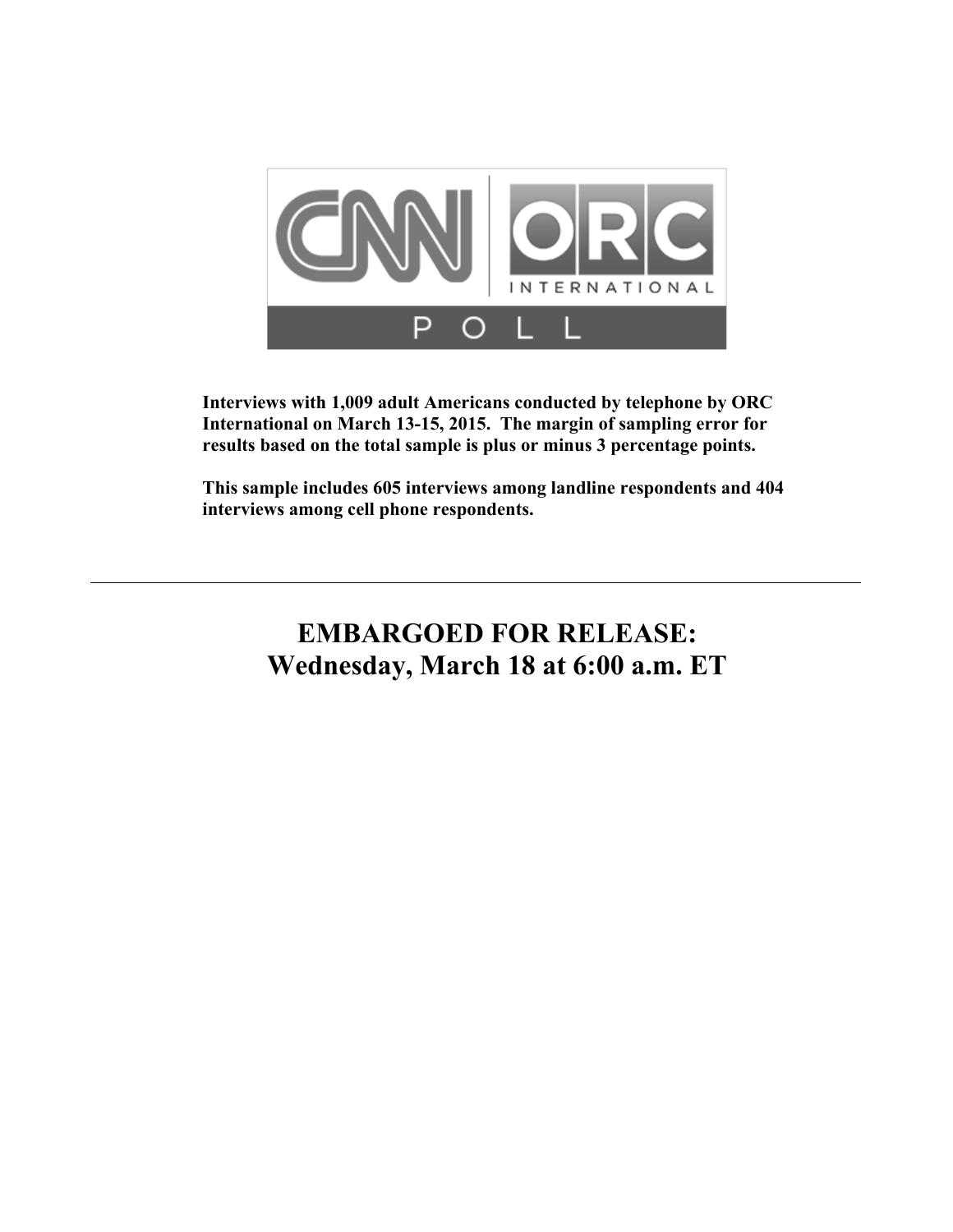8. We'd like to get your overall opinion of some people in the news. As I read each name, please say if you have a favorable or unfavorable opinion of these people -- or if you have never heard of them. (RANDOM ORDER)

|                        | Favor-<br>able | Unfavor-<br>able | Never<br>heard of | No<br>opinion |
|------------------------|----------------|------------------|-------------------|---------------|
| <b>Hillary Clinton</b> | 53%            | 44%              | $1\%$             | $2\%$         |
| <b>Joe Biden</b>       | 43%            | 46%              | 6%                | $5\%$         |
| <b>Jeb Bush</b>        | 31%            | 47%              | 14%               | 9%            |
| <b>Ben Carson</b>      | 22%            | 14%              | 56%               | 8%            |
| <b>Chris Christie</b>  | 25%            | 44%              | 24%               | 6%            |
| <b>Mike Huckabee</b>   | 35%            | 30%              | 26%               | 9%            |
| <b>Rand Paul</b>       | 31%            | 30%              | 29%               | 9%            |
| <b>Marco Rubio</b>     | 25%            | 26%              | 39%               | 9%            |
| <b>Scott Walker</b>    | 21%            | 21%              | 48%               | 10%           |

*(FULL TRENDS ON FOLLOWING PAGES)*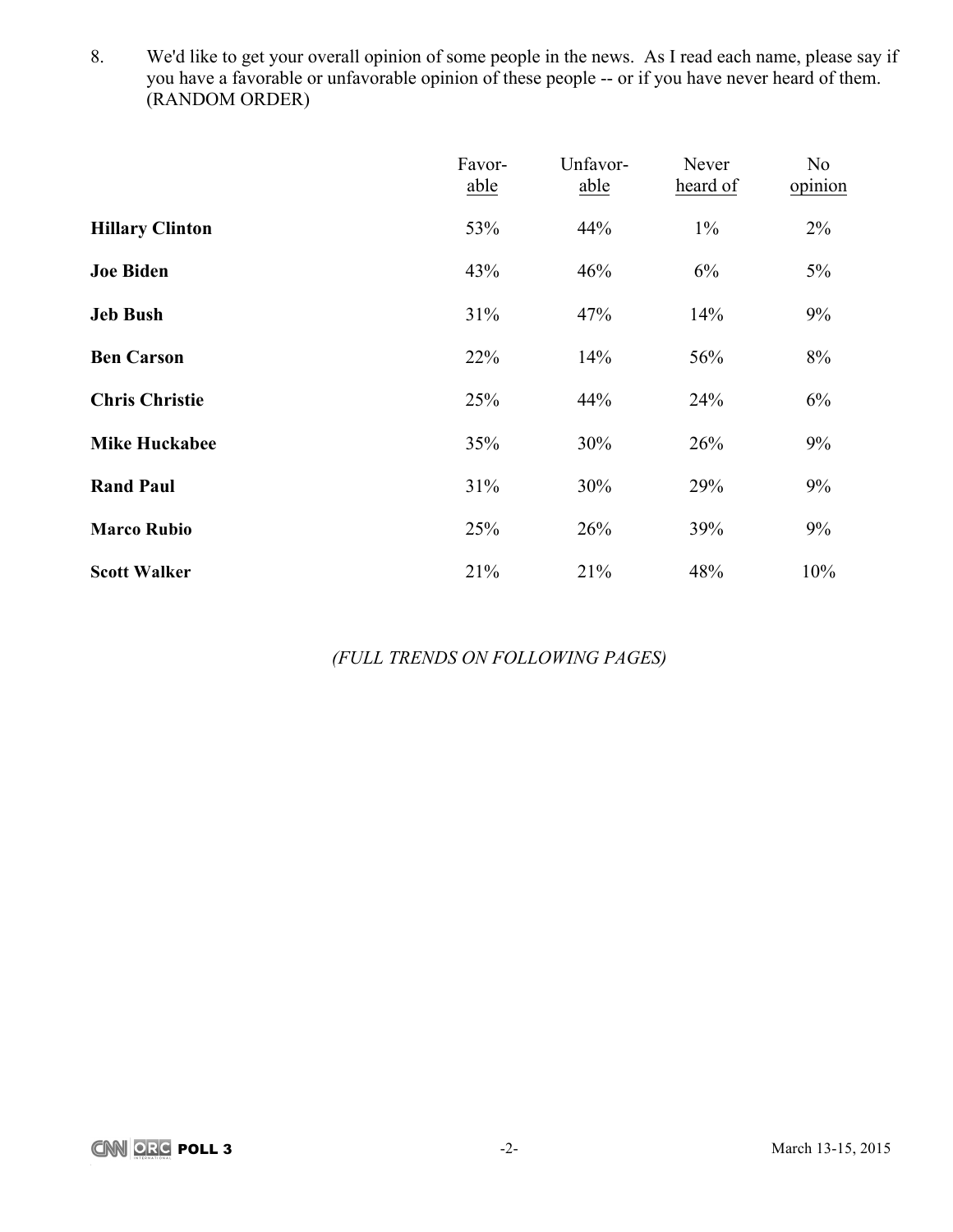8. We'd like to get your overall opinion of some people in the news. As I read each name, please say if you have a favorable or unfavorable opinion of these people -- or if you have never heard of them. (RANDOM ORDER)

|                        | Favor- | Unfavor- | Never    | N <sub>0</sub> |
|------------------------|--------|----------|----------|----------------|
|                        | able   | able     | heard of | opinion        |
| <b>Hillary Clinton</b> |        |          |          |                |
| March 13-15, 2015      | 53%    | 44%      | $1\%$    | $2\%$          |
| November 21-23, 2014   | 59%    | 38%      | $1\%$    | $2\%$          |
| May 29-June 1, 2014    | 55%    | 42%      | $\ast$   | 3%             |
| March 7-9, 2014        | 57%    | 41%      | $\ast$   | $2\%$          |
| October 18-20, 2013    | 59%    | 37%      | $\ast$   | $3\%$          |
| May 17-18, 2013        | 61%    | 36%      | $1\%$    | $2\%$          |
| March 15-17, 2013      | 63%    | 33%      | $1\%$    | 3%             |
| November 16-18, 2012   | 67%    | 28%      | $1\%$    | 4%             |
| May 29-31, 2012        | 67%    | 29%      | $\ast$   | 4%             |
| September 23-35, 2011  | 69%    | 26%      | $\ast$   | 4%             |
| March 11-13, 2011      | 65%    | 31%      | $\ast$   | 4%             |
| January 14-16, 2011    | 66%    | 31%      | $\ast$   | 3%             |
| October 27-30, 2010    | 62%    | 34%      | $\ast$   | 3%             |
| April 9-11, 2010       | 61%    | 35%      | $\ast$   | 5%             |
| January 22-24, 2010    | 62%    | 35%      | $1\%$    | 2%             |
| December 16-20, 2009   | 64%    | 30%      | $1\%$    | $5\%$          |
| October 16-18, 2009    | 65%    | 32%      | $\ast$   | 3%             |
| July 31-Aug. 3, 2009   | 61%    | 35%      | $\ast$   | 4%             |
| April 23-26, 2009      | 64%    | 34%      | $1\%$    | 2%             |
| December 1-2, 2008     | 66%    | 33%      | $\ast$   | $1\%$          |
| August 29-31, 2008     | 58%    | 40%      | $\ast$   | $1\%$          |
| August 23-24, 2008     | 56%    | 40%      | $\ast$   | 4%             |
| July 27-29, 2008       | 56%    | 42%      | $\ast$   | $2\%$          |
| June 26-29, 2008       | 53%    | 44%      | $\ast$   | 3%             |
| April 28-30, 2008      | 51%    | 46%      | $\ast$   | 3%             |
| February 1-3, 2008     | 52%    | 44%      | $\ast$   | $\ast$         |
| January 9-10, 2008     | 53%    | 39%      | $1\%$    | $7\%$          |
| September 7-9, 2007    | 53%    | 39%      | 1%       | $7\%$          |
| June 23-24, 2007       | 51%    | 44%      | $\ast$   | 4%             |
| March 9-11, 2007       | 49%    | 44%      | 2%       | $5\%$          |
| November 3-5, 2006     | 51%    | 40%      | 3%       | $7\%$          |
| September 22-24, 2006  | 50%    | 45%      | 2%       | 4%             |

*CNN/USA TODAY/GALLUP TRENDS ON NEXT PAGE*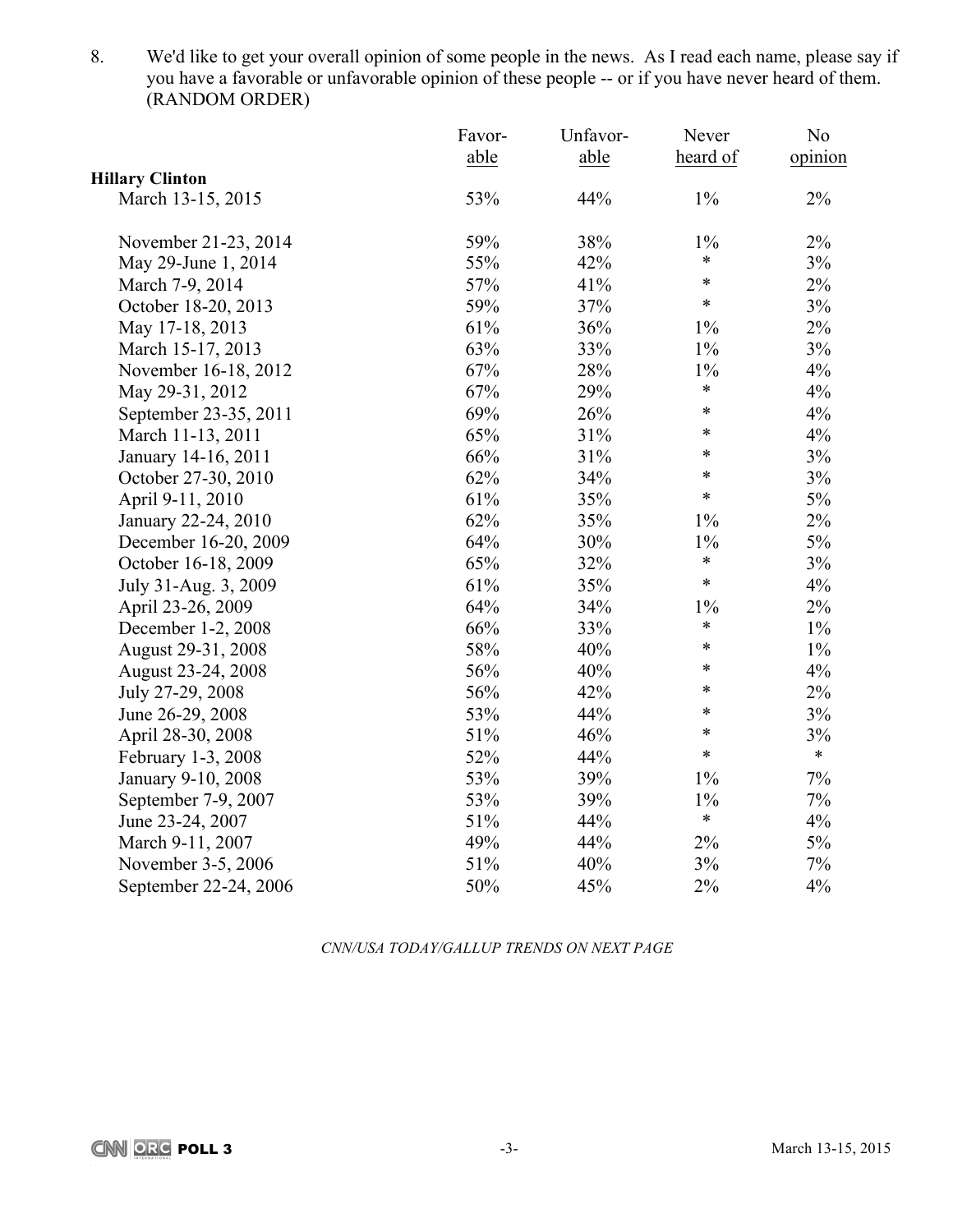### CNN/USA TODAY/GALLUP TRENDS

|                   | <u>Fav.</u> | Unfav. | D <sub>K</sub>          |                    | <u>Fav.</u> | Unfav. | <u>DK</u>      |
|-------------------|-------------|--------|-------------------------|--------------------|-------------|--------|----------------|
| 2006              |             |        |                         | 1997               | 60          | 35     | 5              |
| 2006 Apr 21-23    | 50          | 42     | 8                       | 1997 Dec 18-21     | 56          | 38     | 6              |
| 2005              |             |        |                         | 1997 Oct 27-29     | 61          | 34     | 5              |
| 2005 Oct 21-23    | 54          | 41     | 5                       | 1997 Jun 26-29     | 51          | 42     | 7              |
| 2005 Jul 25-28    | 53          | 43     | $\overline{\mathbf{4}}$ | 1997 Feb 24-26     | 51          | 42     | 6              |
| 2005 May 20-22    | 55          | 39     | 6                       | 1997 Jan 31-Feb 2  | 55          | 39     | 6              |
| 2005 Feb 25-27    | 53          | 41     | 6                       | 1997 Jan 10-13     | 56          | 37     | 7              |
| 2004              |             |        |                         | 1996               |             |        |                |
| 2004 Jul 19-21*   | 56          | 38     | 6                       | 1996 Oct 26-29***  | 49          | 43     | 8              |
| 2003              |             |        |                         | 1996 Aug 28-29**   | 51          | 41     | 8              |
| 2003 Oct 24-26    | 51          | 44     | 5                       | 1996 Aug 16-18**   | 47          | 48     | 5              |
| 2003 Sep 19-21    | 54          | 40     | 6                       | 1996 Aug 5-7**     | 48          | 45     | 7              |
| 2003 Jun 27-29*   | 52          | 44     | $\overline{4}$          | 1996 Jun 18-19     | 46          | 47     | 6              |
| 2003 Jun 9-10     | 53          | 43     | $\overline{4}$          | 1996 Mar 15-17     | 47          | 48     | 5              |
| 2003 Mar 14-15    | 45          | 46     | 9                       | 1996 Jan 12-15     | 43          | 51     | 6              |
| 2002              |             |        |                         | 1995               |             |        |                |
| 2002 Dec 16-17    | 48          | 46     | 6                       | 1995 Jul 7-9       | 50          | 44     | 6              |
| 2002 Sep 23-26    | 47          | 44     | 9                       | 1995 Mar 17-19     | 49          | 44     | 7              |
| 2001              |             |        |                         | 1995 Jan 16-18     | 50          | 44     | 6              |
| 2001 Aug 3-5      | 51          | 44     | 5                       | 1994               |             |        |                |
| 2001 Mar 5-7      | 44          | 53     | $\mathfrak{Z}$          | 1994 Nov 28-29     | 50          | 44     | 6              |
| 2001 Feb 19-21    | 49          | 44     | $\boldsymbol{7}$        | 1994 Sep 6-7       | 48          | 47     | 5              |
| 2001 Feb 1-4      | 52          | 43     | 5                       | 1994 Jul 15-17     | 48          | 46     | 6              |
| 2000              |             |        |                         | 1994 Apr 23-24     | 56          | 40     | $\overline{4}$ |
| 2000 Nov 13-15    | 56          | 39     | 5                       | 1994 Mar 25-27     | 52          | 42     | 6              |
| 2000 Oct 25-28    | 52          | 43     | 5                       | 1994 Mar 7-8       | 55          | 40     | 5              |
| 2000 Aug 4-5      | 45          | 50     | 5                       | 1994 Jan. 15-17    | 57          | 36     | 7              |
| 2000 Feb 4-6      | 55          | 39     | 6                       | 1993               |             |        |                |
| 1999              |             |        |                         | 1993 Nov. 2-4      | 58          | 34     | 8              |
| 1999 Dec 9-12     | 48          | 48     | 4                       |                    | 62          | 27     | 11             |
| 1999 Sep 23-26    | 56          | 40     | 4                       | 1993 Sept. 24-26   | 57          | 33     | 10             |
|                   | 56          | 41     | $\mathfrak{Z}$          | 1993 Aug. 8-10     | 56          | 34     | 10             |
| 1999 Aug 3-4      | 62          |        | $\mathfrak{Z}$          | 1993 July 19-21    | 50          |        |                |
| 1999 Jul 22-24    |             | 35     |                         | 1993 June 5-6      |             | 31     | 19             |
| 1999 Jun 25-27    | 56          | 42     | $\overline{c}$          | 1993 April 22-24   | 61          | 27     | 12             |
| 1999 Mar 5-7      | 65          | 31     | $\overline{\mathbf{4}}$ | 1993 March 22-24   | 61          | 31     | 8              |
| 1999 Feb 19-21    | 65          | 30     | 5                       | 1993 Jan. 29-31    | 67          | 22     | 11             |
| 1999 Feb 4-8      | 66          | 31     | 3                       | 1992               |             |        |                |
| 1998              |             |        |                         | 1992 Nov. 10-11    | 49          | 30     | 21             |
| 1998 Dec 28-29    | 67          | 29     | 4                       | 1992 Aug 31-Sept 2 | 56          | 25     | 19             |
| 1998 Oct 9-12***  | 63          | 33     | $\overline{\mathbf{4}}$ | 1992 Aug. 19-20    | 48          | 31     | 21             |
| 1998 Sep 14-15    | 61          | 33     | 6                       | 1992 July 17-18    | 51          | 24     | 25             |
| 1998 Aug 21-23    | 61          | 33     | 6                       | 1992 July 6-8      | 45          | 30     | 25             |
| 1998 Aug 10-12    | 60          | 36     | 4                       | 1992 April 20-22   | 38          | 39     | 23             |
| 1998 Aug 7-8      | 60          | 35     | 5                       | 1992 March 20-22   | 39          | 26     | 35             |
| 1998 Feb 13-15    | 60          | 36     | $\overline{\mathbf{4}}$ |                    |             |        |                |
| 1998 Jan 30-Feb 1 | 64          | 34     | $\boldsymbol{2}$        |                    |             |        |                |
| 1998 Jan 24-25    | 61          | 33     | 6                       |                    |             |        |                |
| 1998 Jan 23-24    | 60          | 35     | 5                       |                    |             |        |                |

\*Asked of a half sample. \*\*Based on likely voters. \*\*\*Based on registered voters. 2002-March 2003 WORDING: New York Senator Hillary Rodham Clinton.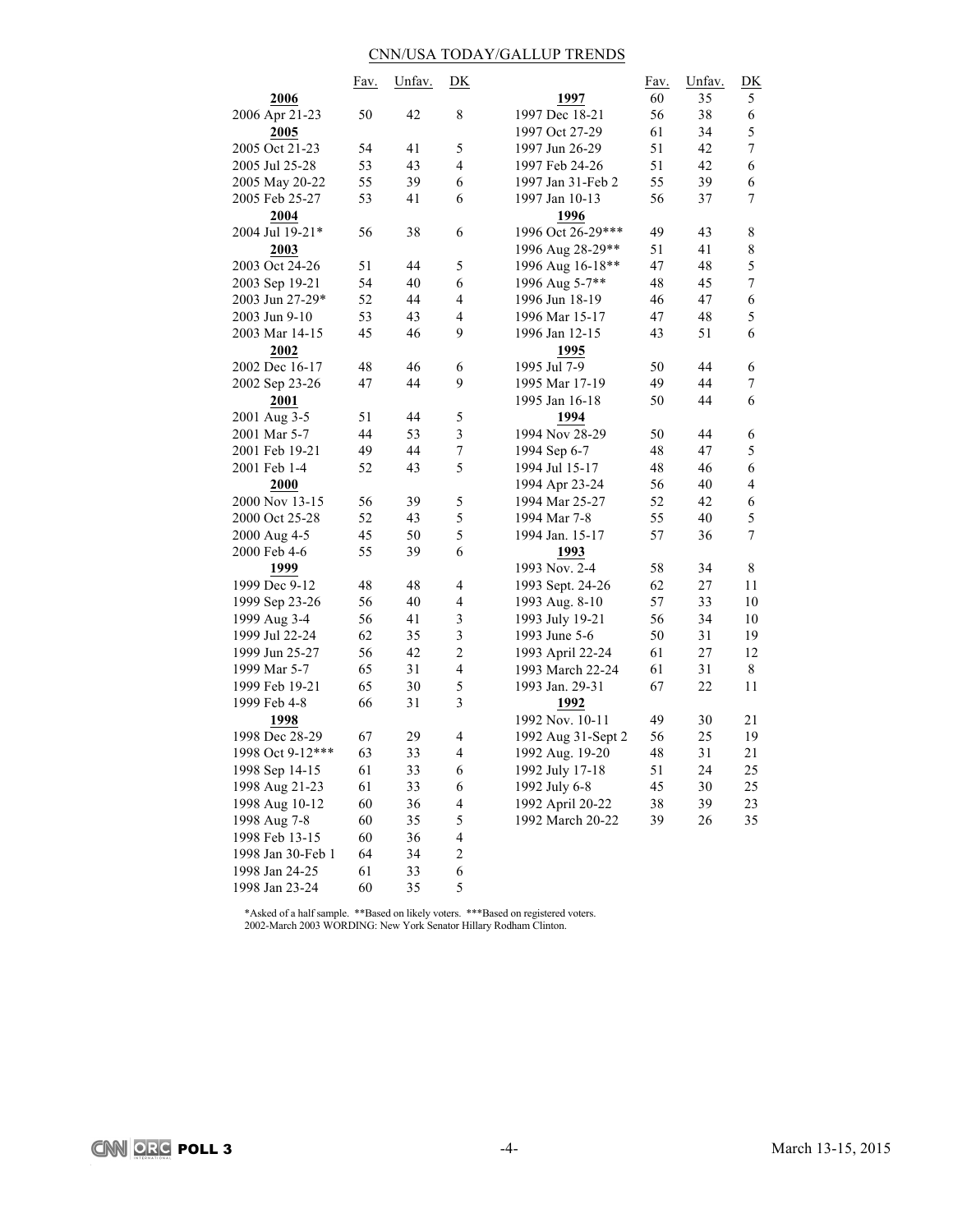8. We'd like to get your overall opinion of some people in the news. As I read each name, please say if you have a favorable or unfavorable opinion of these people -- or if you have never heard of them. (RANDOM ORDER)

|                            | Favor- | Unfavor- | Never    | N <sub>0</sub> |
|----------------------------|--------|----------|----------|----------------|
|                            | able   | able     | heard of | opinion        |
| <b>Joe Biden</b>           |        |          |          |                |
| March 13-15, 2015          | 43%    | 46%      | 6%       | 5%             |
| March 7-9, 2014            | 39%    | 49%      | 5%       | 7%             |
| March 15-17, 2013          | 44%    | 43%      | 6%       | $7\%$          |
| Sept. 28-30, 2012 (RV)     | 47%    | 42%      | 5%       | 6%             |
| Aug. 31-Sept. 3, 2012 (RV) | 46%    | 43%      | 3%       | $8\%$          |
| August 22-23, 2012 (RV)    | 44%    | 47%      | 3%       | 6%             |
| May 29-31, 2012 (RV)       | 41%    | 46%      | 4%       | 9%             |
| September 23-25, 2011      | 42%    | 41%      | 7%       | 10%            |
| July 18-20, 2011           | 43%    | 43%      | 6%       | 8%             |
| January 14-16, 2011        | 47%    | 38%      | $8\%$    | 7%             |
| September 1-2, 2010        | 43%    | 43%      | 7%       | 8%             |
| January 22-24, 2010        | 44%    | 39%      | 7%       | 9%             |
| December 2-3, 2009         | 47%    | 36%      | 6%       | 10%            |
| October 16-18, 2009        | 45%    | 40%      | 7%       | 8%             |
| July 31-Aug. 3, 2009       | 47%    | 33%      | 7%       | 13%            |
| April 23-26, 2009          | 51%    | 34%      | 6%       | 9%             |
| February 18-19, 2009       | 57%    | 29%      | 5%       | 9%             |
| January 12-15, 2009        | 52%    | 26%      | 8%       | 13%            |
| December 1-2, 2008         | 56%    | 28%      | 6%       | 10%            |
| November 6-9, 2008         | 64%    | 25%      | 3%       | 8%             |
| October 17-19, 2008 (RV)   | 56%    | 31%      | 4%       | 9%             |
| October 3-5, 2008 (RV)     | 56%    | 32%      | 6%       | $7\%$          |
| Sept. 19-21, 2008 (RV)     | 52%    | 31%      | 6%       | 11%            |
| Sept. 5-7, 2008 (RV)       | 51%    | 28%      | 7%       | 14%            |
| Aug. 29-31, 2008 (RV)      | 53%    | 25%      | 7%       | 15%            |
| Aug. 23-24, 2008 (RV)      | 38%    | 25%      | 12%      | 25%            |
| July 27-29, 2008 (RV)      | 27%    | 22%      | 35%      | 16%            |

*QUESTION WORDING JULY, 2008: "Delaware Senator Joe Biden"*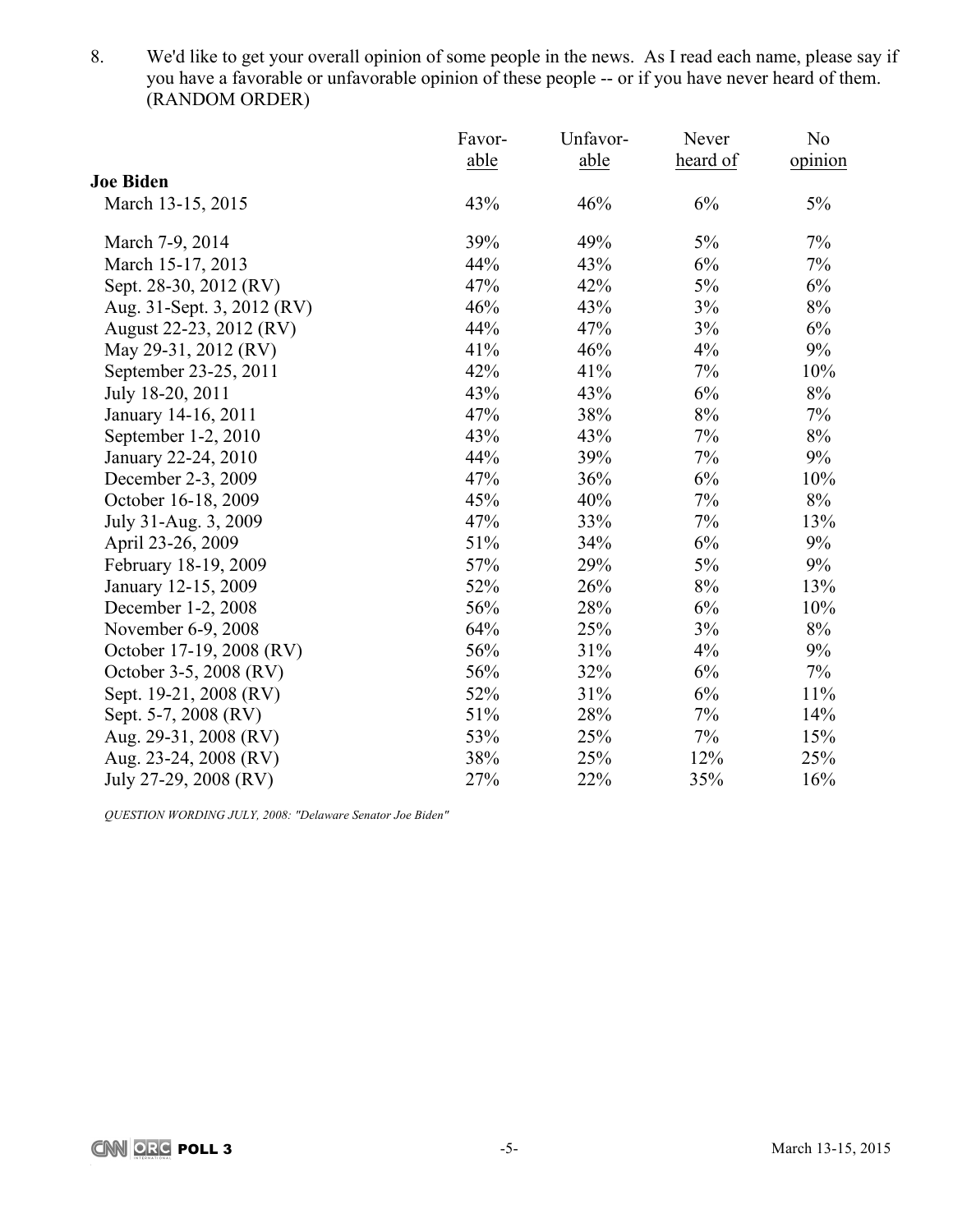8. We'd like to get your overall opinion of some people in the news. As I read each name, please say if you have a favorable or unfavorable opinion of these people -- or if you have never heard of them. (RANDOM ORDER)

|                               | Favor-<br>able | Unfavor-<br>able | Never<br>heard of | No<br>opinion |
|-------------------------------|----------------|------------------|-------------------|---------------|
| Jeb Bush<br>March 13-15, 2015 | 31%            | 47%              | 14%               | 9%            |
| May 14-17, 2009               | 33%            | 40%              | 8%                | 19%           |

*QUESTION WORDING MAY, 2009: "Former Florida Governor Jeb Bush"*

|                                                                                                                                                                                                                                   | CNN/USA TODAY/GALLUP TRENDS                   |                                               |                                              |                                               |
|-----------------------------------------------------------------------------------------------------------------------------------------------------------------------------------------------------------------------------------|-----------------------------------------------|-----------------------------------------------|----------------------------------------------|-----------------------------------------------|
|                                                                                                                                                                                                                                   | Favorable                                     | Unfavorable                                   | Never heard of                               | No opinion                                    |
| 2005 Apr 1-2                                                                                                                                                                                                                      | 44                                            | 38                                            | 5                                            | 13                                            |
| OUESTION WORDING: "Florida Governor Jeb Bush"                                                                                                                                                                                     |                                               |                                               |                                              |                                               |
| <b>Ben Carson</b><br>March 13-15, 2015                                                                                                                                                                                            | 22%                                           | 14%                                           | 56%                                          | 8%                                            |
| <b>Chris Christie</b><br>March 13-15, 2015                                                                                                                                                                                        | 25%                                           | 44%                                           | 24%                                          | 6%                                            |
| August 7-8, 2012                                                                                                                                                                                                                  | 37%                                           | 21%                                           | 27%                                          | 15%                                           |
| QUESTION WORDING PRIOR TO 2015: "New Jersey Governor Chris Christie"                                                                                                                                                              |                                               |                                               |                                              |                                               |
| <b>Mike Huckabee</b>                                                                                                                                                                                                              |                                               |                                               |                                              |                                               |
| March 13-15, 2015                                                                                                                                                                                                                 | 35%                                           | 30%                                           | 26%                                          | 9%                                            |
| April 29-May 1, 2011<br>October 27-30, 2010<br>April 9-11, 2010<br>October 16-18, 2009<br>May 14-17, 2009<br>February 1-3, 2008<br>January 9-10, 2008<br>QUESTION WORDING PRIOR TO 2015: "Former Arkansas Governor Mike Huckabee" | 46%<br>42%<br>43%<br>43%<br>45%<br>38%<br>38% | 27%<br>26%<br>29%<br>26%<br>25%<br>37%<br>30% | 15%<br>16%<br>12%<br>13%<br>13%<br>9%<br>12% | 12%<br>16%<br>16%<br>18%<br>17%<br>16%<br>20% |
| <b>Rand Paul</b><br>March 13-15, 2015                                                                                                                                                                                             | 31%                                           | 30%                                           | 29%                                          | 9%                                            |
| <b>Marco Rubio</b><br>March 13-15, 2015                                                                                                                                                                                           | 25%                                           | 26%                                           | 39%                                          | 9%                                            |
| August 7-8, 2012<br>June 28-July 1, 2012                                                                                                                                                                                          | 32%<br>28%                                    | 22%<br>22%                                    | 30%<br>36%                                   | 16%<br>14%                                    |
| QUESTION WORDING PRIOR TO 2015: "Florida Senator Mario Rubio"                                                                                                                                                                     |                                               |                                               |                                              |                                               |
| <b>Scott Walker</b><br>March 13-15, 2015                                                                                                                                                                                          | 21%                                           | 21%                                           | 48%                                          | 10%                                           |

**CNN ORG POLL 3** -6- March 13-15, 2015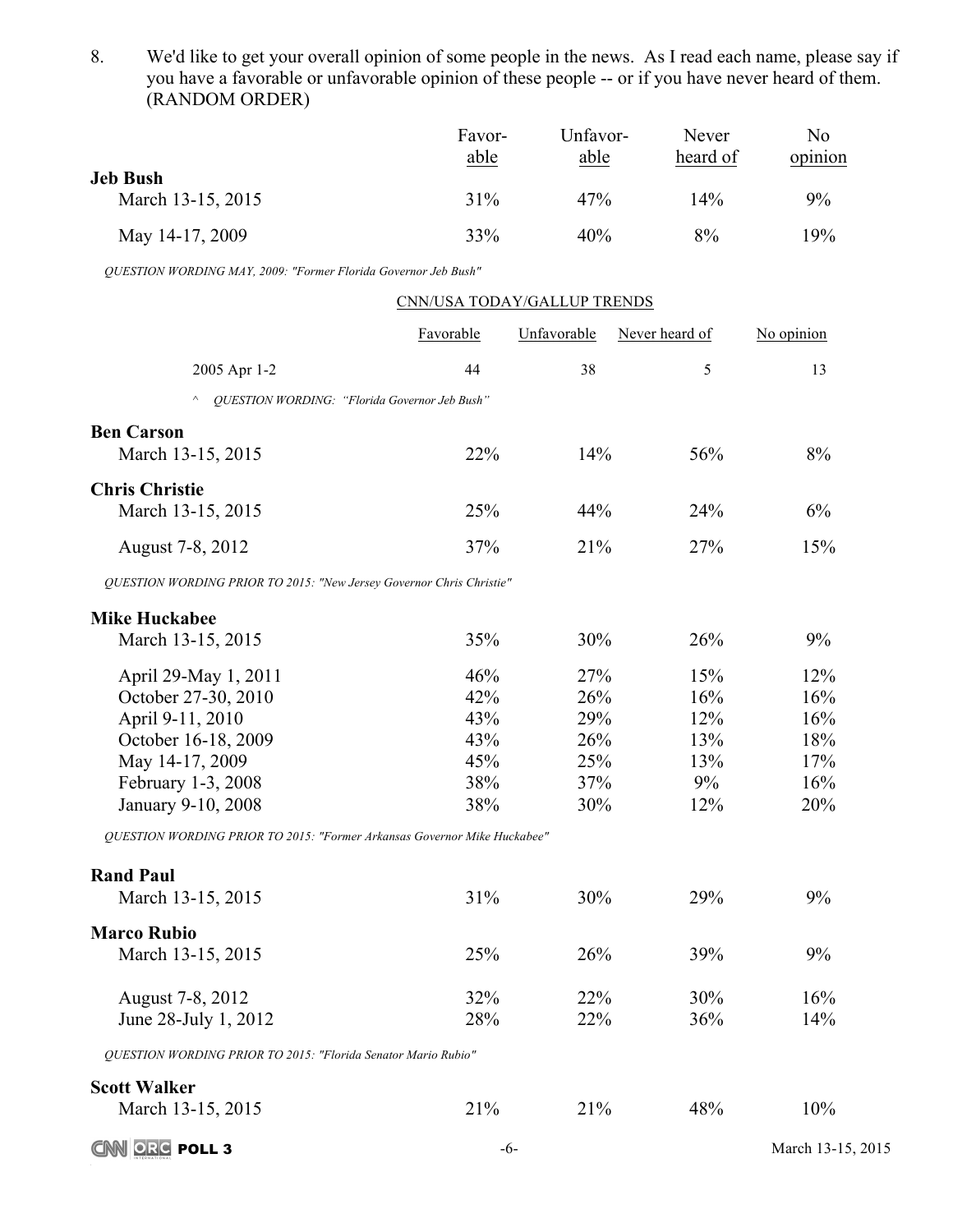BASED ON 229 RESPONDENTS WHO DESCRIBE THEMSELVES AS REPUBLICANS AND 221 WHO DESCRIBE THEMSELVES AS INDEPENDENTS WHO LEAN REPUBLICAN, FOR A TOTAL OF 450 REPUBLICANS -- SAMPLING ERROR: +/- 4.5 PERCENTAGE PTS.

17. I'm going to read a list of people who may be running in the Republican primaries for president in 2016. After I read all the names, please tell me which of those candidates you would be most likely to support for the Republican nomination for president in 2016, or if you would support someone else. Jeb Bush, Ben Carson, Chris Christie, Ted Cruz, Mike Huckabee, Bobby Jindal, John Kasich, Rand Paul, Rick Perry, Marco Rubio, Rick Santorum, Scott Walker, Carly Fiorina or Lindsey Graham. (RANDOM ORDER)

|                     | Mar. 13-15 | Feb. 12-15 | Dec. 18-21 | Nov. 21-23 |
|---------------------|------------|------------|------------|------------|
|                     | 2015       | 2015       | 2014       | 2014       |
| <b>Bush</b>         | 16%        | 14%        | 23%        | 14%        |
| Walker              | 13%        | 11%        | 4%         | 5%         |
| Paul                | 12%        | 10%        | 6%         | 8%         |
| Huckabee            | 10%        | 16%        | 6%         | 10%        |
| Carson              | 9%         | 8%         | 7%         | 11%        |
| Christie            | 7%         | 7%         | 13%        | $9\%$      |
| Rubio               | 7%         | 5%         | $5\%$      | 3%         |
| Cruz                | 4%         | 3%         | 4%         | 7%         |
| Perry               | 4%         | 3%         | $4\%$      | $5\%$      |
| Kasich              | $2\%$      | 2%         | 3%         | 3%         |
| Graham              | $1\%$      | $1\%$      | N/A        | N/A        |
| Jindal              | $1\%$      | $1\%$      | 4%         | $1\%$      |
| Santorum            | $1\%$      | 3%         | $2\%$      | $2\%$      |
| Fiorina             | $\ast$     | $1\%$      | N/A        | N/A        |
| Pence               | N/A        | N/A        | $\ast$     | $1\%$      |
| Portman             | N/A        | N/A        | $\ast$     | $\ast$     |
| Ryan                | N/A        | N/A        | $5\%$      | $9\%$      |
| Someone else (vol.) | 4%         | $4\%$      | 5%         | $6\%$      |
| None/No one         | 6%         | 7%         | $5\%$      | $2\%$      |
| No opinion          | 3%         | 3%         | 3%         | 4%         |

*November, 2014 results show second choice of respondents who initially supported Mitt Romney when his name was included in the list.*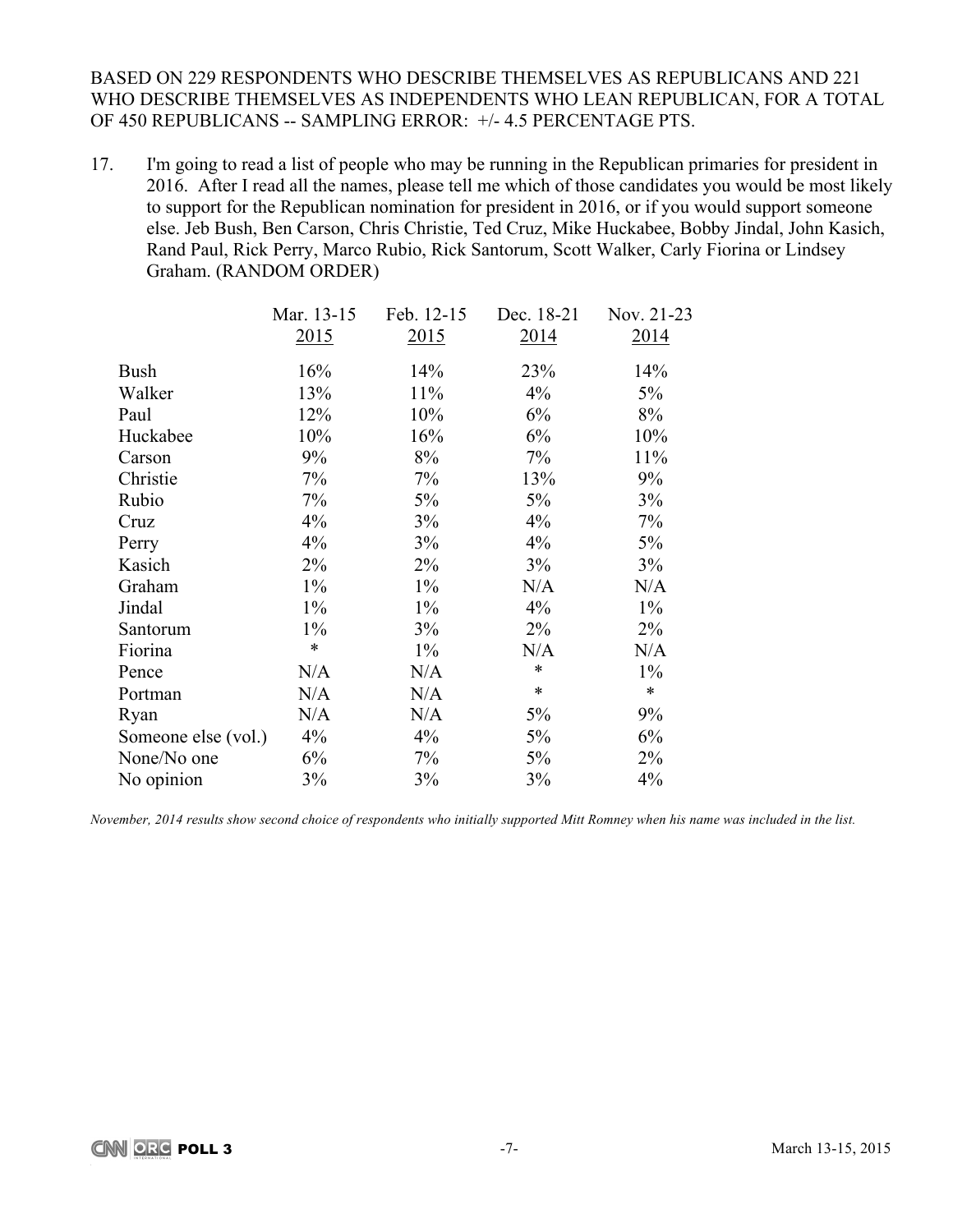# BASED ON 229 RESPONDENTS WHO DESCRIBE THEMSELVES AS REPUBLICANS AND 221 WHO DESCRIBE THEMSELVES AS INDEPENDENTS WHO LEAN REPUBLICAN, FOR A TOTAL OF 450 REPUBLICANS -- SAMPLING ERROR: +/- 4.5 PERCENTAGE PTS.

# 18. And who would be your second choice?

|                     | <b>FIRST CHOICE</b> | <b>SECOND CHOICE</b> |
|---------------------|---------------------|----------------------|
|                     | (Question 17)       | (Question 18)        |
| <b>Bush</b>         | 16%                 | 13%                  |
| Walker              | 13%                 | 5%                   |
| Paul                | 12%                 | 11%                  |
| Huckabee            | 10%                 | 9%                   |
| Carson              | 9%                  | 6%                   |
| Christie            | 7%                  | 9%                   |
| Rubio               | 7%                  | 11%                  |
| Cruz                | $4\%$               | 6%                   |
| Perry               | 4%                  | 5%                   |
| Kasich              | $2\%$               | $2\%$                |
| Graham              | $1\%$               | $1\%$                |
| Jindal              | $1\%$               | $1\%$                |
| Santorum            | $1\%$               | 4%                   |
| Fiorina             | $\ast$              | 3%                   |
| Someone else (vol.) | 4%                  | $4\%$                |
| None/No one         | 6%                  | N/A                  |
| No second choice    | N/A                 | 5%                   |
| No opinion          | 3%                  | 3%                   |
|                     |                     |                      |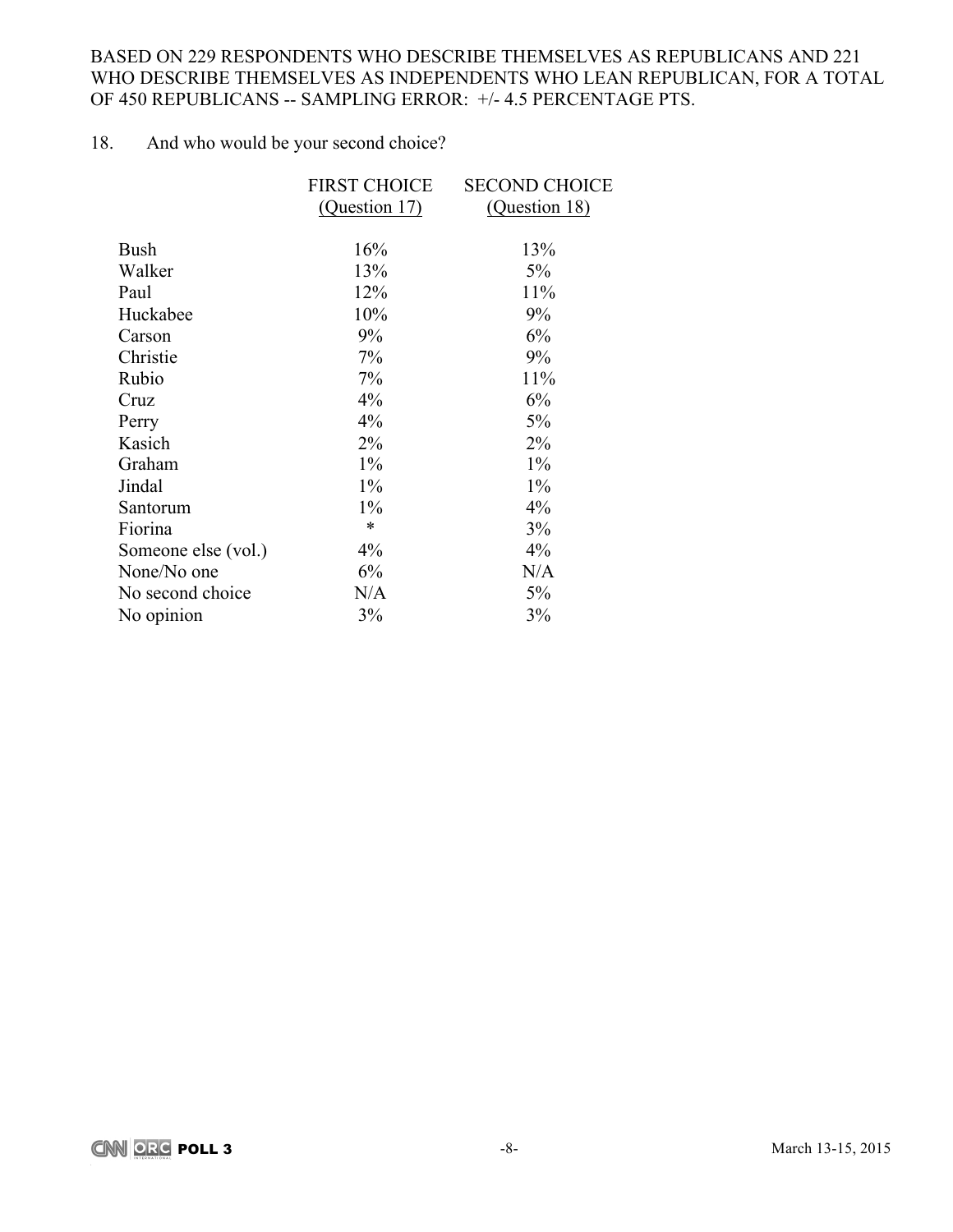# BASED ON 278 RESPONDENTS WHO DESCRIBE THEMSELVES AS DEMOCRATS AND 188 WHO DESCRIBE THEMSELVES AS INDEPENDENTS WHO LEAN DEMOCRAT, FOR A TOTAL OF 466 DEMOCRATS -- SAMPLING ERROR: +/- 4.5 PERCENTAGE PTS.

19. I'm going to read a list of people who may be running in the Democratic primaries for president in 2016. After I read all the names, please tell me which of those candidates you would be most likely to support for the Democratic nomination for president in 2016, or if you would support someone else. Joe Biden, Hillary Clinton, Martin O'Malley, Bernie Sanders, Elizabeth Warren or Jim Webb. (RANDOM ORDER)

|                     | Mar. 13-15 | Feb. 12-15 | Dec. 18-21 | Nov. 21-23 |
|---------------------|------------|------------|------------|------------|
|                     | 2015       | 2015       | 2014       | 2014       |
| Clinton             | 62%        | 61%        | 66%        | 65%        |
| Biden               | 15%        | 14%        | 8%         | 9%         |
| Warren              | 10%        | 10%        | 9%         | 10%        |
| Sanders             | 3%         | 3%         | 3%         | $5\%$      |
| O'Malley            | $1\%$      | $1\%$      | $1\%$      | $\ast$     |
| Webb                | $1\%$      | $2\%$      | $1\%$      | $1\%$      |
| Cuomo               | N/A        | N/A        | $1\%$      | $1\%$      |
| Patrick             | N/A        | N/A        | $\ast$     | $1\%$      |
| Someone else (vol.) | 6%         | 6%         | 6%         | 4%         |
| None/No one         | $2\%$      | $2\%$      | $2\%$      | 3%         |
| No opinion          | $1\%$      | $1\%$      | $2\%$      | $1\%$      |
|                     |            |            |            |            |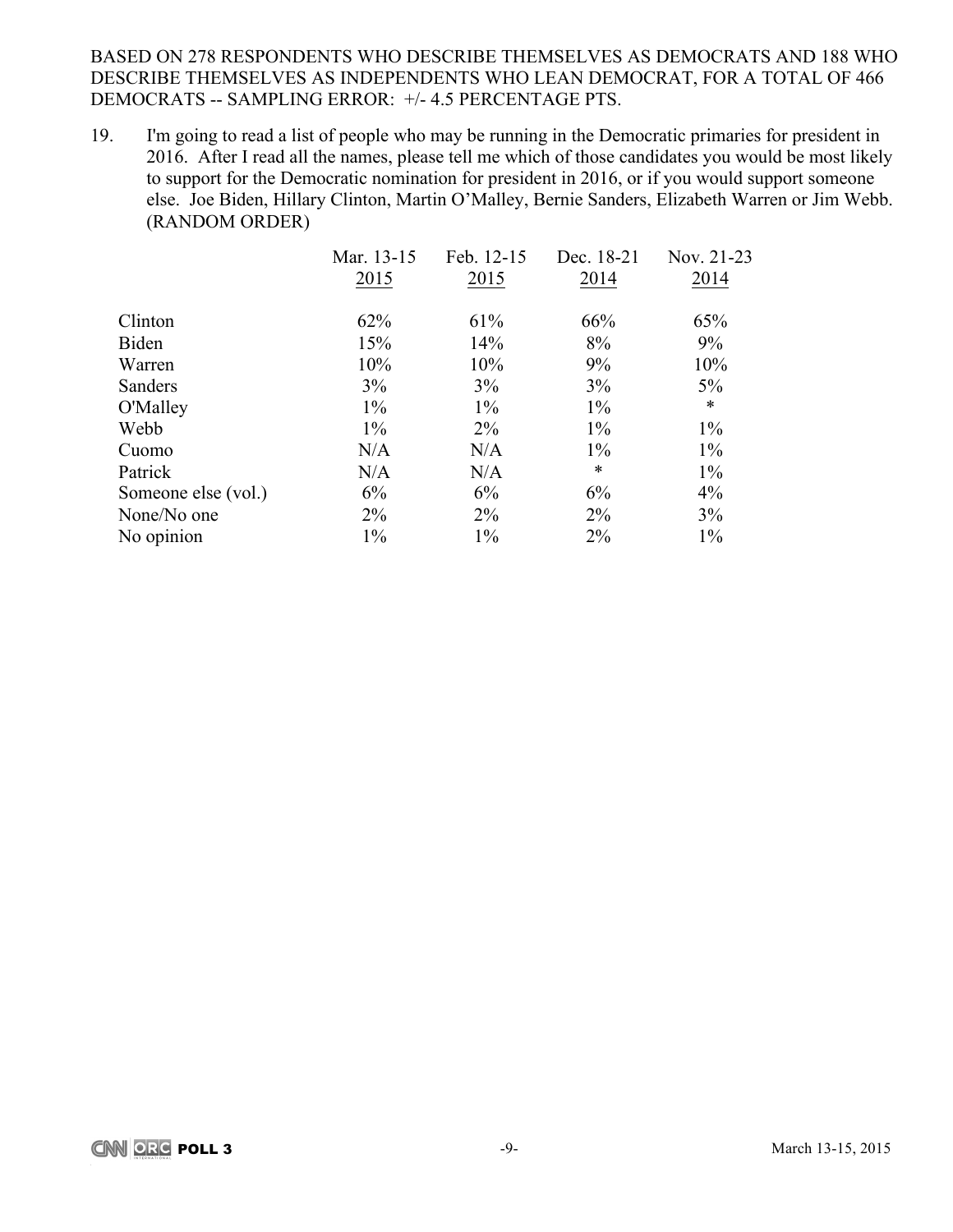# 20. And who would be your second choice?

|                     | <b>FIRST CHOICE</b> | <b>SECOND CHOICE</b> |
|---------------------|---------------------|----------------------|
|                     | (Question 19)       | (Question 20)        |
|                     |                     |                      |
| Clinton             | 62%                 | 17%                  |
| Biden               | 15%                 | 42%                  |
| Warren              | 10%                 | 12%                  |
| Sanders             | 3%                  | $4\%$                |
| O'Malley            | $1\%$               | 5%                   |
| Webb                | $1\%$               | 5%                   |
| Someone else (vol.) | 6%                  | 6%                   |
| None/No one         | $2\%$               | 7%                   |
| No opinion          | $1\%$               | 3%                   |
|                     |                     |                      |

### QUESTIONS 19 AND 20 COMBINED

# WITHOUT WARREN IN THE LIST OF CANDIDATES

|                     | Mar. 13-15 |
|---------------------|------------|
|                     | 2015       |
| Clinton             | 67%        |
|                     |            |
| Biden               | 16%        |
| Sanders             | $5\%$      |
| O'Malley            | $1\%$      |
| Webb                | $1\%$      |
| Someone else (vol.) | 6%         |
| None/No one         | $2\%$      |
| No opinion          | $1\%$      |

21. Do you think Democrats have a better chance of winning the presidency in 2016 if Hillary Clinton is the party's nominee or do they have a better chance of winning with someone else as the party's nominee?

| 119111100                          |            |
|------------------------------------|------------|
|                                    | Mar. 13-15 |
|                                    | 2015       |
| Better chance with Hillary Clinton | 68%        |
| Better chance with someone else    | 30%        |
| No opinion                         | $3\%$      |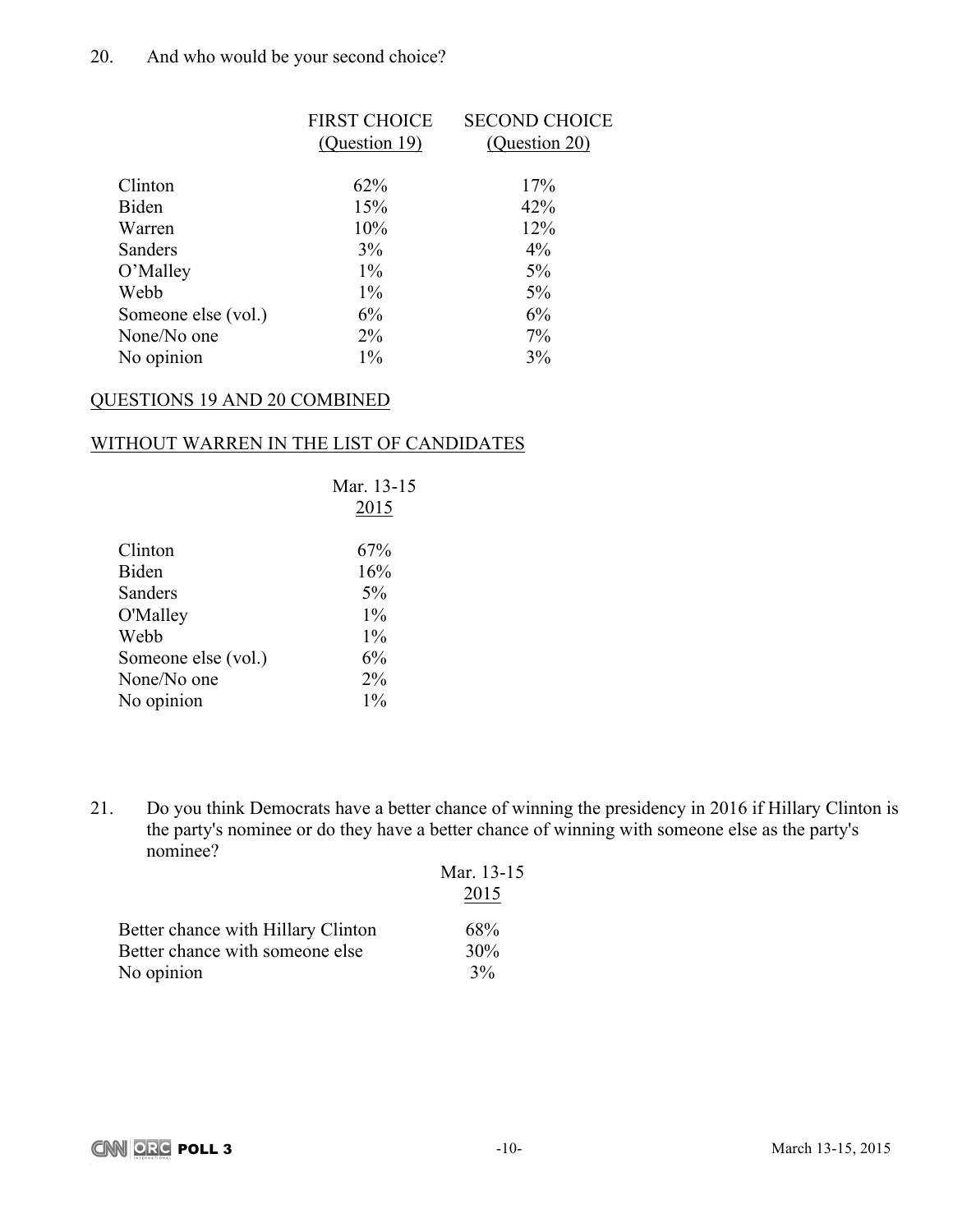22. For the next few questions, let's assume that former Secretary of State Hillary Clinton will be the Democratic presidential nominee in 2016. I'm going to read the names of a few Republicans who may run for their party's nomination. After I read each one, please tell me if you would be more likely to vote for that Republican candidate or if you would be more likely to vote for Hillary Clinton. (RANDOM ORDER)

### **Former Florida Governor Jeb Bush**

|                      | Clinton | Bush | Other<br>(vol.) | Neither<br>(vol.) | No<br>opinion |
|----------------------|---------|------|-----------------|-------------------|---------------|
| Mar. 13-15, 2015     | 55%     | 40%  | ∗               | $4\%$             | $1\%$         |
| Dec. 18-21, 2014     | 54%     | 41%  | $1\%$           | $4\%$             | ∗             |
| Jan. 31-Feb. 2, 2014 | 59%     | 36%  | ∗               | 3%                | $2\%$         |
| Dec. 16-19, 2013     | 58%     | 36%  | $1\%$           | $4\%$             | $1\%$         |

### **New Jersey Governor Chris Christie**

|                      | Clinton | Christie | Other<br>(vol.) | Neither<br>(vol.) | N <sub>0</sub><br>opinion |
|----------------------|---------|----------|-----------------|-------------------|---------------------------|
| Mar. 13-15, 2015     | 55%     | 40%      | *               | 5%                | $\ast$                    |
| Dec. 18-21, 2014     | 56%     | 39%      | $1\%$           | 3%                | 1%                        |
| Jan. 31-Feb. 2, 2014 | 56%     | 37%      | $\ast$          | $5\%$             | $2\%$                     |
| Dec. 16-19, 2013     | 47%     | 47%      | *               | $5\%$             | $1\%$                     |

### **Florida Senator Marco Rubio**

|                  | Clinton | Rubio | Other<br>(vol. | Neither<br>(vol.) | No<br>opinion |
|------------------|---------|-------|----------------|-------------------|---------------|
| Mar. 13-15, 2015 | 55%     | 42%   | ∗              | 3%                | $\ast$        |
| Dec. 16-19, 2013 | 57%     | 36%   | 10/0           | $4\%$             | $2\%$         |

### **Former Arkansas Governor Mike Huckabee**

|                      | Clinton | Huckabee | Other<br>(vol.) | Neither<br>(vol.) | N <sub>0</sub><br>opinion |
|----------------------|---------|----------|-----------------|-------------------|---------------------------|
| Mar. 13-15, 2015     | 55%     | 41%      | *               | 3%                | $1\%$                     |
| Dec. 18-21, 2014     | 59%     | 38%      | 1%              | $2\%$             | $\ast$                    |
| Jan. 31-Feb. 2, 2014 | 57%     | 38%      | *               | 3%                | 2%                        |
| Dec. 16-19, 2013     | 55%     | 39%      | *               | $4\%$             | $1\%$                     |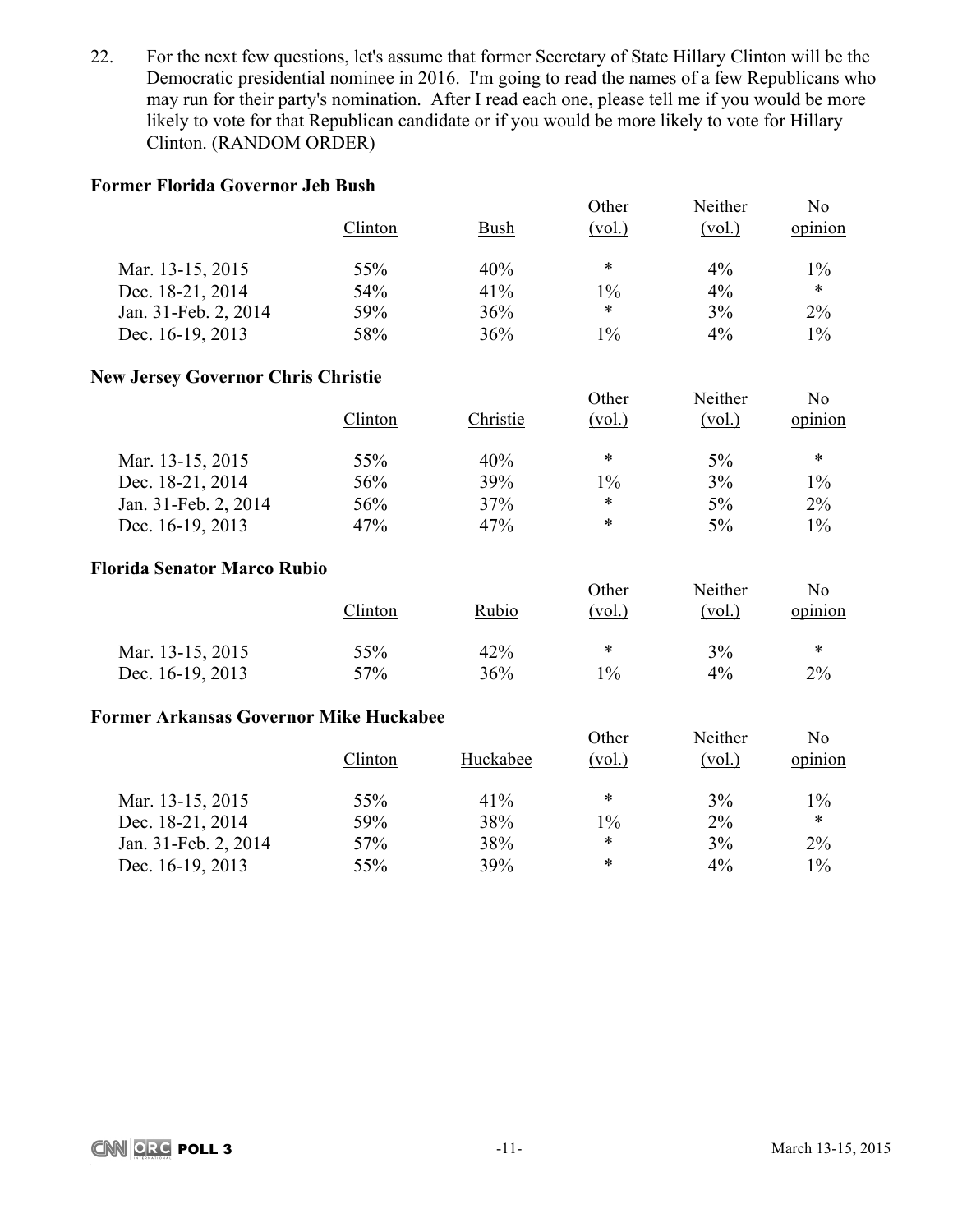22. For the next few questions, let's assume that former Secretary of State Hillary Clinton will be the Democratic presidential nominee in 2016. I'm going to read the names of a few Republicans who may run for their party's nomination. After I read each one, please tell me if you would be more likely to vote for that Republican candidate or if you would be more likely to vote for Hillary Clinton. (RANDOM ORDER)

# **Kentucky Senator Rand Paul**

|                      | Clinton | Paul | Other<br>(vol.) | Neither<br>(vol.) | No<br>opinion |
|----------------------|---------|------|-----------------|-------------------|---------------|
| Mar. 13-15, 2015     | 54%     | 43%  | $\ast$          | $2\%$             | $\ast$        |
| Dec. 18-21, 2014     | 58%     | 38%  | $\ast$          | 3%                | $1\%$         |
| Jan. 31-Feb. 2, 2014 | 58%     | 38%  | *               | $2\%$             | $1\%$         |
| Dec. 16-19, 2013     | 54%     | 40%  | *               | $4\%$             | $1\%$         |

# **Former neurosurgeon Ben Carson**

| $m$ mean $m$ and $m$ beneficially |         |        | Other  | Neither | No      |
|-----------------------------------|---------|--------|--------|---------|---------|
|                                   | Clinton | Carson | (vol.) | (vol.)  | opinion |
| Mar. 13-15, 2015                  | 56%     | 40%    | $1\%$  | 3%      | $1\%$   |
| Dec. 18-21, 2014                  | 56%     | 35%    | $2\%$  | 4%      | 3%      |

### **Wisconsin Governor Scott Walker**

|                  | Clinton | Walker | Other<br>(vol.) | Neither<br>(vol.) | No<br>opinion |
|------------------|---------|--------|-----------------|-------------------|---------------|
| Mar. 13-15, 2015 | 55%     | 40%    | ∗               | 3%                | $1\%$         |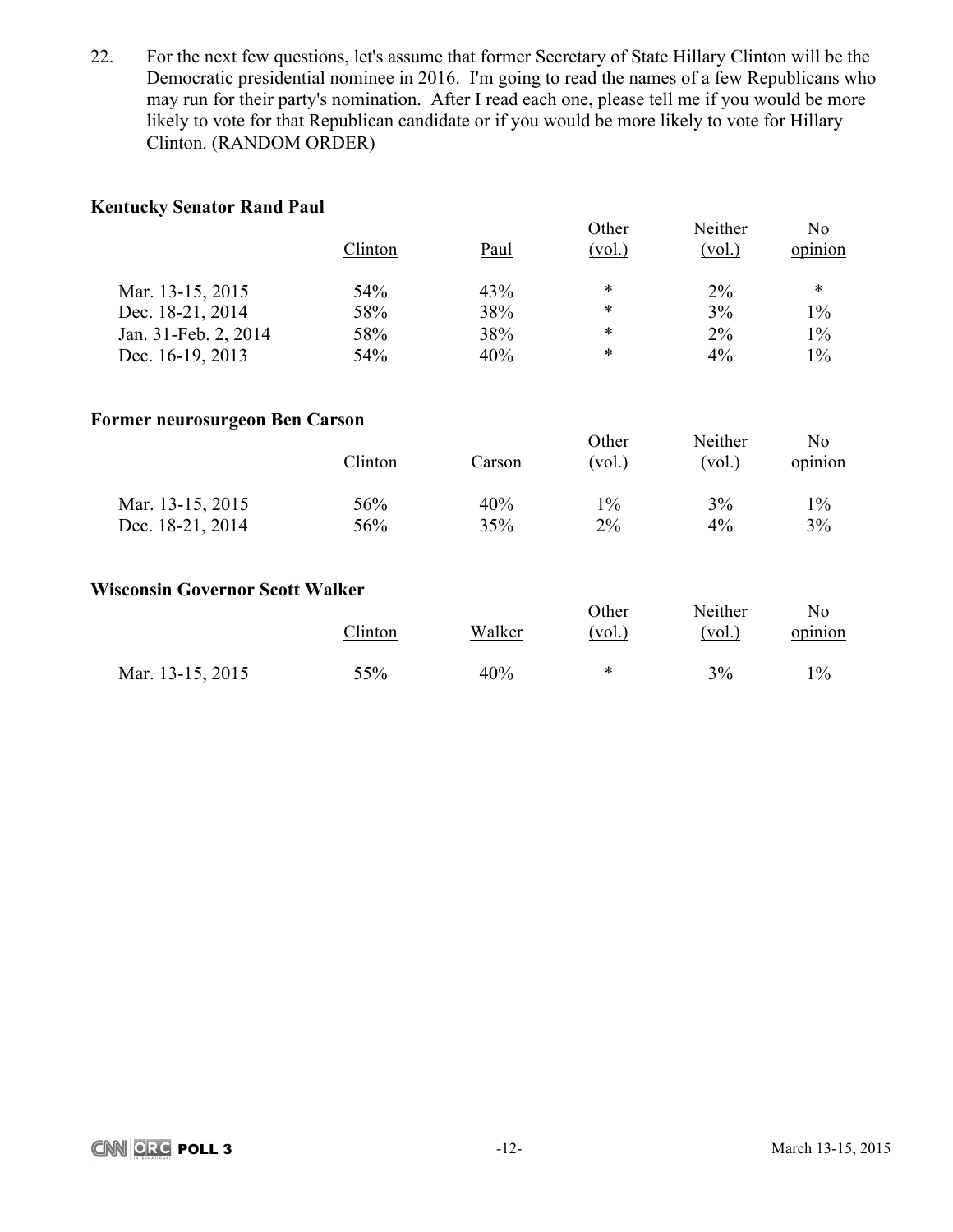# **METHODOLOGY**

A total of 1,009 adults were interviewed by telephone nationwide by live interviewers calling both landline and cell phones. Among the entire sample, 28% described themselves as Democrats, 24% described themselves as Republicans, and 48% described themselves as Independents or members of another party

All respondents were asked questions concerning basic demographics, and the entire sample was weighted to reflect national Census figures for gender, race, age, education, region of country, and telephone usage.

Crosstabs on the following pages only include results for subgroups with enough unweighted cases to produce a sampling error of +/- 8.5 percentage points or less. Some subgroups represent too small a share of the national population to produce crosstabs with an acceptable sampling error. Interviews were conducted among these subgroups, but results for groups with a sampling error larger than +/-8.5 percentage points are not displayed and instead are denoted with "N/A".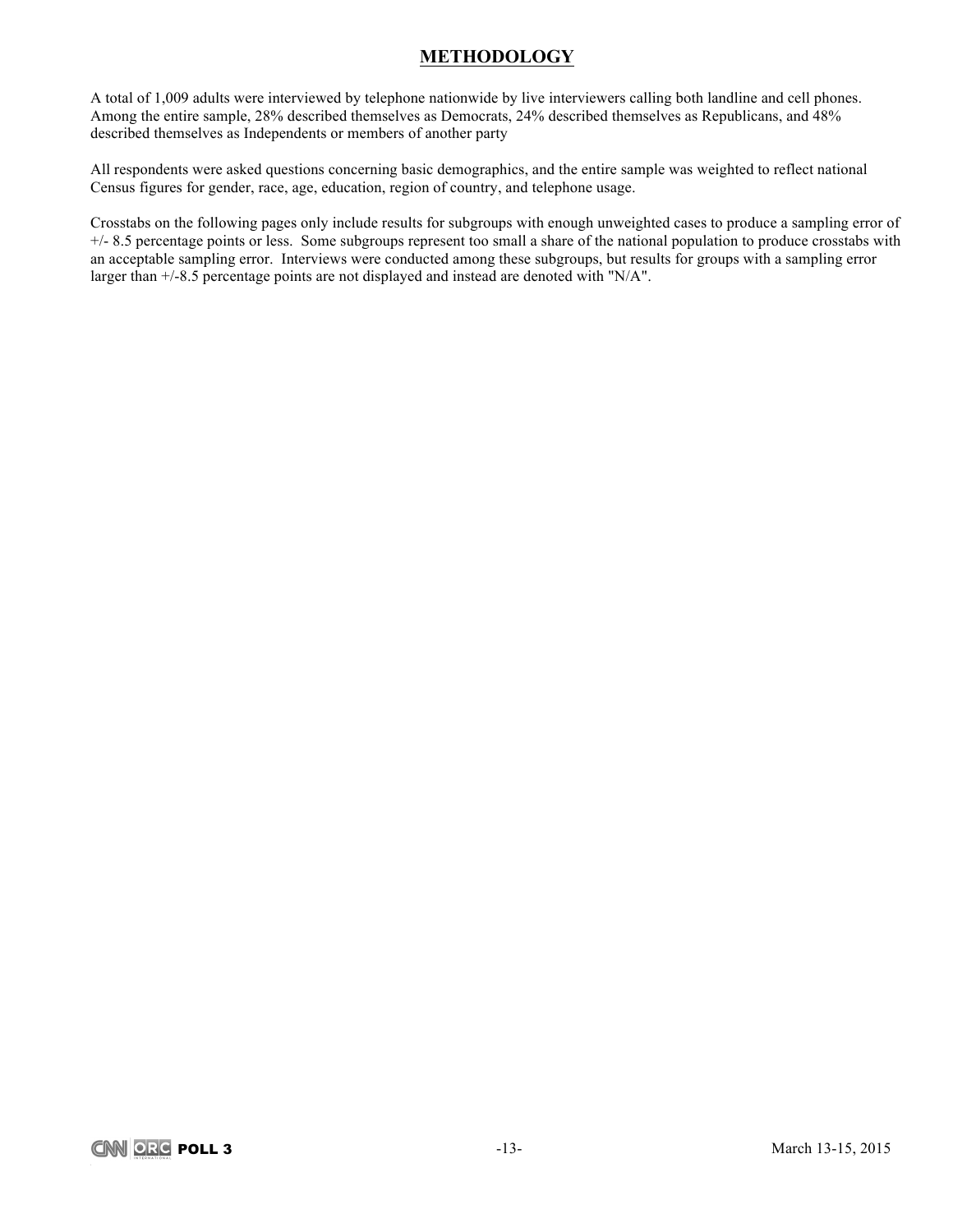CNN/ORC International Poll -- March 13 to 15, 2015 Question 8C We'd like to get your overall opinion of some people in the news. As I read each name, please say if you have a favorable or unfavorable opinion of these people -- or if you have never heard of them.

### C. Hillary Clinton

Base = Total Sample

|                      | Total                | Men                  | Women               | White               | Non-White           |                |                   |              |
|----------------------|----------------------|----------------------|---------------------|---------------------|---------------------|----------------|-------------------|--------------|
| Favorable Opinion    | -----<br>53%         | 46%                  | 60%                 | 43%                 | ---------<br>76%    |                |                   |              |
| Unfavorable Opinion  | 44%                  | 50%                  | 38%                 | 54%                 | 20%                 |                |                   |              |
| Heard of, no opinion | 2%                   | 4%                   | $1\%$               | $1\%$               | 3%                  |                |                   |              |
| Never heard of       | $1\%$                | $^\star$             | $1\%$               | $1\%$               | $\star$             |                |                   |              |
| No opinion           | $\star$              | $\star$              | $^\star$            | $\star$             | $\star$             |                |                   |              |
| Sampling Error       | $+/-3.0$             | $+/-4.5$             | $+/-4.5$            | $+/-3.5$            | $+/-6.5$            |                |                   |              |
|                      |                      | $18-$                | $35 -$              | $50 -$              |                     | Under          | 50 and            |              |
|                      | Total<br>-----       | 34<br>-----          | 49<br>-----         | 64<br>-----         | $65+$<br>-----      | 50<br>-----    | Older<br>------   |              |
| Favorable Opinion    | 53%                  | 59%                  | 57%                 | 51%                 | 43%                 | 58%            | 48%               |              |
| Unfavorable Opinion  | 44%                  | 37%                  | 40%                 | 46%                 | 56%                 | 39%            | 50%               |              |
| Heard of, no opinion | 2%                   | 38                   | 2%                  | 2%                  | $1\%$               | 2%             | 1%                |              |
| Never heard of       | $1\%$                | $\star$              | $1\%$               | $1\%$               | $\ast$              | $1\%$          | $1\%$             |              |
| No opinion           | $\star$              | $^\star$             | $\star$             | $1\%$               | $\star$             | $\star$        | $\star$           |              |
| Sampling Error       | $+/-3.0$             | $+/-8.0$             | $+/-7.0$            | $+/-5.5$            | $+/-5.5$            | $+/-5.0$       | $+/-4.0$          |              |
|                      |                      | Under                | \$50K               | No                  | Attended            |                |                   |              |
|                      | Total<br>$--- - - -$ | \$50K<br>$--- - - -$ | or more<br>-------- | College<br>-------- | College<br>-------- |                |                   |              |
| Favorable Opinion    | 53%                  | 60%                  | 50%                 | 57%                 | 51%                 |                |                   |              |
| Unfavorable Opinion  | 44%                  | 37%                  | 48%                 | 41%                 | 46%                 |                |                   |              |
| Heard of, no opinion | 2%                   | 2 <sub>8</sub>       | 1%                  | 2 <sup>8</sup>      | 2 <sup>8</sup>      |                |                   |              |
| Never heard of       | $1\%$                | $1\%$                | $1\%$               | $1\%$               | $1\%$               |                |                   |              |
| No opinion           | $\ast$               | $^\star$             | $\star$             | $\star$             | $\star$             |                |                   |              |
| Sampling Error       | $+/-3.0$             | $+/-5.0$             | $+/-4.5$            | $+/-5.5$            | $+/-3.5$            |                |                   |              |
|                      |                      | $Demo-$              | Indep-              | Repub-              | Lib-                | Mod-           | Conser-           |              |
|                      | Total<br>-----       | crat<br>-----        | endent<br>------    | lican<br>------     | eral<br>-----       | erate<br>----- | vative<br>------- |              |
| Favorable Opinion    | 53%                  | 86%                  | 52%                 | 17%                 | 78%                 | 63%            | 30%               |              |
| Unfavorable Opinion  | 44%                  | 11%                  | 46%                 | 78%                 | 21%                 | 32%            | 69%               |              |
| Heard of, no opinion | 2%                   | 2 <sup>8</sup>       | 2 <sup>8</sup>      | 2 <sup>8</sup>      | $1\%$               | 3%             |                   | 1%           |
| Never heard of       | $1\%$                | $\star$              | $1\%$               | 2 <sup>8</sup>      | $\star$             | $1\%$          |                   | $1\%$        |
| No opinion           | $\star$              | $1\,$ %              | $\star$             | $\star$             | $\star$             | $\star$        | $\star$           |              |
| Sampling Error       | $+/-3.0$             | $+/-6.0$             | $+/-4.5$            | $+/-6.5$            | $+/-6.5$            | $+/-5.0$       | $+/-5.0$          |              |
|                      |                      | North                | Mid-                |                     |                     |                | $Sub-$            |              |
|                      | Total                | east                 | west                | South               | West                | Urban          | urban             | Rural        |
| Favorable Opinion    | -----<br>53%         | -----<br>60%         | -----<br>60%        | -----<br>51%        | -----<br>46%        | -----<br>58%   | -----<br>55%      | -----<br>45% |
| Unfavorable Opinion  | 44%                  | 40%                  | 40%                 | 46%                 | 48%                 | 38%            | 43%               | 51%          |
| Heard of, no opinion | 2%                   | $\star$              | $\star$             | $1\,$               | 6%                  | 3%             | 18                | $2\,$ $\,$   |
| Never heard of       | $1\%$                | $\ast$               | $\ast$              | 2%                  | $\ast$              | $1\%$          | 1%                | 1%           |
| No opinion           | $\star$              | $\ast$               | $1\%$               | $\star$             | $\star$             | $\star$        | $\star$           | $1\%$        |
| Sampling Error       | $+/-3.0$             | $+/-6.5$             | $+/-6.5$            | $+/-5.5$            | $+/-6.5$            | $+/-5.5$       | $+/-5.0$          | $+/-6.5$     |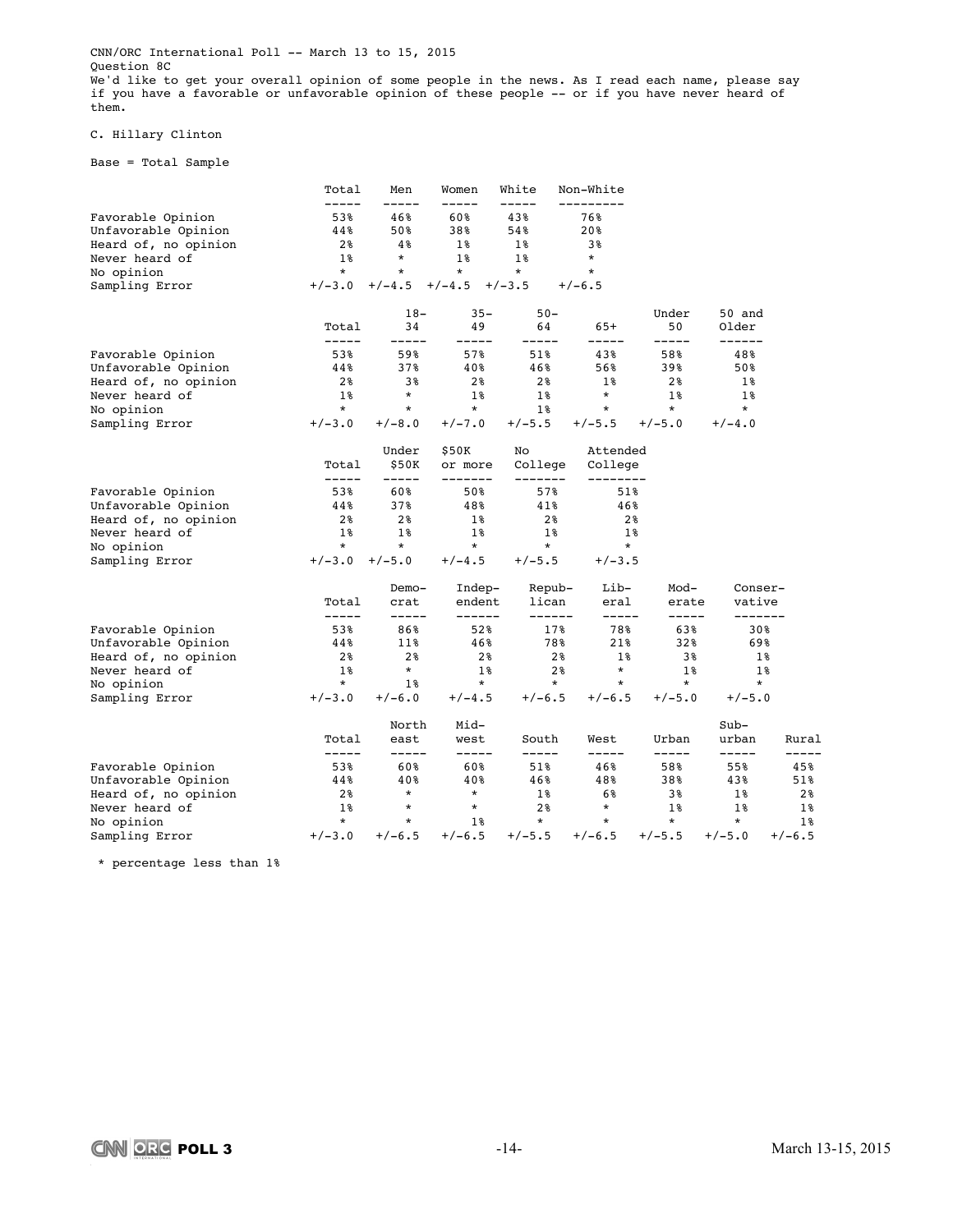CNN/ORC International Poll -- March 13 to 15, 2015 Question 8E We'd like to get your overall opinion of some people in the news. As I read each name, please say if you have a favorable or unfavorable opinion of these people -- or if you have never heard of them.

#### E. Joe Biden

Base = Total Sample

|                      | Total          | Men            | Women              | White              | Non-White           |                |                   |          |
|----------------------|----------------|----------------|--------------------|--------------------|---------------------|----------------|-------------------|----------|
| Favorable Opinion    | -----<br>43%   | 44%            | 43%                | 37%                | --------<br>57%     |                |                   |          |
| Unfavorable Opinion  | 46%            | 47%            | 45%                | 54%                | 27%                 |                |                   |          |
| Heard of, no opinion | 5%             | 5%             | 5%                 | 5%                 | 5%                  |                |                   |          |
| Never heard of       | 6%             | 5 <sup>8</sup> | 8%                 | 4 <sup>°</sup>     | 11%                 |                |                   |          |
| No opinion           | $\star$        | $\star$        | $^\star$           | $\star$            | $\star$             |                |                   |          |
| Sampling Error       | $+/-3.0$       | $+/-4.5$       | $+/-4.5$           | $+/-3.5$           | $+/-6.5$            |                |                   |          |
|                      |                | $18-$          | $35 -$             | $50 -$             |                     | Under          | 50 and            |          |
|                      | Total<br>----- | 34<br>-----    | 49<br>-----        | 64<br>-----        | $65+$<br>-----      | 50<br>-----    | Older<br>------   |          |
| Favorable Opinion    | 43%            | 46%            | 48%                | 39%                | 38%                 | 47%            | 39%               |          |
| Unfavorable Opinion  | 46%            | $36\%$         | 42%                | 52%                | 57%                 | 39%            | 54%               |          |
| Heard of, no opinion | 5%             | 78             | 6%                 | 3%                 | 3%                  | 6%             | 3%                |          |
| Never heard of       | 6%             | 11%            | 4%                 | 6%                 | 2 <sup>8</sup>      | 8%             | $4\,$ %           |          |
| No opinion           | $\star$        | $\star$        | $\star$            | $\star$            | $\star$             | $\star$        | $\star$           |          |
| Sampling Error       | $+/-3.0$       | $+/-8.0$       | $+/-7.0$           | $+/-5.5$           | $+/-5.5$            | $+/-5.0$       | $+/-4.0$          |          |
|                      |                | Under          | \$50K              | No                 | Attended            |                |                   |          |
|                      | Total<br>----- | \$50K<br>----- | or more<br>------- | College<br>------- | College<br>-------- |                |                   |          |
| Favorable Opinion    | 43%            | 43%            | 45%                | 45%                | 41%                 |                |                   |          |
| Unfavorable Opinion  | 46%            | 42%            | 48%                | 40%                | 50%                 |                |                   |          |
| Heard of, no opinion | 5%             | 5%             | 5%                 | 5%                 | 5%                  |                |                   |          |
| Never heard of       | 6%             | 10%            | 2 <sup>8</sup>     | 10%                | 3%                  |                |                   |          |
| No opinion           | $^\star$       | $^\star$       | $\star$            | $\star$            | $\star$             |                |                   |          |
| Sampling Error       | $+/-3.0$       | $+/-5.0$       | $+/-4.5$           | $+/-5.5$           | $+/-3.5$            |                |                   |          |
|                      |                | Demo-          | Indep-             | Repub-             | Lib-                | Mod-           | Conser-           |          |
|                      | Total<br>----- | crat<br>-----  | endent<br>------   | lican<br>------    | eral<br>-----       | erate<br>----- | vative<br>------- |          |
| Favorable Opinion    | 43%            | 71%            | 42%                | 13%                | 71%                 | 47%            | 23%               |          |
| Unfavorable Opinion  | 46%            | 18%            | 44%                | 82%                | 18%                 | 39%            | 69%               |          |
| Heard of, no opinion | 5%             | 6%             | 6%                 | 2%                 | 4%                  | 7 %            | 38                |          |
| Never heard of       | 6%             | 5%             | 8%                 | 3%                 | 6%                  | 7%             | 5%                |          |
| No opinion           | $\star$        | $\star$        | $\star$            | $\star$            | $\star$             | $\star$        | $\star$           |          |
| Sampling Error       | $+/-3.0$       | $+/-6.0$       | $+/-4.5$           | $+/-6.5$           | $+/-6.5$            | $+/-5.0$       | $+/-5.0$          |          |
|                      |                | North          | Mid-               |                    |                     |                | $Sub-$            |          |
|                      | Total<br>----- | east<br>-----  | west<br>-----      | South<br>-----     | West<br>-----       | Urban<br>----- | urban<br>-----    | Rural    |
| Favorable Opinion    | 43%            | 49%            | 52%                | 36%                | 40%                 | 53%            | 39%               | 35%      |
| Unfavorable Opinion  | 46%            | 44%            | 42%                | 47%                | 48%                 | 34%            | 53%               | 49%      |
| Heard of, no opinion | 5%             | 38             | 2 <sup>8</sup>     | 8%                 | 5%                  | 5%             | 3%                | 8%       |
| Never heard of       | 6%             | 4%             | 4%                 | 9 <sub>8</sub>     | 6%                  | 7%             | $4\%$             | 8%       |
| No opinion           | $\star$        | $\star$        | $\star$            | $\star$            | $\star$             | $\star$        | $\star$           | $\star$  |
| Sampling Error       | $+/-3.0$       | $+/-6.5$       | $+/-6.5$           | $+/-5.5$           | $+/-6.5$            | $+/-5.5$       | $+/-5.0$          | $+/-6.5$ |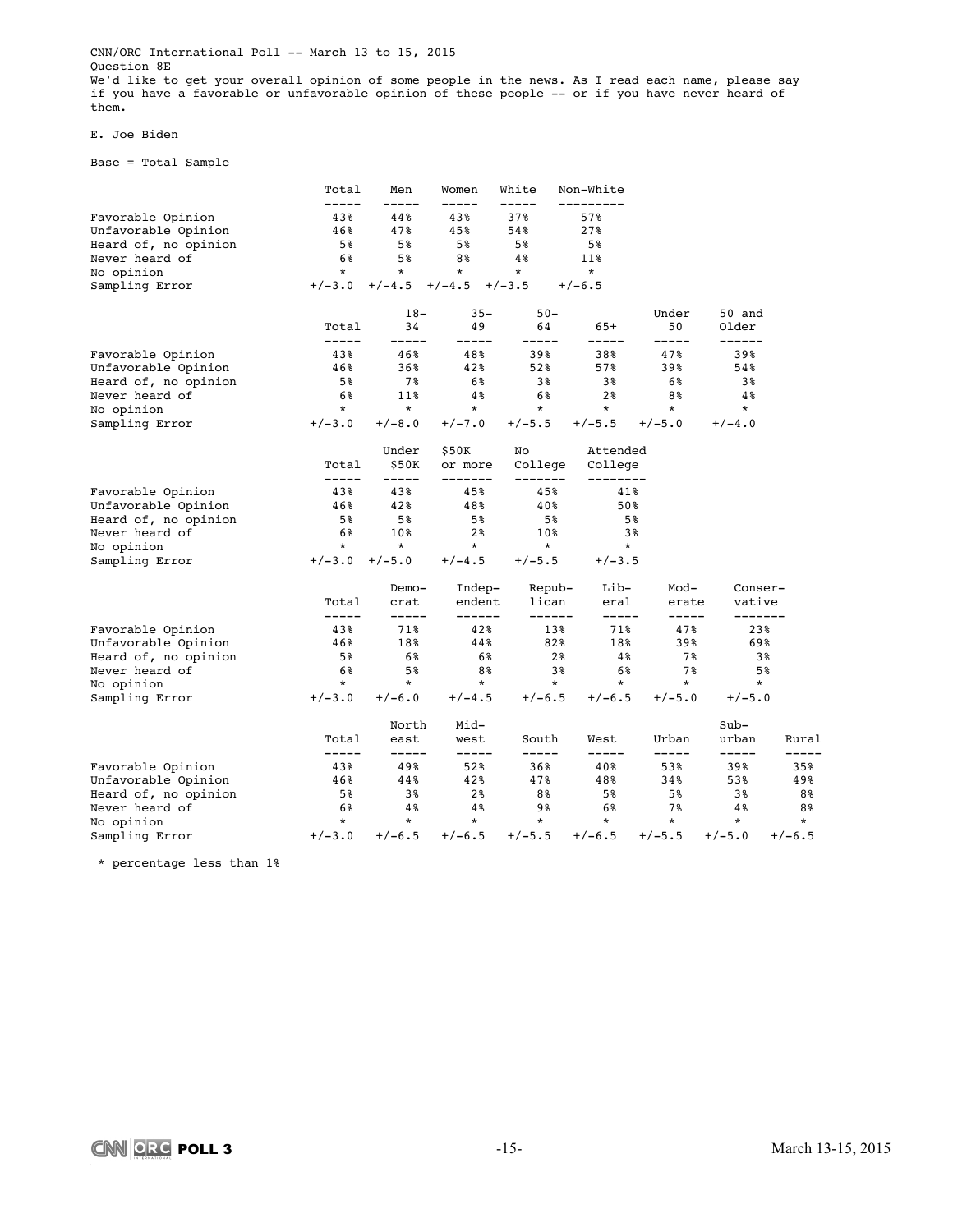CNN/ORC International Poll -- March 13 to 15, 2015 Question 8F We'd like to get your overall opinion of some people in the news. As I read each name, please say if you have a favorable or unfavorable opinion of these people -- or if you have never heard of them.

#### F. Jeb Bush

Base = Total Sample

|                      | Total          | Men                | Women            | White           | Non-White        |                |                   |          |
|----------------------|----------------|--------------------|------------------|-----------------|------------------|----------------|-------------------|----------|
| Favorable Opinion    | -----<br>31%   | 31%                | 30%              | 37%             | ---------<br>19% |                |                   |          |
| Unfavorable Opinion  | 47%            | 49%                | 45%              | 43%             | 55%              |                |                   |          |
| Heard of, no opinion | 98             | 98                 | 98               | 10%             | 7%               |                |                   |          |
| Never heard of       | 14%            | 11%                | 15%              | 10 <sub>8</sub> | 19%              |                |                   |          |
| No opinion           | $\star$        | $\star$            | $\ast$           | $\ast$          | $\star$          |                |                   |          |
| Sampling Error       | $+/-3.0$       | $+/-4.5$           | $+/-4.5$         | $+/-3.5$        | $+/-6.5$         |                |                   |          |
|                      |                | $18-$              | $35 -$           | $50 -$          |                  | Under          | 50 and            |          |
|                      | Total          | 34                 | 49               | 64              | $65+$            | 50             | Older             |          |
| Favorable Opinion    | -----<br>31%   | 24%                | -----<br>29%     | -----<br>32%    | -----<br>41%     | -----<br>27%   | ------<br>36%     |          |
| Unfavorable Opinion  | 47%            | 42%                | 51%              | 51%             | 44%              | 46%            | 48%               |          |
| Heard of, no opinion | 98             | 7%                 | 98               | 98              | 11%              | 8%             | 10%               |          |
| Never heard of       | 14%            | 27%                | $11\%$           | 8%              | 4%               | 19%            | 6%                |          |
| No opinion           | $\star$        | $\star$            | $\star$          | $\star$         | $\star$          | $\star$        | $\star$           |          |
| Sampling Error       | $+/-3.0$       | $+/-8.0$           | $+/-7.0$         | $+/-5.5$        | $+/-5.5$         | $+/-5.0$       | $+/-4.0$          |          |
|                      |                | Under              | \$50K            | No              | Attended         |                |                   |          |
|                      | Total          | \$50K              | or more          | College         | College          |                |                   |          |
| Favorable Opinion    | ------<br>31%  | $- - - - -$<br>28% | -------<br>30%   | -------<br>25%  | --------<br>35%  |                |                   |          |
| Unfavorable Opinion  | 47%            | 44%                | 52%              | 49%             | 45%              |                |                   |          |
| Heard of, no opinion | 98             | 88                 | 10%              | 6%              | $11\%$           |                |                   |          |
| Never heard of       | 14%            | 20%                | 8%               | 20%             | 8%               |                |                   |          |
| No opinion           | $\ast$         | $^\star$           | $\star$          | $\star$         | $\star$          |                |                   |          |
| Sampling Error       | $+/-3.0$       | $+/-5.0$           | $+/-4.5$         | $+/-5.5$        | $+/-3.5$         |                |                   |          |
|                      |                | Demo-              | Indep-           | Repub-          | Lib-             | Mod-           | Conser-           |          |
|                      | Total<br>----- | crat<br>-----      | endent<br>------ | lican<br>------ | eral<br>-----    | erate<br>----- | vative<br>------- |          |
| Favorable Opinion    | 31%            | 17%                | 27%              | 56%             | 20%              | 25%            | 42%               |          |
| Unfavorable Opinion  | 47%            | 64%                | 47%              | 25%             | 54%              | 53%            | 37%               |          |
| Heard of, no opinion | 98             | 7%                 | 8%               | 12%             | 8%               | 6%             | 12%               |          |
| Never heard of       | 14%            | 11%                | 18%              | 8%              | 17%              | 16%            |                   | 9%       |
| No opinion           | $\star$        | $\star$            | $\star$          | $\star$         | $\star$          | $\star$        | $\star$           |          |
| Sampling Error       | $+/-3.0$       | $+/-6.0$           | $+/-4.5$         | $+/-6.5$        | $+/-6.5$         | $+/-5.0$       | $+/-5.0$          |          |
|                      |                | North              | Mid-             |                 |                  |                | $Sub-$            |          |
|                      | Total<br>----- | east<br>-----      | west<br>-----    | South<br>-----  | West<br>-----    | Urban<br>----- | urban<br>-----    | Rural    |
| Favorable Opinion    | 31%            | 34%                | 28%              | 31%             | 30%              | 26%            | 36%               | 29%      |
| Unfavorable Opinion  | 47%            | 52%                | 53%              | 42%             | 43%              | 54%            | 45%               | 42%      |
| Heard of, no opinion | 9%             | 6%                 | 98               | 10%             | 10%              | 6%             | 8%                | 14%      |
| Never heard of       | 14%            | 98                 | 10%              | 17%             | 16%              | 15%            | 11%               | 14%      |
| No opinion           | $\star$        | $\star$            | $\star$          | $\star$         | $\star$          | $\star$        | $\star$           | $\star$  |
| Sampling Error       | $+/-3.0$       | $+/-6.5$           | $+/-6.5$         | $+/-5.5$        | $+/-6.5$         | $+/-5.5$       | $+/-5.0$          | $+/-6.5$ |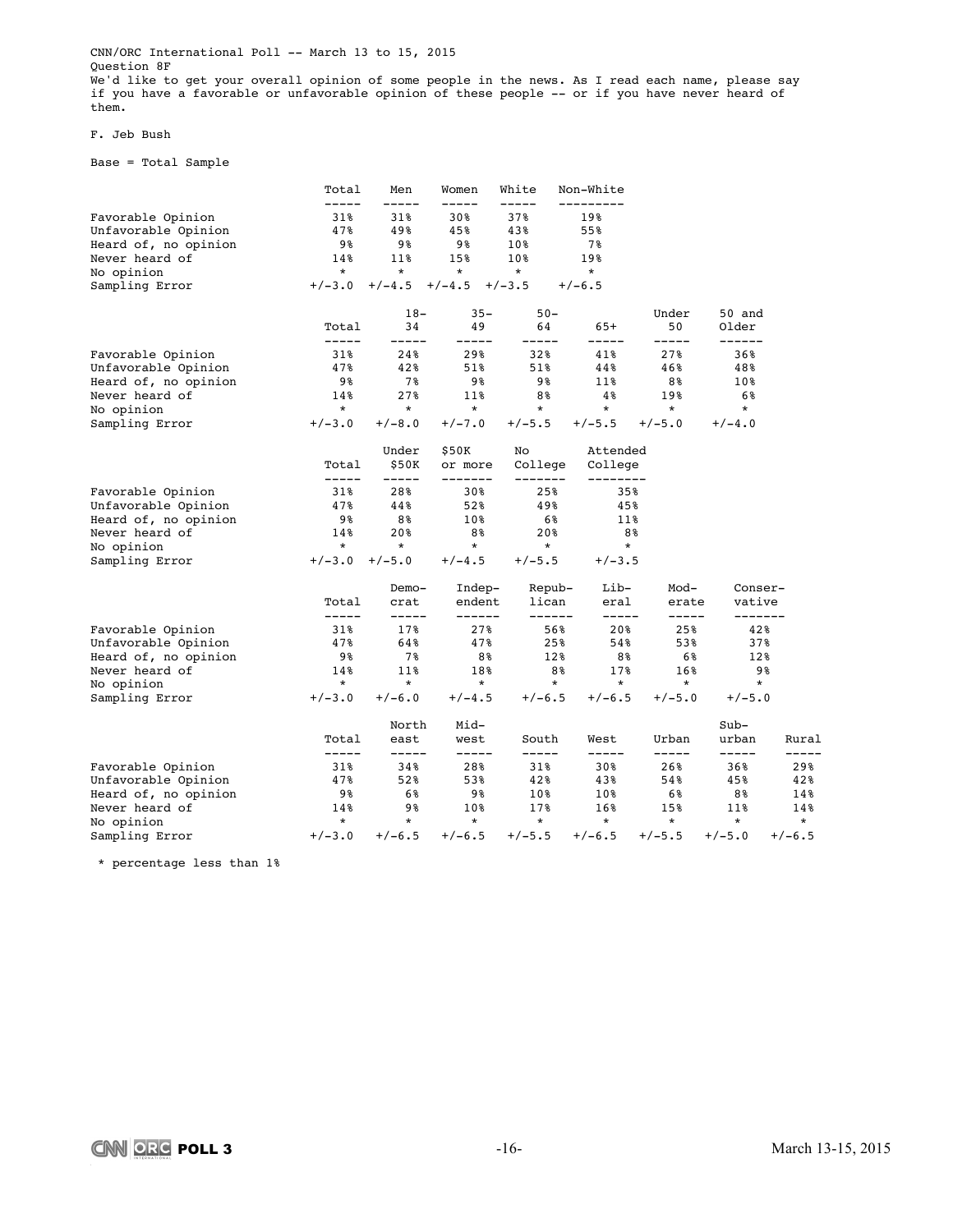CNN/ORC International Poll -- March 13 to 15, 2015 Question 8G We'd like to get your overall opinion of some people in the news. As I read each name, please say if you have a favorable or unfavorable opinion of these people -- or if you have never heard of them.

#### G. Ben Carson

Base = Total Sample

|                      | Total          | Men            | Women              | White              | Non-White           |                 |                   |                |
|----------------------|----------------|----------------|--------------------|--------------------|---------------------|-----------------|-------------------|----------------|
| Favorable Opinion    | -----<br>22%   | 23%            | 21%                | 24%                | --------<br>17%     |                 |                   |                |
| Unfavorable Opinion  | 14%            | 16%            | 12%                | 13%                | 15%                 |                 |                   |                |
| Heard of, no opinion | 8%             | 8%             | 98                 | 98                 | 8%                  |                 |                   |                |
| Never heard of       | 56%            | 53%            | 58%                | 54%                | 60%                 |                 |                   |                |
| No opinion           | $\star$        | $\star$        | $\star$            | $\star$            | $\star$             |                 |                   |                |
| Sampling Error       | $+/-3.0$       | $+/-4.5$       | $+/-4.5$           | $+/-3.5$           | $+/-6.5$            |                 |                   |                |
|                      |                | $18-$          | $35 -$             | $50 -$             |                     | Under           | 50 and            |                |
|                      | Total<br>----- | 34<br>-----    | 49<br>-----        | 64<br>-----        | $65+$<br>-----      | 50<br>-----     | Older<br>------   |                |
| Favorable Opinion    | 22%            | 16%            | 18%                | 25%                | 34%                 | 17%             | 28%               |                |
| Unfavorable Opinion  | 14%            | 11%            | 17%                | 14%                | 14%                 | 14%             | 14%               |                |
| Heard of, no opinion | 8%             | 78             | 13%                | 6%                 | 88                  | 10 <sub>8</sub> | 7%                |                |
| Never heard of       | 56%            | 65%            | 53%                | 56%                | 44%                 | 59%             | 51%               |                |
| No opinion           | $\star$        | $1\%$          | $\star$            | $\star$            | $\star$             | $\star$         | $\star$           |                |
| Sampling Error       | $+/-3.0$       | $+/-8.0$       | $+/-7.0$           | $+/-5.5$           | $+/-5.5$            | $+/-5.0$        | $+/-4.0$          |                |
|                      |                | Under          | \$50K              | No                 | Attended            |                 |                   |                |
|                      | Total<br>----- | \$50K<br>----- | or more<br>------- | College<br>------- | College<br>-------- |                 |                   |                |
| Favorable Opinion    | 22%            | 17%            | 24%                | 22%                | 22%                 |                 |                   |                |
| Unfavorable Opinion  | 14%            | 11%            | 17%                | 10%                | 16%                 |                 |                   |                |
| Heard of, no opinion | 88             | 8%             | 98                 | 7%                 | 10%                 |                 |                   |                |
| Never heard of       | 56%            | 64%            | 49%                | 61%                | 51%                 |                 |                   |                |
| No opinion           | $^\star$       | $\star$        | $\star$            | $1\%$              | $\star$             |                 |                   |                |
| Sampling Error       | $+/-3.0$       | $+/-5.0$       | $+/-4.5$           | $+/-5.5$           | $+/-3.5$            |                 |                   |                |
|                      |                | Demo-          | Indep-             | Repub-             | Lib-                | Mod-            | Conser-           |                |
|                      | Total<br>----- | crat           | endent<br>------   | lican<br>------    | eral<br>-----       | erate<br>-----  | vative<br>------- |                |
| Favorable Opinion    | 22%            | 10%            | 23%                | 35%                | 8%                  | 17%             | 37%               |                |
| Unfavorable Opinion  | 14%            | 21%            | 12%                | 8%                 | 20%                 | 16%             |                   | 8%             |
| Heard of, no opinion | 8%             | 98             | 8%                 | 98                 | 5%                  | 8%              | 12%               |                |
| Never heard of       | 56%            | 60%            | 57%                | 49%                | 67%                 | 59%             | 43%               |                |
| No opinion           | $\star$        | $\star$        | $\star$            | $\star$            | $\star$             | $1\%$           | $\star$           |                |
| Sampling Error       | $+/-3.0$       | $+/-6.0$       | $+/-4.5$           | $+/-6.5$           | $+/-6.5$            | $+/-5.0$        | $+/-5.0$          |                |
|                      |                | North          | Mid-               |                    |                     |                 | $Sub-$            |                |
|                      | Total<br>----- | east<br>-----  | west<br>-----      | South<br>-----     | West<br>-----       | Urban<br>-----  | urban<br>-----    | Rural<br>----- |
| Favorable Opinion    | 22%            | 27%            | 18%                | 22%                | 23%                 | 18%             | 28%               | 21%            |
| Unfavorable Opinion  | 14%            | 16%            | 11%                | 15%                | 12%                 | 17%             | 12%               | 12%            |
| Heard of, no opinion | 8%             | 4%             | 7 %                | 13%                | 7%                  | 7%              | 98                | 11%            |
| Never heard of       | 56%            | 54%            | 64%                | 50%                | 59%                 | 58%             | 51%               | 56%            |
| No opinion           | $^\star$       | $\star$        | $\star$            | $1\%$              | $\star$             | $1\%$           | $\star$           | $\star$        |
| Sampling Error       | $+/-3.0$       | $+/-6.5$       | $+/-6.5$           | $+/-5.5$           | $+/-6.5$            | $+/-5.5$        | $+/-5.0$          | $+/-6.5$       |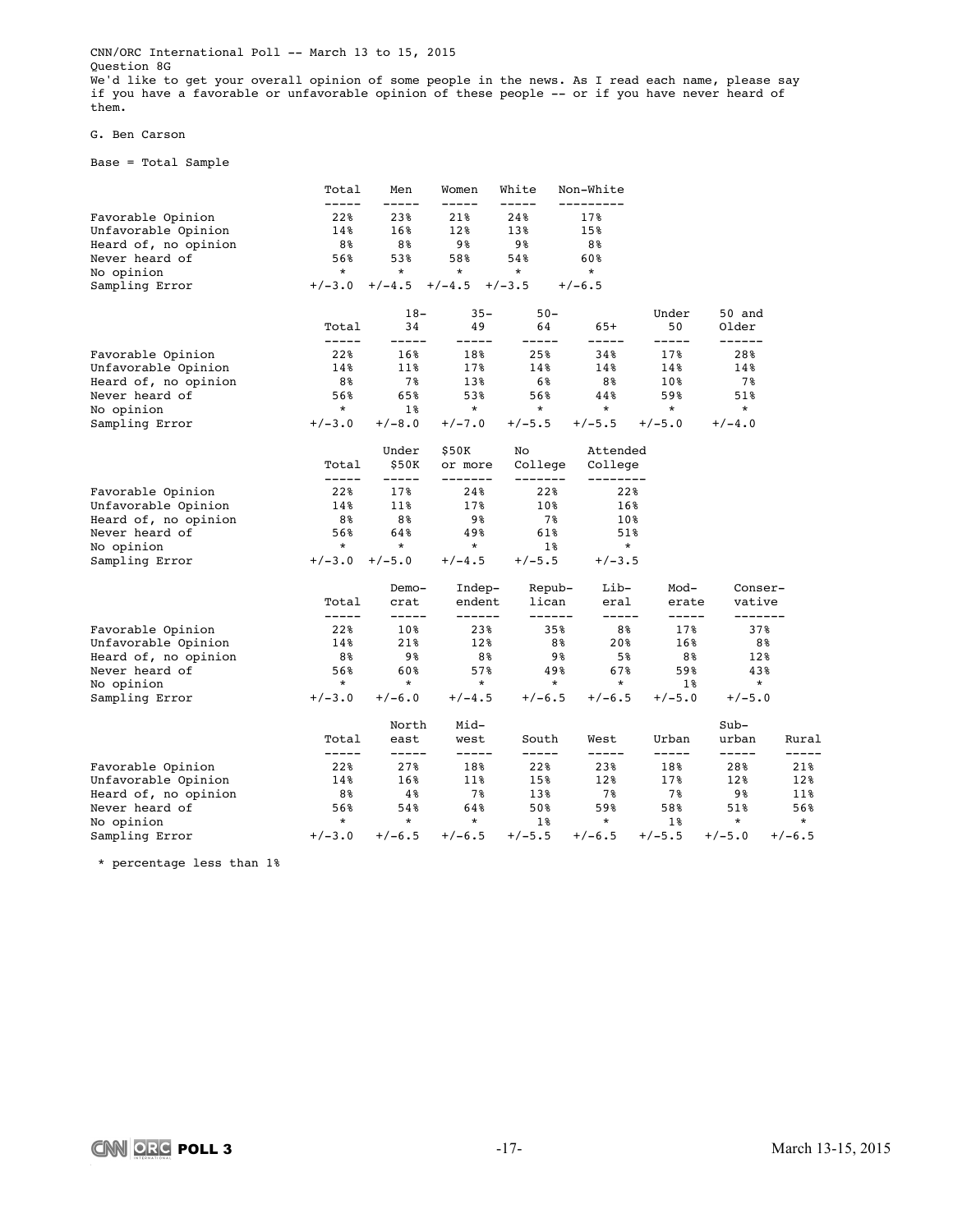CNN/ORC International Poll -- March 13 to 15, 2015 Question 8H We'd like to get your overall opinion of some people in the news. As I read each name, please say if you have a favorable or unfavorable opinion of these people -- or if you have never heard of them.

#### H. Chris Christie

Base = Total Sample

|                      | Total          | Men                  | Women              | White              | Non-White           |                |                   |                |
|----------------------|----------------|----------------------|--------------------|--------------------|---------------------|----------------|-------------------|----------------|
| Favorable Opinion    | -----<br>25%   | -----<br>25%         | -----<br>25%       | 29%                | ---------<br>19%    |                |                   |                |
| Unfavorable Opinion  | 44%            | 48%                  | 41%                | 46%                | 41%                 |                |                   |                |
| Heard of, no opinion | 6%             | 6%                   | 7%                 | 6%                 | 6%                  |                |                   |                |
| Never heard of       | 24%            | 21%                  | 27%                | 19%                | 34%                 |                |                   |                |
| No opinion           | $^\star$       | $^\star$             | *                  | $^\star$           | $\ast$              |                |                   |                |
| Sampling Error       | $+/-3.0$       | $+/-4.5$             | $+/-4.5$           | $+/-3.5$           | $+/-6.5$            |                |                   |                |
|                      |                | $18-$                | $35 -$             | $50 -$             |                     | Under          | 50 and            |                |
|                      | Total<br>----- | 34<br>-----          | 49<br>-----        | 64<br>-----        | 65+<br>-----        | 50<br>-----    | Older<br>------   |                |
| Favorable Opinion    | 25%            | 18%                  | 26%                | 27%                | 32%                 | 22%            | 29%               |                |
| Unfavorable Opinion  | 44%            | 35%                  | 47%                | 48%                | 51%                 | 41%            | 49%               |                |
| Heard of, no opinion | 6%             | 4%                   | 8%                 | 7%                 | 9%                  | 5%             | 8%                |                |
| Never heard of       | 24%            | 43%                  | 19%                | 17%                | 8%                  | 32%            | 14%               |                |
| No opinion           | $\star$        | $\star$              | $\star$            | $1\%$              | $\star$             | $\star$        | $1\%$             |                |
| Sampling Error       | $+/-3.0$       | $+/-8.0$             | $+/-7.0$           | $+/-5.5$           | $+/-5.5$            | $+/-5.0$       | $+/-4.0$          |                |
|                      |                | Under                | \$50K              | No                 | Attended            |                |                   |                |
|                      | Total<br>----- | \$50K<br>$- - - - -$ | or more<br>------- | College<br>------- | College<br>-------- |                |                   |                |
| Favorable Opinion    | 25%            | 22%                  | 27%                | 20%                | 29%                 |                |                   |                |
| Unfavorable Opinion  | 44%            | 38%                  | 51%                | 39%                | 48%                 |                |                   |                |
| Heard of, no opinion | 6%             | 7%                   | 6%                 | 6%                 | 7%                  |                |                   |                |
| Never heard of       | 24%            | 33%                  | 15%                | 34%                | 16%                 |                |                   |                |
| No opinion           | $\star$        | $\star$              | $^\star$           | $\star$            | $\star$             |                |                   |                |
| Sampling Error       | $+/-3.0$       | $+/-5.0$             | $+/-4.5$           | $+/-5.5$           | $+/-3.5$            |                |                   |                |
|                      |                | Demo-                | Indep-             | Repub-             | Lib-                | Mod-           | Conser-           |                |
|                      | Total<br>----- | crat                 | endent<br>------   | lican<br>------    | eral<br>-----       | erate<br>----- | vative<br>------- |                |
| Favorable Opinion    | 25%            | 20%                  | 25%                | 33%                | 16%                 | 28%            | 28%               |                |
| Unfavorable Opinion  | 44%            | 51%                  | 43%                | 39%                | 54%                 | 40%            | 45%               |                |
| Heard of, no opinion | 6%             | 5%                   | 6%                 | 8%                 | 4%                  | 6%             |                   | 8%             |
| Never heard of       | 24%            | 24%                  | 26%                | 20%                | 26%                 | 26%            | 18%               |                |
| No opinion           | $\star$        | $\star$              | $\star$            | $1\%$              | $\star$             | $\star$        |                   | $1\%$          |
| Sampling Error       | $+/-3.0$       | $+/-6.0$             | $+/-4.5$           | $+/-6.5$           | $+/-6.5$            | $+/-5.0$       | $+/-5.0$          |                |
|                      |                | North                | Mid-               |                    |                     |                | $Sub-$            |                |
|                      | Total<br>----- | east<br>-----        | west<br>-----      | South<br>-----     | West<br>-----       | Urban<br>----- | urban<br>-----    | Rural<br>----- |
| Favorable Opinion    | 25%            | 30%                  | 21%                | 24%                | 27%                 | 24%            | 27%               | 25%            |
| Unfavorable Opinion  | 44%            | 47%                  | 51%                | 41%                | 40%                 | 42%            | 43%               | 46%            |
| Heard of, no opinion | 6%             | 8%                   | 3%                 | 8%                 | 6%                  | 5%             | 8%                | 8%             |
| Never heard of       | 24%            | 15%                  | 24%                | 27%                | 27%                 | 29%            | 21%               | 21%            |
| No opinion           | $\star$        | $\star$              | $1\%$              | $^\star$           | $\star$             | $\ast$         | $1\%$             | $\star$        |
| Sampling Error       | $+/-3.0$       | $+/-6.5$             | $+/-6.5$           | $+/-5.5$           | $+/-6.5$            | $+/-5.5$       | $+/-5.0$          | $+/-6.5$       |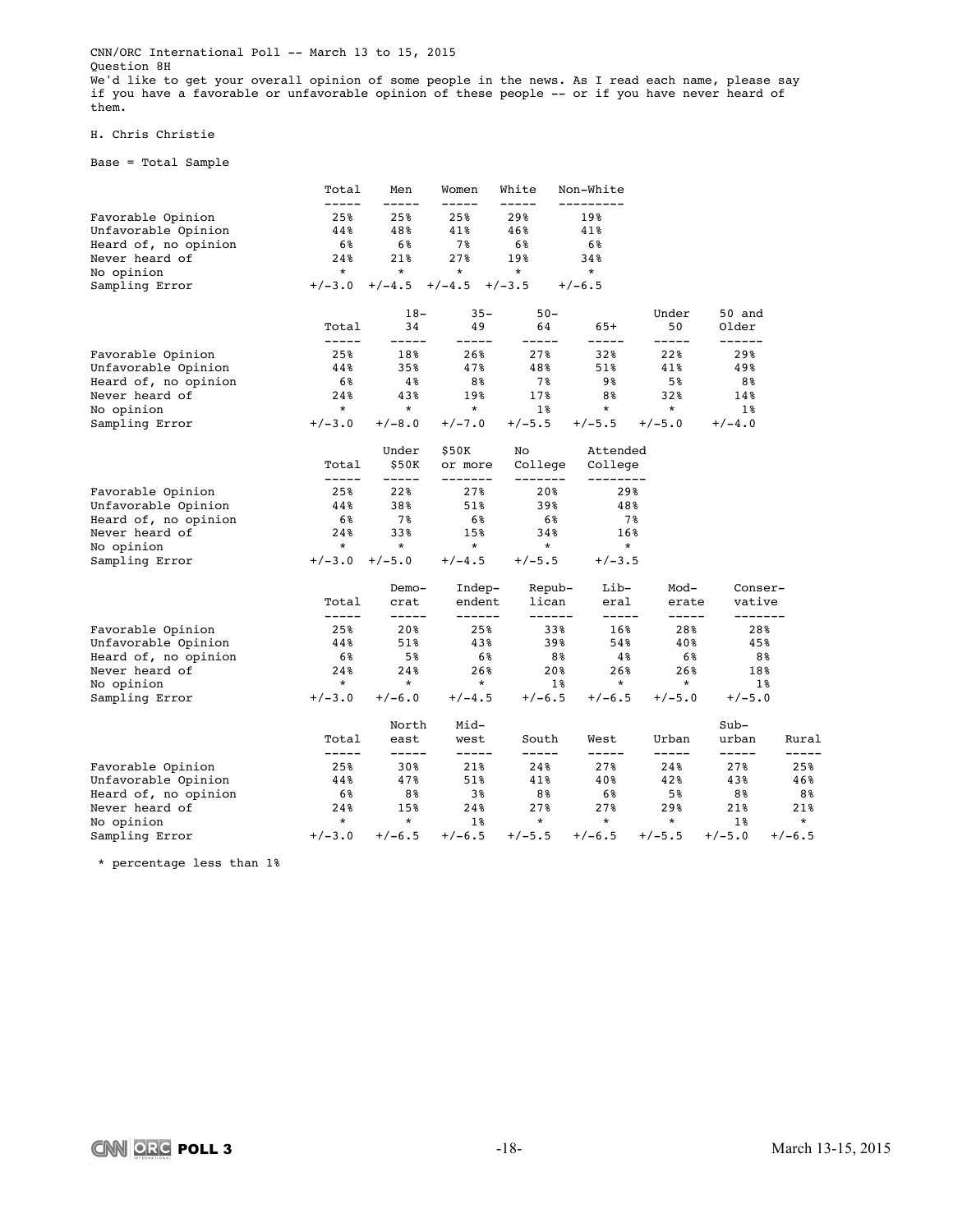CNN/ORC International Poll -- March 13 to 15, 2015 Question 8I We'd like to get your overall opinion of some people in the news. As I read each name, please say if you have a favorable or unfavorable opinion of these people -- or if you have never heard of them.

#### I. Mike Huckabee

Base = Total Sample

|                      | Total          | Men            | Women              | White              | Non-White            |                |                   |                |
|----------------------|----------------|----------------|--------------------|--------------------|----------------------|----------------|-------------------|----------------|
| Favorable Opinion    | -----<br>35%   | -----<br>39%   | -----<br>31%       | 42%                | ---------<br>21%     |                |                   |                |
| Unfavorable Opinion  | 30%            | 33%            | 28%                | 30%                | 32%                  |                |                   |                |
| Heard of, no opinion | 9%             | 8%             | 98                 | 98                 | 98                   |                |                   |                |
| Never heard of       | 26%            | 19%            | 32%                | 19%                | 38%                  |                |                   |                |
| No opinion           | $^\star$       | $1\%$          | *                  | $^\star$           | $1\%$                |                |                   |                |
| Sampling Error       | $+/-3.0$       | $+/-4.5$       | $+/-4.5$           | $+/-3.5$           | $+/-6.5$             |                |                   |                |
|                      |                | $18-$          | $35 -$             | $50 -$             |                      | Under          | 50 and            |                |
|                      | Total          | 34             | 49                 | 64                 | 65+                  | 50             | Older             |                |
| Favorable Opinion    | -----<br>35%   | -----<br>24%   | -----<br>29%       | -----<br>42%       | -----<br>51%         | -----<br>26%   | ------<br>46%     |                |
| Unfavorable Opinion  | 30%            | 25%            | 35%                | 29%                | 35%                  | 30%            | 31%               |                |
| Heard of, no opinion | 98             | 10%            | 8%                 | 98                 | 6%                   | 9%             | 8%                |                |
| Never heard of       | 26%            | 40%            | 27%                | 20%                | 7%                   | 34%            | 15%               |                |
| No opinion           | $\star$        | $\star$        | $1\%$              | $\star$            | $1\%$                | $1\%$          | $\star$           |                |
| Sampling Error       | $+/-3.0$       | $+/-8.0$       | $+/-7.0$           | $+/-5.5$           | $+/-5.5$             | $+/-5.0$       | $+/-4.0$          |                |
|                      |                | Under          | \$50K              | No                 | Attended             |                |                   |                |
|                      | Total<br>----- | \$50K<br>----- | or more<br>------- | College<br>------- | College<br>--------- |                |                   |                |
| Favorable Opinion    | 35%            | 30%            | 38%                | 36%                | 34%                  |                |                   |                |
| Unfavorable Opinion  | 30%            | 26%            | 36%                | 25%                | 35%                  |                |                   |                |
| Heard of, no opinion | 98             | 8%             | 98                 | 6%                 | 11%                  |                |                   |                |
| Never heard of       | 26%            | 35%            | 16%                | 33%                | 20%                  |                |                   |                |
| No opinion           | $\ast$         | $^\star$       | $^\star$           | 18                 | $\star$              |                |                   |                |
| Sampling Error       | $+/-3.0$       | $+/-5.0$       | $+/-4.5$           | $+/-5.5$           | $+/-3.5$             |                |                   |                |
|                      |                | Demo-          | Indep-             | Repub-             | Lib-                 | Mod-           | Conser-           |                |
|                      | Total<br>----- | crat<br>-----  | endent<br>------   | lican<br>------    | eral<br>-----        | erate<br>----- | vative<br>------- |                |
| Favorable Opinion    | 35%            | $16\%$         | 33%                | 61%                | 16%                  | 26%            | 58%               |                |
| Unfavorable Opinion  | 30%            | 48%            | 28%                | 14%                | 51%                  | 32%            | 18%               |                |
| Heard of, no opinion | 98             | 7%             | 10%                | 98                 | 7%                   | 8%             |                   | 98             |
| Never heard of       | 26%            | 29%            | 29%                | 16%                | 27%                  | 34%            | 14%               |                |
| No opinion           | $\star$        | $\star$        | $1\%$              | $1\%$              | $\star$              | $\star$        |                   | $1\%$          |
| Sampling Error       | $+/-3.0$       | $+/-6.0$       | $+/-4.5$           | $+/-6.5$           | $+/-6.5$             | $+/-5.0$       | $+/-5.0$          |                |
|                      |                | North          | Mid-               |                    |                      |                | $Sub-$            |                |
|                      | Total<br>----- | east<br>-----  | west               | South<br>-----     | West<br>-----        | Urban<br>----- | urban<br>-----    | Rural<br>----- |
| Favorable Opinion    | 35%            | $36\%$         | -----<br>32%       | 37%                | 33%                  | 27%            | 40%               | 39%            |
| Unfavorable Opinion  | 30%            | 30%            | 41%                | 23%                | 32%                  | 34%            | 31%               | 24%            |
| Heard of, no opinion | 9%             | 8%             | 6%                 | 98                 | 11%                  | 8%             | 8%                | 12%            |
| Never heard of       | 26%            | 25%            | 21%                | 30%                | 24%                  | 31%            | 20%               | 24%            |
| No opinion           | $^\star$       | $1\%$          | $\star$            | $1\,$ $\,$         | $\star$              | $1\%$          | $\ast$            | $1\,$          |
| Sampling Error       | $+/-3.0$       | $+/-6.5$       | $+/-6.5$           | $+/-5.5$           | $+/-6.5$             | $+/-5.5$       | $+/-5.0$          | $+/-6.5$       |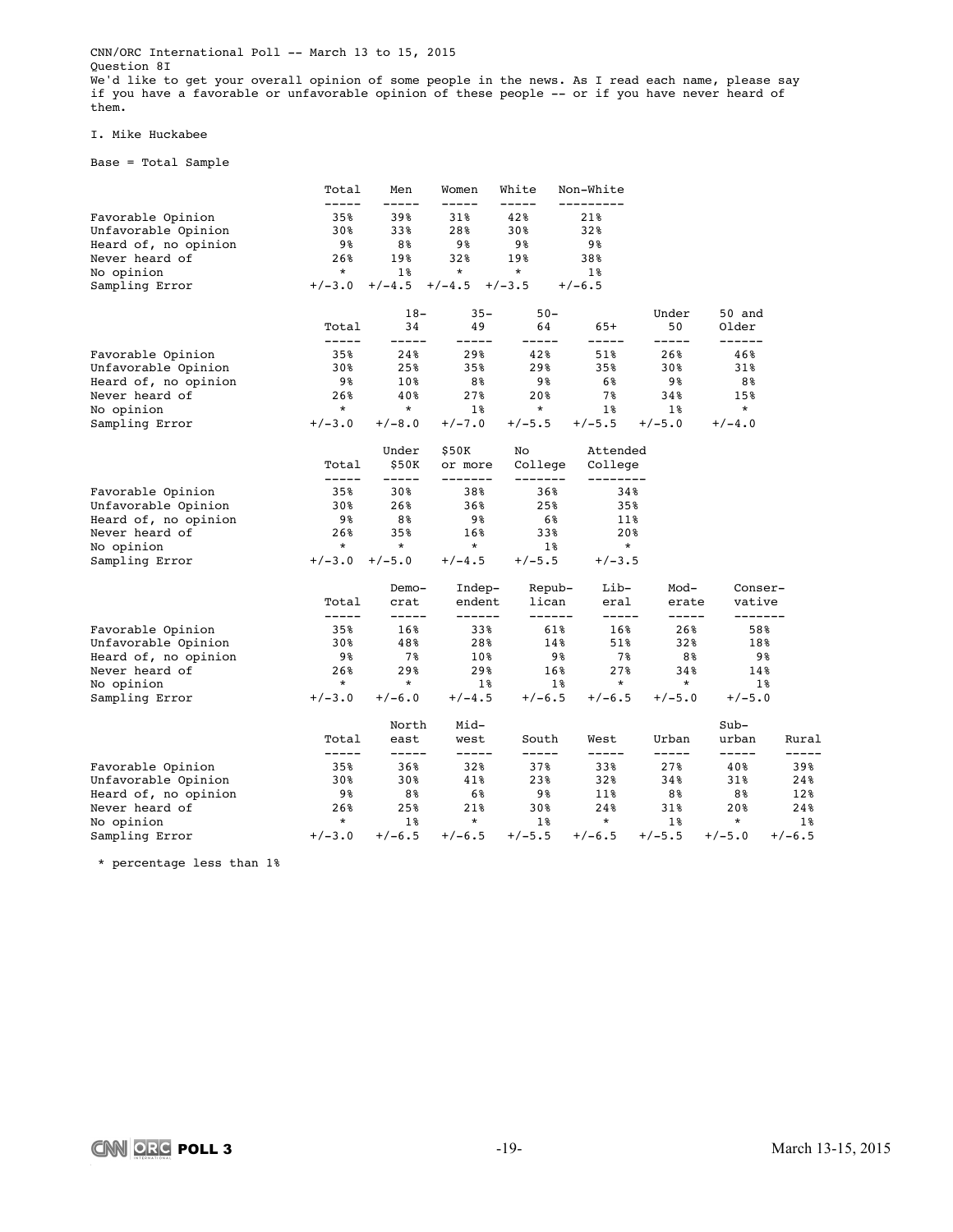CNN/ORC International Poll -- March 13 to 15, 2015 Question 8J We'd like to get your overall opinion of some people in the news. As I read each name, please say if you have a favorable or unfavorable opinion of these people -- or if you have never heard of them.

#### J. Rand Paul

Base = Total Sample

|                      | Total          | Men                  | Women              | White              | Non-White            |                |                   |              |
|----------------------|----------------|----------------------|--------------------|--------------------|----------------------|----------------|-------------------|--------------|
| Favorable Opinion    | -----<br>31%   | 37%                  | -----<br>25%       | 36%                | -------<br>18%       |                |                   |              |
| Unfavorable Opinion  | 30%            | 31%                  | 30%                | 30%                | 31%                  |                |                   |              |
| Heard of, no opinion | 9%             | 9%                   | 9%                 | 10%                | 7%                   |                |                   |              |
| Never heard of       | 29%            | 22%                  | 36%                | 24%                | 42%                  |                |                   |              |
| No opinion           | 1%             | 18                   | $^\star$           | $\ast$             | 1%                   |                |                   |              |
| Sampling Error       | $+/-3.0$       | $+/-4.5$             | $+/-4.5$           | $+/-3.5$           | $+/-6.5$             |                |                   |              |
|                      |                | $18-$                | $35 -$             | $50 -$             |                      | Under          | 50 and            |              |
|                      | Total<br>----- | 34<br>-----          | 49<br>-----        | 64<br>-----        | 65+<br>-----         | 50<br>-----    | Older<br>------   |              |
| Favorable Opinion    | 31%            | 22%                  | 34%                | 34%                | 35%                  | 28%            | 34%               |              |
| Unfavorable Opinion  | 30%            | 25%                  | 28%                | 31%                | 41%                  | 27%            | 35%               |              |
| Heard of, no opinion | 98             | 7%                   | 7%                 | 11%                | 11%                  | 7%             | 11%               |              |
| Never heard of       | 29%            | 45%                  | 28%                | 24%                | 14%                  | 37%            | 20%               |              |
| No opinion           | $1\%$          | $\star$              | 2 <sup>8</sup>     | $\star$            | $\star$              | $1\%$          | $\star$           |              |
| Sampling Error       | $+/-3.0$       | $+/-8.0$             | $+/-7.0$           | $+/-5.5$           | $+/-5.5$             | $+/-5.0$       | $+/-4.0$          |              |
|                      |                | Under                | \$50K              | No                 | Attended             |                |                   |              |
|                      | Total<br>----- | \$50K<br>$--- - - -$ | or more<br>------- | College<br>------- | College<br>--------- |                |                   |              |
| Favorable Opinion    | 31%            | 26%                  | 35%                | 27%                | 34%                  |                |                   |              |
| Unfavorable Opinion  | 30%            | 25%                  | 36%                | 26%                | 34%                  |                |                   |              |
| Heard of, no opinion | 98             | 98                   | 8%                 | 7%                 | 10%                  |                |                   |              |
| Never heard of       | 29%            | 40%                  | 20%                | 38%                | 23%                  |                |                   |              |
| No opinion           | $1\%$          | $^\star$             | $1\%$              | $1\%$              | $\star$              |                |                   |              |
| Sampling Error       | $+/-3.0$       | $+/-5.0$             | $+/-4.5$           | $+/-5.5$           | $+/-3.5$             |                |                   |              |
|                      |                | Demo-                | Indep-             | Repub-             | Lib-                 | Mod-           | Conser-           |              |
|                      | Total<br>----- | crat<br>-----        | endent<br>------   | lican<br>------    | eral<br>-----        | erate<br>----- | vative<br>------- |              |
| Favorable Opinion    | 31%            | 16%                  | 32%                | 46%                | 20%                  | 23%            | 46%               |              |
| Unfavorable Opinion  | 30%            | 45%                  | 28%                | 19%                | 43%                  | 31%            | 24%               |              |
| Heard of, no opinion | 98             | 6%                   | 7%                 | 15%                | 2 <sup>8</sup>       | 6%             | 15%               |              |
| Never heard of       | 29%            | 32%                  | 33%                | 19%                | 34%                  | 39%            | 15%               |              |
| No opinion           | $1\%$          | $1\%$                | $\star$            | $1\%$              | $\star$              | $1\%$          | $\star$           |              |
| Sampling Error       | $+/-3.0$       | $+/-6.0$             | $+/-4.5$           | $+/-6.5$           | $+/-6.5$             | $+/-5.0$       | $+/-5.0$          |              |
|                      |                | North                | Mid-               |                    |                      |                | $Sub-$            |              |
|                      | Total          | east                 | west               | South              | West                 | Urban          | urban             | Rural        |
| Favorable Opinion    | -----<br>31%   | -----<br>30%         | -----<br>27%       | -----<br>34%       | -----<br>30%         | -----<br>27%   | -----<br>32%      | -----<br>31% |
| Unfavorable Opinion  | 30%            | 29%                  | 37%                | 26%                | 33%                  | 32%            | 32%               | 28%          |
| Heard of, no opinion | 9%             | 98                   | 10%                | 8%                 | 8%                   | 8%             | 10%               | 10%          |
| Never heard of       | 29%            | 32%                  | 26%                | 32%                | 27%                  | 32%            | 26%               | 30%          |
| No opinion           | $1\%$          | $1\%$                | $\star$            | $\star$            | 2 <sub>8</sub>       | $1\%$          | $\ast$            | $1\%$        |
| Sampling Error       | $+/-3.0$       | $+/-6.5$             | $+/-6.5$           | $+/-5.5$           | $+/-6.5$             | $+/-5.5$       | $+/-5.0$          | $+/-6.5$     |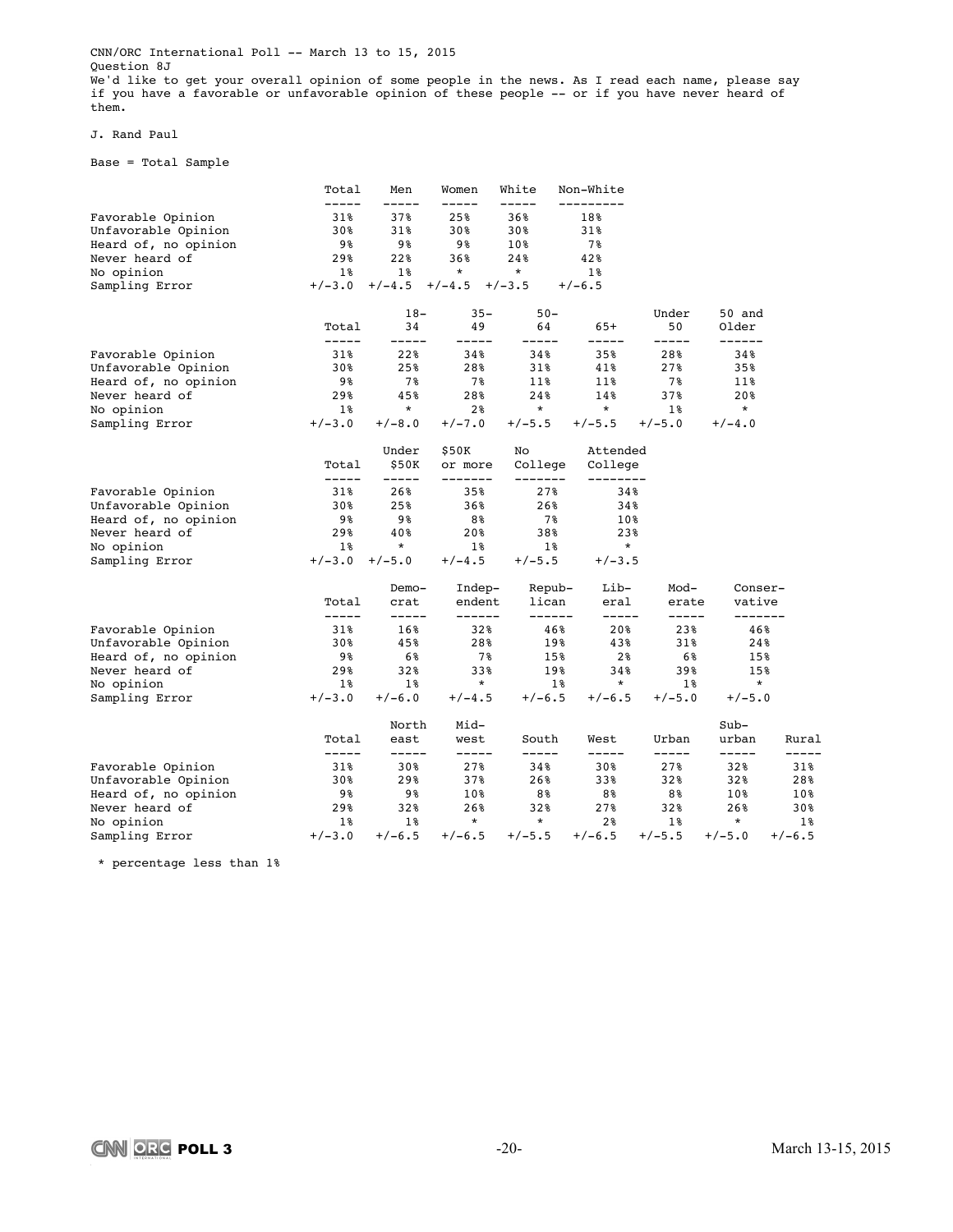CNN/ORC International Poll -- March 13 to 15, 2015 Question 8K We'd like to get your overall opinion of some people in the news. As I read each name, please say if you have a favorable or unfavorable opinion of these people -- or if you have never heard of them.

#### K. Marco Rubio

Base = Total Sample

|                      | Total           | Men            | Women               | White              | Non-White            |                |                   |                |
|----------------------|-----------------|----------------|---------------------|--------------------|----------------------|----------------|-------------------|----------------|
| Favorable Opinion    | -----<br>25%    | 27%            | 23%                 | 30%                | -------<br>15%       |                |                   |                |
| Unfavorable Opinion  | 26%             | 31%            | 22%                 | 27%                | 26%                  |                |                   |                |
| Heard of, no opinion | 9%              | 8%             | 10%                 | 9%                 | 10%                  |                |                   |                |
| Never heard of       | 39%             | 34%            | 44%                 | 34%                | 49%                  |                |                   |                |
| No opinion           | $\star$         | 1%             | $^\star$            | $^\star$           | 18                   |                |                   |                |
| Sampling Error       | $+/-3.0$        | $+/-4.5$       | $+/-4.5$            | $+/-3.5$           | $+/-6.5$             |                |                   |                |
|                      |                 | $18-$          | $35 -$              | $50 -$             |                      | Under          | 50 and            |                |
|                      | Total<br>-----  | 34<br>-----    | 49<br>-----         | 64<br>-----        | 65+<br>-----         | 50<br>-----    | Older<br>------   |                |
| Favorable Opinion    | 25%             | 15%            | 22%                 | 29%                | 41%                  | 18%            | 34%               |                |
| Unfavorable Opinion  | 26%             | 23%            | 27%                 | 29%                | 26%                  | 25%            | 28%               |                |
| Heard of, no opinion | 98              | 6%             | 12%                 | 11%                | 10%                  | 9%             | 10%               |                |
| Never heard of       | 39%             | 56%            | 38%                 | 31%                | 24%                  | 48%            | 28%               |                |
| No opinion           | $\star$         | $\star$        | $1\%$               | $\star$            | $\star$              | $1\%$          | $\star$           |                |
| Sampling Error       | $+/-3.0$        | $+/-8.0$       | $+/-7.0$            | $+/-5.5$           | $+/-5.5$             | $+/-5.0$       | $+/-4.0$          |                |
|                      |                 | Under          | \$50K               | No                 | Attended             |                |                   |                |
|                      | Total<br>------ | \$50K<br>----- | or more<br>-------- | College<br>------- | College<br>--------- |                |                   |                |
| Favorable Opinion    | 25%             | 20%            | 29%                 | 20%                | 29%                  |                |                   |                |
| Unfavorable Opinion  | 26%             | 22%            | 31%                 | 22%                | 29%                  |                |                   |                |
| Heard of, no opinion | 9%              | 7%             | 10%                 | 7%                 | 11%                  |                |                   |                |
| Never heard of       | 39%             | 50%            | 30%                 | 50%                | 30%                  |                |                   |                |
| No opinion           | $\star$         | $\star$        | $\star$             | $\star$            | $\star$              |                |                   |                |
| Sampling Error       | $+/-3.0$        | $+/-5.0$       | $+/-4.5$            | $+/-5.5$           | $+/-3.5$             |                |                   |                |
|                      |                 | Demo-          | Indep-              | Repub-             | Lib-                 | Mod-           | Conser-           |                |
|                      | Total<br>-----  | crat<br>-----  | endent<br>------    | lican<br>------    | eral<br>-----        | erate<br>----- | vative<br>------- |                |
| Favorable Opinion    | 25%             | 10%            | 22%                 | 47%                | 98                   | 17%            | 44%               |                |
| Unfavorable Opinion  | 26%             | 36%            | 25%                 | 16%                | 45%                  | 26%            | 17%               |                |
| Heard of, no opinion | 98              | 98             | 12%                 | 6%                 | 7%                   | 98             | 11%               |                |
| Never heard of       | 39%             | 45%            | 40%                 | 30%                | 39%                  | 47%            | 28%               |                |
| No opinion           | $\star$         | $\star$        | $\star$             | $1\%$              | $\star$              | $\star$        | $\star$           |                |
| Sampling Error       | $+/-3.0$        | $+/-6.0$       | $+/-4.5$            | $+/-6.5$           | $+/-6.5$             | $+/-5.0$       | $+/-5.0$          |                |
|                      |                 | North          | Mid-                |                    |                      |                | $Sub-$            |                |
|                      | Total<br>-----  | east<br>-----  | west<br>-----       | South<br>-----     | West<br>-----        | Urban<br>----- | urban<br>-----    | Rural<br>----- |
| Favorable Opinion    | 25%             | 23%            | 19%                 | 27%                | 28%                  | 22%            | 28%               | 21%            |
| Unfavorable Opinion  | 26%             | 31%            | 28%                 | 22%                | 26%                  | 26%            | 30%               | 23%            |
| Heard of, no opinion | 9%              | 98             | 8%                  | 11%                | 8%                   | 8%             | 10%               | 11%            |
| Never heard of       | 39%             | 35%            | 45%                 | 39%                | 38%                  | 43%            | 32%               | 44%            |
| No opinion           | $^\star$        | $1\%$          | $\star$             | $1\,$ $\,$         | $\star$              | $1\%$          | $\ast$            | $1\%$          |
| Sampling Error       | $+/-3.0$        | $+/-6.5$       | $+/-6.5$            | $+/-5.5$           | $+/-6.5$             | $+/-5.5$       | $+/-5.0$          | $+/-6.5$       |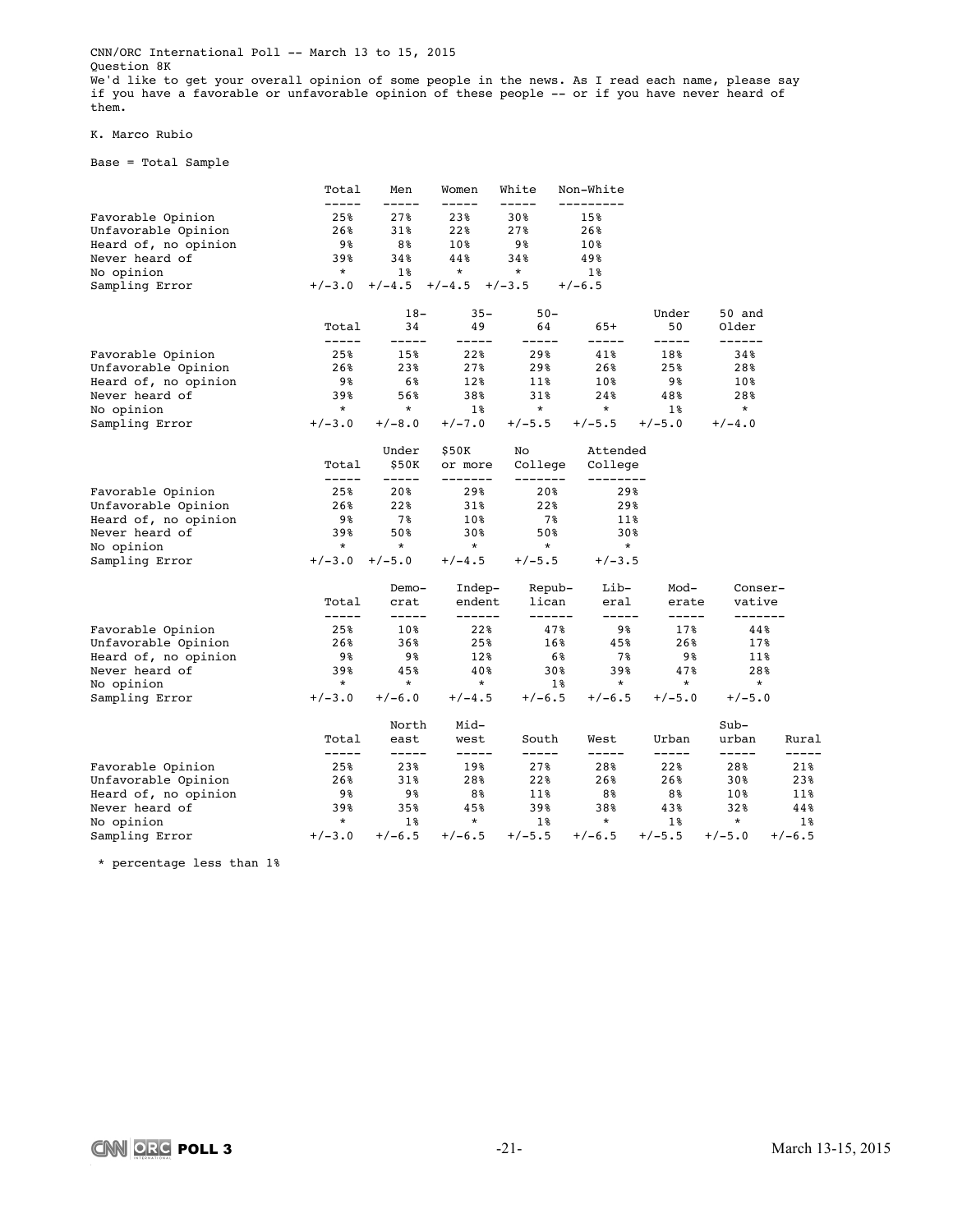CNN/ORC International Poll -- March 13 to 15, 2015 Question 8L We'd like to get your overall opinion of some people in the news. As I read each name, please say if you have a favorable or unfavorable opinion of these people -- or if you have never heard of them.

#### L. Scott Walker

Base = Total Sample

|                      | Total           | Men                  | Women              | White              | Non-White           |                 |                   |          |
|----------------------|-----------------|----------------------|--------------------|--------------------|---------------------|-----------------|-------------------|----------|
| Favorable Opinion    | -----<br>21%    | 24%                  | 17%                | 25%                | --------<br>11%     |                 |                   |          |
| Unfavorable Opinion  | 21%             | 22%                  | 21%                | 22%                | 21%                 |                 |                   |          |
| Heard of, no opinion | 10 <sub>8</sub> | 8%                   | 11%                | $10\%$             | 98                  |                 |                   |          |
| Never heard of       | 48%             | 45%                  | 51%                | 44%                | 59%                 |                 |                   |          |
| No opinion           | $\star$         | $\star$              | $\star$            | $\star$            | $\star$             |                 |                   |          |
| Sampling Error       | $+/-3.0$        | $+/-4.5$             | $+/-4.5$           | $+/-3.5$           | $+/-6.5$            |                 |                   |          |
|                      |                 | $18-$                | $35 -$             | $50 -$             |                     | Under           | 50 and            |          |
|                      | Total           | 34                   | 49                 | 64                 | $65+$               | 50              | Older             |          |
| Favorable Opinion    | -----<br>21%    | -----<br>14%         | -----<br>15%       | -----<br>22%       | -----<br>37%        | -----<br>14%    | ------<br>28%     |          |
| Unfavorable Opinion  | 21%             | 19%                  | 24%                | 22%                | 20%                 | 21%             | 21%               |          |
| Heard of, no opinion | 10 <sub>8</sub> | 6%                   | 11%                | 12%                | 10%                 | 8 <sup>8</sup>  | 11%               |          |
| Never heard of       | 48%             | 60%                  | 50%                | 44%                | 32%                 | 56%             | 39%               |          |
| No opinion           | $\star$         | $\star$              | $1\%$              | $\star$            | $\star$             | $\star$         | $\star$           |          |
| Sampling Error       | $+/-3.0$        | $+/-8.0$             | $+/-7.0$           | $+/-5.5$           | $+/-5.5$            | $+/-5.0$        | $+/-4.0$          |          |
|                      |                 | Under                | \$50K              | No                 | Attended            |                 |                   |          |
|                      | Total           | \$50K<br>$- - - - -$ | or more<br>------- | College<br>------- | College<br>-------- |                 |                   |          |
| Favorable Opinion    | -----<br>21%    | 19%                  | 22%                | 18%                | 23%                 |                 |                   |          |
| Unfavorable Opinion  | 21%             | 18%                  | 24%                | 17%                | 25%                 |                 |                   |          |
| Heard of, no opinion | 10%             | 7%                   | 12%                | 8%                 | 11%                 |                 |                   |          |
| Never heard of       | 48%             | 56%                  | 41%                | 57%                | 42%                 |                 |                   |          |
| No opinion           | $^\star$        | $^\star$             | $\star$            | $\star$            | $\star$             |                 |                   |          |
| Sampling Error       | $+/-3.0$        | $+/-5.0$             | $+/-4.5$           | $+/-5.5$           | $+/-3.5$            |                 |                   |          |
|                      |                 | Demo-                | Indep-             | Repub-             | Lib-                | Mod-            | Conser-           |          |
|                      | Total<br>-----  | crat<br>-----        | endent<br>------   | lican<br>------    | eral<br>-----       | erate<br>-----  | vative<br>------- |          |
| Favorable Opinion    | 21%             | 10 <sub>8</sub>      | 20%                | 34%                | 8%                  | 16%             | 35%               |          |
| Unfavorable Opinion  | 21%             | 29%                  | 22%                | 11%                | 35%                 | 24%             | 10%               |          |
| Heard of, no opinion | 10%             | 98                   | 98                 | 12%                | 4%                  | 11%             | 11%               |          |
| Never heard of       | 48%             | 52%                  | 49%                | 42%                | 54%                 | 49%             | 44%               |          |
| No opinion           | $\star$         | $\star$              | $\star$            | $1\%$              | $\star$             | $\star$         | $\star$           |          |
| Sampling Error       | $+/-3.0$        | $+/-6.0$             | $+/-4.5$           | $+/-6.5$           | $+/-6.5$            | $+/-5.0$        | $+/-5.0$          |          |
|                      |                 | North                | Mid-               |                    |                     |                 | $Sub-$            |          |
|                      | Total<br>-----  | east<br>-----        | west<br>-----      | South<br>-----     | West<br>-----       | Urban<br>-----  | urban<br>-----    | Rural    |
| Favorable Opinion    | 21%             | 16%                  | 21%                | 20%                | 25%                 | 19%             | 20%               | 21%      |
| Unfavorable Opinion  | 21%             | 24%                  | 29%                | 16%                | 19%                 | 23%             | 22%               | 19%      |
| Heard of, no opinion | 10%             | 12%                  | 98                 | 10%                | 8%                  | 10 <sub>8</sub> | 10%               | 10%      |
| Never heard of       | 48%             | 48%                  | 41%                | 53%                | 48%                 | 47%             | 48%               | 49%      |
| No opinion           | $^\star$        | $1\%$                | $\star$            | $\star$            | $\star$             | $\star$         | $\star$           | $1\,$    |
| Sampling Error       | $+/-3.0$        | $+/-6.5$             | $+/-6.5$           | $+/-5.5$           | $+/-6.5$            | $+/-5.5$        | $+/-5.0$          | $+/-6.5$ |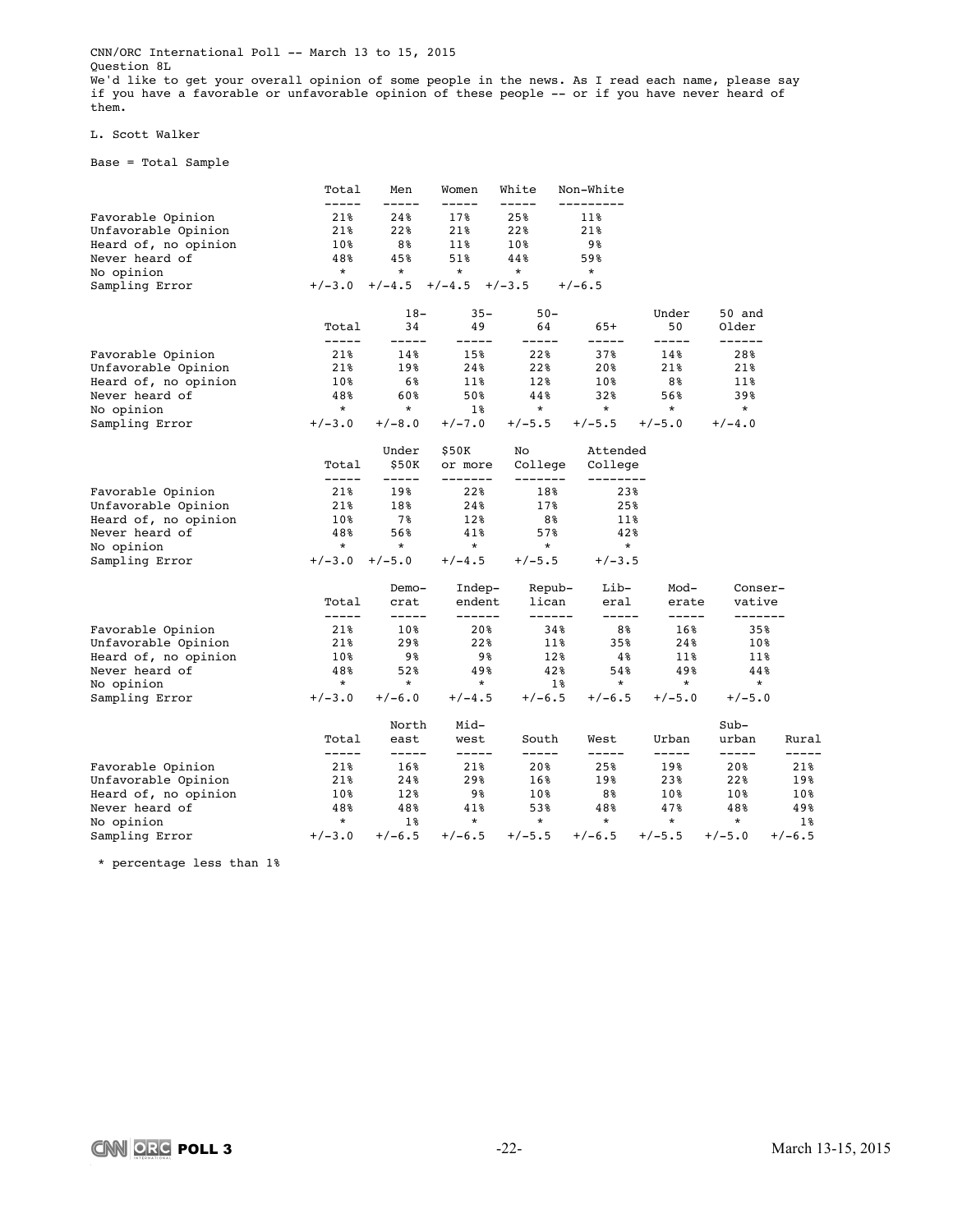I'm going to read a list of people who may be running in the Republican primaries for president in 2016. After I read all the names, please tell me which of those candidates you would be most likely to support for the Republican nomination for president in 2016, or if you would support someone else.

Base = Republicans

|                             | Total           | Men                     | Women                       | White                    | Non-White                       |                |                 |
|-----------------------------|-----------------|-------------------------|-----------------------------|--------------------------|---------------------------------|----------------|-----------------|
|                             | -----           | -----                   | -----                       | -----                    | ---------                       |                |                 |
| Jeb Bush                    | 16%             | 14%                     | 19%                         | 18%                      | N/A                             |                |                 |
| Ben Carson                  | 98              | 7%                      | 11%                         | 98                       | N/A                             |                |                 |
| Chris Christie              | 78              | 8%                      | 6%                          | 88                       | N/A                             |                |                 |
| Ted Cruz                    | 4%              | 4%                      | 4%                          | 38                       | N/A                             |                |                 |
| Mike Huckabee               | 10 <sub>8</sub> | 13%                     | 78                          | 10 <sub>8</sub>          | N/A                             |                |                 |
| Bobby Jindal<br>John Kasich | 1%              | 2%                      | $^\star$                    | $1\%$                    | N/A                             |                |                 |
|                             | 2%              | 1%<br>16%               | 38<br>78                    | $2\,$<br>$10\%$          | N/A                             |                |                 |
| Rand Paul                   | 12%<br>4%       | 4%                      | 58                          | 4%                       | N/A<br>N/A                      |                |                 |
| Rick Perry<br>Marco Rubio   | 7%              | 6%                      | 88                          | 7%                       | N/A                             |                |                 |
| Rick Santorum               | 1%              | $1\%$                   | $^{\star}$                  | $^\star$                 | N/A                             |                |                 |
| Scott Walker                | 13%             | 17%                     | 98                          | 15%                      | N/A                             |                |                 |
| Carly Fiorina               | $^\star$        | $^\star$                | $^{\star}$                  | *                        | N/A                             |                |                 |
| Lindsey Graham              | 18              | $\star$                 | 2%                          | $\star$                  | N/A                             |                |                 |
| Someone else                | 4%              | 2%                      | 6%                          | 4%                       | N/A                             |                |                 |
| None/no one                 | 6%              | 4%                      | 88                          | 38                       | N/A                             |                |                 |
| No opinion                  | 38              | 2 <sub>8</sub>          | 4%                          | 3%                       | N/A                             |                |                 |
| Sampling Error              | $+/-4.5$        | $+/-6.5$                | $+/-7.0$                    | $+/-5.0$                 |                                 |                |                 |
|                             |                 | $18-$                   | $35 -$                      | $50 -$                   |                                 | Under          | 50 and          |
|                             | Total<br>-----  | 34<br>-----             | 49<br>-----                 | 64<br>-----              | 65+<br>-----                    | 50<br>-----    | Older<br>------ |
| Jeb Bush                    | 16%             | N/A                     | N/A                         | 14%                      | 15%                             | 19%            | 14%             |
| Ben Carson                  | 98              | N/A                     | N/A                         | 10%                      | 10%                             | 6%             | 10%             |
| Chris Christie              | 7%              | N/A                     | N/A                         | 7%                       | 4%                              | 8%             | 6%              |
| Ted Cruz                    | 4%              | N/A                     | N/A                         | $2\,$                    | 38                              | 5%             | 38              |
| Mike Huckabee               | 10%             | N/A                     | N/A                         | 15%                      | 13%                             | 5%             | 14%             |
| Bobby Jindal                | 1%              | N/A                     | N/A                         | 2%                       | 2%                              | 1%             | 2%              |
| John Kasich                 | 2 <sub>8</sub>  | N/A                     | N/A                         | 38                       | 2%                              | 1%             | 38              |
| Rand Paul                   | 12%             | N/A                     | N/A                         | 98                       | 4%                              | 17%            | 7%              |
| Rick Perry                  | 4%              | N/A                     | N/A                         | 48                       | 48                              | 4%             | 4 %             |
| Marco Rubio                 | 7%              | N/A                     | N/A                         | 4%                       | 12%                             | 7%             | 8%              |
| Rick Santorum               | 1%              | N/A                     | N/A                         | 18                       | *                               | 1%             | $\star$         |
| Scott Walker                | 13%             | N/A                     | N/A                         | 13%                      | 23%                             | 98             | 17%             |
| Carly Fiorina               | $^\star$        | N/A                     | N/A                         | *                        | *                               | $^\star$       | $^\star$        |
| Lindsey Graham              | 18              | N/A                     | N/A                         | *                        | *                               | 2 <sub>8</sub> | $^\star$        |
| Someone else                | 4 %             | N/A                     | N/A                         | 88                       | 18                              | 38             | 5%              |
| None/no one                 | 6%              | N/A                     | N/A                         | 6%                       | 1%                              | 7%             | 4 %             |
| No opinion                  | 38              | N/A                     | N/A                         | $2\,$                    | 58                              | 38             | 3%              |
| Sampling Error              | $+/-4.5$        |                         |                             | $+/-8.0$                 | $+/-7.5$                        | $+/-8.5$       | $+/-5.5$        |
|                             | Total<br>-----  | Under<br>\$50K<br>----- | \$50K<br>or more<br>------- | No<br>College<br>------- | Attended<br>College<br>-------- |                |                 |
| Jeb Bush                    | 16%             | 17%                     | 15%                         | 14%                      | 18%                             |                |                 |
| Ben Carson                  | 98              | 78                      | 98                          | 10%                      |                                 | 78             |                 |
| Chris Christie              | 7%              | 4%                      | 10%                         | 78                       |                                 | 78             |                 |
| Ted Cruz                    | 4%              | 4%                      | 5%                          | 38                       |                                 | 4%             |                 |
| Mike Huckabee               | 10%             | 14%                     | 7%                          | 12%                      |                                 | 9%             |                 |
| Bobby Jindal                | $1\,$           | 2%                      | $1\%$                       | $1\%$                    |                                 | 2%             |                 |
| John Kasich                 | 2%              | 4%                      | $\star$                     | 28                       |                                 | 2%             |                 |
| Rand Paul                   | 12%             | 14%                     | 10%                         | 12%                      | 11%                             |                |                 |
| Rick Perry                  | 4%              | 4%                      | 5%                          | 4%                       |                                 | 5%             |                 |
| Marco Rubio                 | 7%              | 5%                      | 98                          | 6%                       |                                 | 8%             |                 |
| Rick Santorum               | 18              | $\star$                 | $1\%$                       | $1\%$                    |                                 | $1\%$          |                 |
| Scott Walker                | 13%             | 98                      | 16%                         | 10%                      | 16%                             |                |                 |
| Carly Fiorina               | $^\star$        | $\star$                 | $1\%$                       | $^{\star}$<br>$\star$    | $\star$                         |                |                 |
| Lindsey Graham              | $1\%$           | $\star$                 | $^{\star}$                  |                          |                                 | 2%             |                 |
| Someone else                | 4%              | 5%                      | 4%                          | 6%                       |                                 | 38             |                 |
| None/no one<br>No opinion   | 6%<br>3%        | 6%                      | 4%<br>3%                    | 11%                      |                                 | 2 %            |                 |
| Sampling Error              | $+/-4.5$        | 4%<br>$+/-8.0$          | $+/-6.5$                    | 2 %<br>$+/-8.5$          | $+/-5.5$                        | 4%             |                 |
|                             |                 |                         |                             |                          |                                 |                |                 |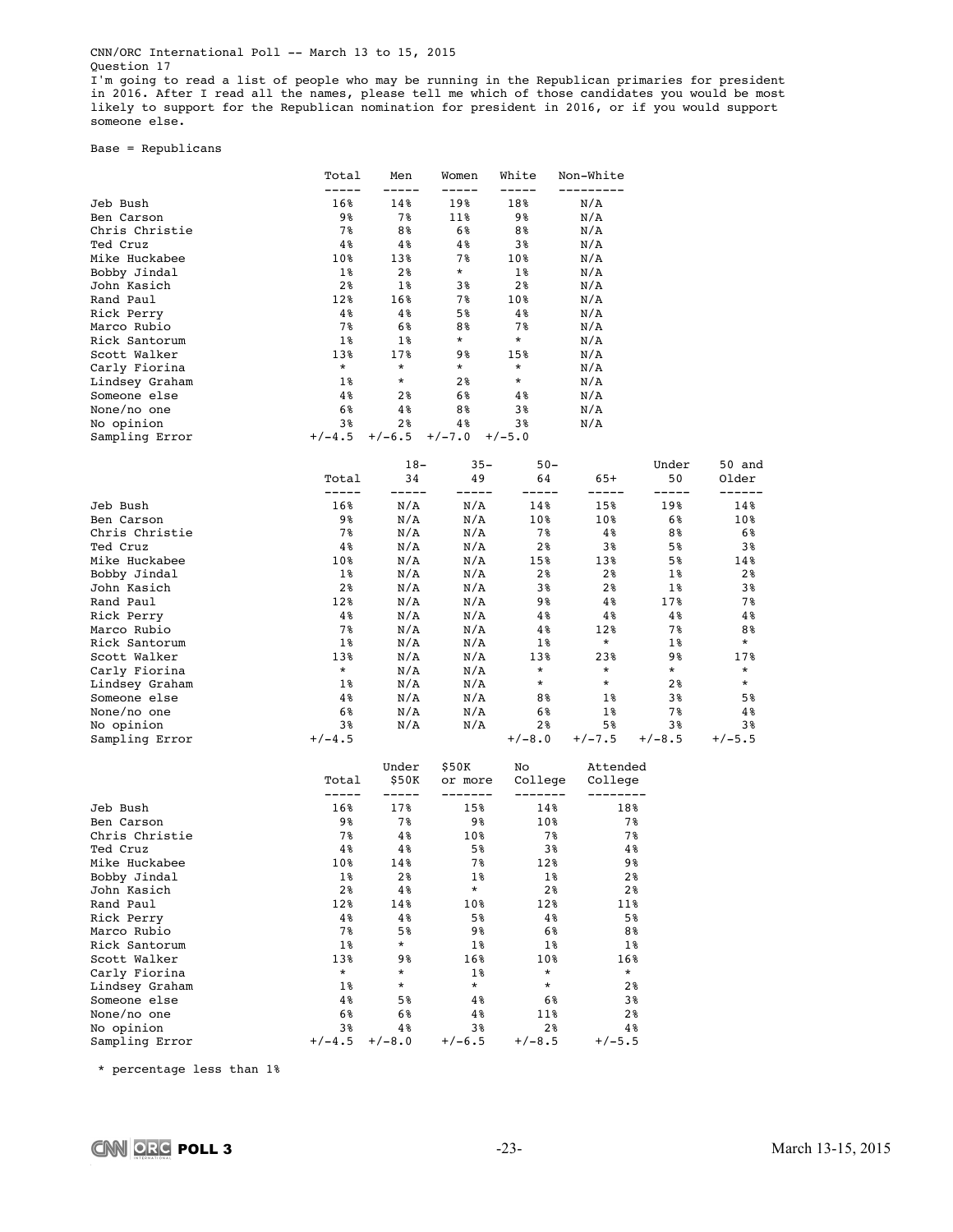I'm going to read a list of people who may be running in the Republican primaries for president in 2016. After I read all the names, please tell me which of those candidates you would be most likely to support for the Republican nomination for president in 2016, or if you would support someone else.

Base = Republicans

| -----<br>-----<br>------<br>-----<br>-----<br>-------<br>----<br>16%<br>N/A<br>22%<br>N/A<br>N/A<br>16%<br>Jeb Bush<br>10%<br>$9\,$<br>N/A<br>N/A<br>9%<br>9%<br>N/A<br>11%<br>Ben Carson<br>7%<br>N/A<br>5%<br>Chris Christie<br>N/A<br>4%<br>9%<br>N/A<br>4%<br>N/A<br>N/A<br>N/A<br>5%<br>3%<br>5%<br>Ted Cruz<br>N/A<br>N/A<br>N/A<br>Mike Huckabee<br>10%<br>8%<br>12%<br>13% |           |
|------------------------------------------------------------------------------------------------------------------------------------------------------------------------------------------------------------------------------------------------------------------------------------------------------------------------------------------------------------------------------------|-----------|
|                                                                                                                                                                                                                                                                                                                                                                                    |           |
|                                                                                                                                                                                                                                                                                                                                                                                    |           |
|                                                                                                                                                                                                                                                                                                                                                                                    |           |
|                                                                                                                                                                                                                                                                                                                                                                                    |           |
|                                                                                                                                                                                                                                                                                                                                                                                    |           |
| $1\%$<br>$\star$<br>N/A<br>N/A<br>Bobby Jindal<br>N/A<br>3%<br>2%                                                                                                                                                                                                                                                                                                                  |           |
| 2%<br>N/A<br>3%<br>N/A<br>N/A<br>2%<br>John Kasich<br>2 <sub>8</sub>                                                                                                                                                                                                                                                                                                               |           |
| 12%<br>N/A<br>N/A<br>N/A<br>Rand Paul<br>17%<br>7%<br>10%                                                                                                                                                                                                                                                                                                                          |           |
| 4%<br>N/A<br>3%<br>5%<br>N/A<br>N/A<br>3%<br>Rick Perry                                                                                                                                                                                                                                                                                                                            |           |
| 7%<br>N/A<br>5%<br>9 <sub>8</sub><br>N/A<br>N/A<br>6%<br>Marco Rubio                                                                                                                                                                                                                                                                                                               |           |
| $\star$<br>Rick Santorum<br>$1\%$<br>N/A<br>$1\%$<br>N/A<br>N/A<br>1%                                                                                                                                                                                                                                                                                                              |           |
| Scott Walker<br>13%<br>N/A<br>15%<br>12%<br>N/A<br>N/A<br>17%                                                                                                                                                                                                                                                                                                                      |           |
| $\star$<br>$\star$<br>$^{\star}$<br>$\star$<br>N/A<br>Carly Fiorina<br>N/A<br>N/A                                                                                                                                                                                                                                                                                                  |           |
| ¥<br>N/A<br>$^\star$<br>$1\%$<br>N/A<br>2%<br>N/A<br>Lindsey Graham                                                                                                                                                                                                                                                                                                                |           |
| 4%<br>N/A<br>N/A<br>N/A<br>Someone else<br>3%<br>5%<br>4%                                                                                                                                                                                                                                                                                                                          |           |
| 6%<br>N/A<br>N/A<br>None/no one<br>N/A<br>9%<br>3%<br>2%                                                                                                                                                                                                                                                                                                                           |           |
| No opinion<br>3%<br>N/A<br>N/A<br>N/A<br>3%<br>4%<br>2%                                                                                                                                                                                                                                                                                                                            |           |
| Sampling Error<br>$+/-4.5$<br>$+/-6.5$<br>$+/-6.5$<br>$+/-5.5$                                                                                                                                                                                                                                                                                                                     |           |
| Mid-<br>$Sub-$<br>North<br>Total<br>South<br>Urban<br>urban<br>east<br>west<br>West                                                                                                                                                                                                                                                                                                | Rural     |
| -----<br>-----<br>-----<br>-----<br>-----<br>-----<br>-----                                                                                                                                                                                                                                                                                                                        |           |
| 16%<br>N/A<br>N/A<br>16%<br>N/A<br>N/A<br>19%<br>Jeb Bush                                                                                                                                                                                                                                                                                                                          | 12%       |
| 7%<br>N/A<br>$7\%$<br>9%<br>N/A<br>N/A<br>N/A<br>Ben Carson<br>7%<br>7%                                                                                                                                                                                                                                                                                                            | 15%       |
| Chris Christie<br>N/A<br>N/A<br>N/A<br>N/A<br>8%                                                                                                                                                                                                                                                                                                                                   | 9%        |
| 4%<br>Ted Cruz<br>N/A<br>N/A<br>6%<br>N/A<br>N/A<br>2%<br>Mike Huckabee<br>N/A<br>11%<br>N/A<br>13%                                                                                                                                                                                                                                                                                | 5%<br>13% |
| 10%<br>N/A<br>N/A<br>$1\%$<br>N/A<br>N/A<br>N/A<br>N/A<br>Bobby Jindal<br>$1\%$<br>$1\%$                                                                                                                                                                                                                                                                                           | $1\%$     |
| 2%<br>N/A<br>N/A<br>3%<br>N/A<br>N/A<br>John Kasich<br>4%                                                                                                                                                                                                                                                                                                                          | 2%        |
| 12%<br>N/A<br>N/A<br>N/A<br>N/A<br>Rand Paul<br>13%<br>8%                                                                                                                                                                                                                                                                                                                          | 14%       |
| 4%<br>N/A<br>N/A<br>5%<br>N/A<br>N/A<br>3%                                                                                                                                                                                                                                                                                                                                         | 2%        |
| Rick Perry<br>7%<br>N/A<br>N/A<br>9%<br>N/A<br>N/A<br>7%<br>Marco Rubio                                                                                                                                                                                                                                                                                                            | 2%        |
| $1\%$<br>$\star$<br>N/A<br>N/A<br>N/A<br>N/A<br>$1\%$<br>Rick Santorum                                                                                                                                                                                                                                                                                                             | $\star$   |
| 13%<br>N/A<br>N/A<br>N/A<br>N/A<br>15%<br>Scott Walker<br>10%                                                                                                                                                                                                                                                                                                                      | 12%       |
| $\star$<br>$^\star$<br>$\star$<br>Carly Fiorina<br>N/A<br>N/A<br>N/A<br>N/A                                                                                                                                                                                                                                                                                                        | $\star$   |
| N/A<br>N/A<br>$\star$<br>Lindsey Graham<br>$1\%$<br>N/A<br>N/A<br>3%                                                                                                                                                                                                                                                                                                               | $^\star$  |
| N/A<br>N/A<br>Someone else<br>4%<br>N/A<br>7%<br>N/A<br>5%                                                                                                                                                                                                                                                                                                                         | 38        |
| N/A<br>N/A<br>N/A<br>None/no one<br>6%<br>N/A<br>2%<br>4%                                                                                                                                                                                                                                                                                                                          | 6%        |
| 3%<br>2%<br>No opinion<br>N/A<br>N/A<br>N/A<br>N/A<br>3%                                                                                                                                                                                                                                                                                                                           | 4%        |
| Sampling Error<br>$+/-4.5$<br>$+/-7.0$<br>$+/-7.5$                                                                                                                                                                                                                                                                                                                                 | $+/-8.5$  |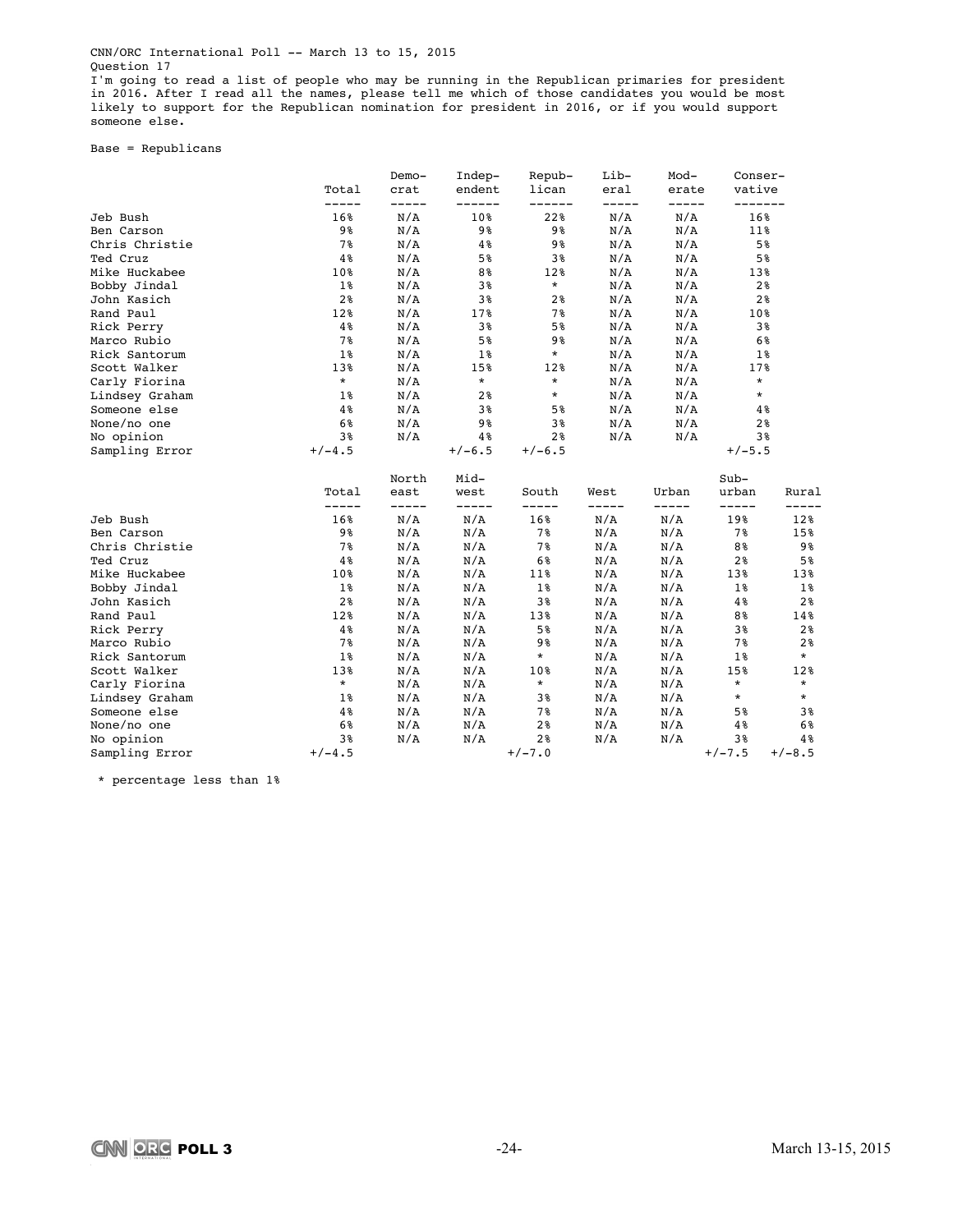CNN/ORC International Poll -- March 13 to 15, 2015 Question 18 And who would be your second choice?

Base = Republicans with a first choice

|                              | Total          | Men            | Women              | White                 | Non-White           |             |                 |
|------------------------------|----------------|----------------|--------------------|-----------------------|---------------------|-------------|-----------------|
| Jeb Bush                     | -----<br>13%   | 15%            | -----<br>11%       | 14%                   | --------<br>N/A     |             |                 |
| Ben Carson                   | 6%             | 6%             | 7%                 | 78                    | N/A                 |             |                 |
| Chris Christie               | 98             | 5%             | 14%                | 10 <sub>8</sub>       | N/A                 |             |                 |
| Ted Cruz                     | 6%             | 4%             | 88                 | 6%                    | N/A                 |             |                 |
| Mike Huckabee                | 98             | 11%            | 7%                 | 10 <sub>8</sub>       | N/A                 |             |                 |
| Bobby Jindal                 | 1%             | 2%             | $^\star$           | 18                    | N/A                 |             |                 |
| John Kasich                  | 2 <sub>8</sub> | 38             | 1%                 | 2%                    | N/A                 |             |                 |
| Rand Paul                    | 11%            | 11%            | 11%                | 12%                   | N/A                 |             |                 |
| Rick Perry                   | 58             | 5%             | 58                 | 5%                    | N/A                 |             |                 |
| Marco Rubio<br>Rick Santorum | 11%<br>4%      | 12%<br>4%      | 11%<br>58          | 10 <sub>8</sub><br>4% | N/A<br>N/A          |             |                 |
| Scott Walker                 | 5%             | 5%             | 58                 | 5%                    | N/A                 |             |                 |
| Carly Fiorina                | 38             | 2%             | 4%                 | 38                    | N/A                 |             |                 |
| Lindsey Graham               | 1%             | $1\%$          | 1%                 | 1%                    | N/A                 |             |                 |
| Someone else                 | 4%             | 5%             | 4%                 | 38                    | N/A                 |             |                 |
| None/no one                  | 5%             | 5%             | 58                 | 4%                    | N/A                 |             |                 |
| No opinion                   | 38             | 38             | 2%                 | 2%                    | N/A                 |             |                 |
| Sampling Error               | $+/-5.0$       | $+/-6.5$       | $+/-7.0$           | $+/-5.0$              |                     |             |                 |
|                              |                | $18-$          | $35 -$             | $50 -$                |                     | Under       | 50 and          |
|                              | Total<br>----- | 34<br>-----    | 49<br>-----        | 64<br>-----           | $65+$<br>-----      | 50<br>----- | Older<br>------ |
| Jeb Bush                     | 13%            | N/A            | N/A                | 14%                   | 18%                 | N/A         | 15%             |
| Ben Carson                   | 6%             | N/A            | N/A                | 7%                    | 14%                 | N/A         | 10%             |
| Chris Christie               | 98             | N/A            | N/A                | 12%                   | 48                  | N/A         | 98              |
| Ted Cruz                     | 6%             | N/A            | N/A                | 11%                   | 1%                  | N/A         | 7%              |
| Mike Huckabee                | 98             | N/A            | N/A                | 6%                    | 6%                  | N/A         | 6%              |
| Bobby Jindal                 | 1%             | N/A            | N/A                | 1%                    | $^\star$            | N/A         | 18              |
| John Kasich                  | 2 <sub>8</sub> | N/A            | N/A                | 1%                    | 38                  | N/A         | 18              |
| Rand Paul                    | 11%            | N/A            | N/A                | 10%                   | 8%                  | N/A         | 98              |
| Rick Perry                   | 5%             | N/A            | N/A                | 58                    | 38                  | N/A         | 4 %             |
| Marco Rubio<br>Rick Santorum | 11%<br>4 %     | N/A<br>N/A     | N/A<br>N/A         | 8%<br>5%              | 17%<br>2%           | N/A<br>N/A  | 12%<br>4 %      |
| Scott Walker                 | 5%             | N/A            | N/A                | 5%                    | 98                  | N/A         | 7%              |
| Carly Fiorina                | 38             | N/A            | N/A                | 38                    | 7%                  | N/A         | 4 %             |
| Lindsey Graham               | 18             | N/A            | N/A                | 28                    | *                   | N/A         | 18              |
| Someone else                 | 4%             | N/A            | N/A                | 4%                    | 2%                  | N/A         | 3%              |
| None/no one                  | 5%             | N/A            | N/A                | 5%                    | 38                  | N/A         | 4%              |
| No opinion                   | 38             | N/A            | N/A                | $2\,$                 | 2%                  | N/A         | 2 <sup>8</sup>  |
| Sampling Error               | $+/-5.0$       |                |                    | $+/-8.0$              | $+/-8.0$            |             | $+/-5.5$        |
|                              |                | Under          | \$50K              | No                    | Attended            |             |                 |
|                              | Total<br>----- | \$50K<br>----- | or more<br>------- | College<br>-------    | College<br>-------- |             |                 |
| Jeb Bush                     | 13%            | 17%            | 12%                | N/A                   | 14%                 |             |                 |
| Ben Carson                   | 68             | 38             | 78                 | N/A                   | 78                  |             |                 |
| Chris Christie               | 98             | 10%            | 10%                | N/A                   | 10 <sub>8</sub>     |             |                 |
| Ted Cruz                     | 6%             | 7%             | 5%                 | N/A                   | 8%                  |             |                 |
| Mike Huckabee                | 98             | 13%            | 7%                 | N/A                   | 8%                  |             |                 |
| Bobby Jindal                 | $1\%$          | $\star$        | 2%                 | N/A                   | 1%                  |             |                 |
| John Kasich                  | 2%             | $1\%$          | $1\%$              | N/A                   | $1\%$               |             |                 |
| Rand Paul                    | 11%            | 98             | 14%                | N/A                   | 11%                 |             |                 |
| Rick Perry                   | 5%             | 6%             | $5\,$              | N/A                   | $4\,$               |             |                 |
| Marco Rubio<br>Rick Santorum | 11%<br>4 %     | 10%<br>2%      | 10%<br>6%          | N/A<br>N/A            | 13%<br>$4\,$        |             |                 |
| Scott Walker                 | 5%             | 5%             | 7%                 | N/A                   | 6%                  |             |                 |
| Carly Fiorina                | 38             | 4%             | 2 <sup>°</sup>     | N/A                   | 3%                  |             |                 |
| Lindsey Graham               | $1\,$          | 2%             | $\star$            | N/A                   | $\star$             |             |                 |
| Someone else                 | 4 %            | 2%             | 6%                 | N/A                   | 5%                  |             |                 |
| None/no one                  | 5%             | 7%             | 4%                 | N/A                   | 4%                  |             |                 |
| No opinion                   | 38             | 2%             | 4%                 | N/A                   | $\star$             |             |                 |
| Sampling Error               | $+/-5.0$       | $+/-8.0$       | $+/-6.5$           |                       | $+/-5.5$            |             |                 |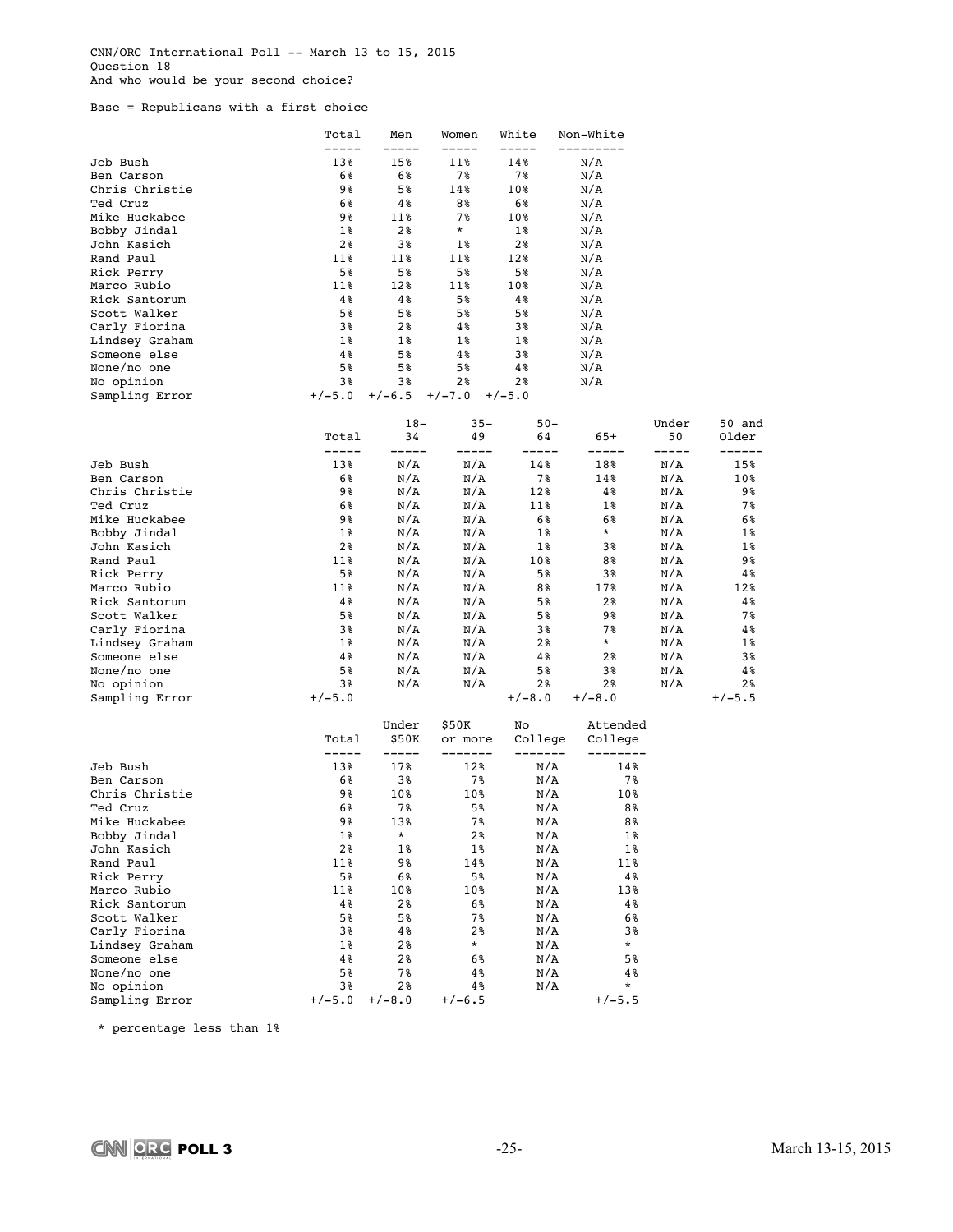Base = Republicans with a first choice

|                | Total          | Demo-<br>crat | Indep-<br>endent | Repub-<br>lican | Lib-<br>eral | Mod-<br>erate | Conser-<br>vative |       |
|----------------|----------------|---------------|------------------|-----------------|--------------|---------------|-------------------|-------|
| Jeb Bush       | -----<br>13%   | -----<br>N/A  | ------<br>10%    | ------<br>16%   | N/A          | -----<br>N/A  | 14%               |       |
| Ben Carson     | 6%             | N/A           | $9\%$            | 5%              | N/A          | N/A           | 7%                |       |
| Chris Christie | $9\,$          | N/A           | 7%               | 11%             | N/A          | N/A           | 8%                |       |
| Ted Cruz       | 6%             | N/A           | 4%               | 7%              | N/A          | N/A           | 5%                |       |
| Mike Huckabee  | $9\,$          | N/A           | 10%              | 9%              | N/A          | N/A           | 10%               |       |
| Bobby Jindal   | $1\%$          | N/A           | $1\%$            | 1 <sup>°</sup>  | N/A          | N/A           | $1\%$             |       |
| John Kasich    | 2%             | N/A           | 2%               | 2 <sup>°</sup>  | N/A          | N/A           | 3%                |       |
| Rand Paul      | 11%            | N/A           | 10%              | 12%             | N/A          | N/A           | 10%               |       |
| Rick Perry     | 5%             | N/A           | 6%               | 5%              | N/A          | N/A           | 5%                |       |
| Marco Rubio    | 11%            | N/A           | 14%              | 9%              | N/A          | N/A           | 12%               |       |
| Rick Santorum  | 4%             | N/A           | 3%               | 5%              | N/A          | N/A           | $4\%$             |       |
| Scott Walker   | 5%             | N/A           | 9%               | 3%              | N/A          | N/A           | 7%                |       |
| Carly Fiorina  | 3%             | N/A           | 2%               | $4\,$           | N/A          | N/A           | $4\,$             |       |
| Lindsey Graham | $1\%$          | N/A           | 2 <sup>°</sup>   | $\star$         | N/A          | N/A           | $1\%$             |       |
| Someone else   | 4%             | N/A           | 5%               | $4\%$           | N/A          | N/A           | $4\,$             |       |
| None/no one    | 5%             | N/A           | 4%               | 5%              | N/A          | N/A           | $4\,$ %           |       |
| No opinion     | 3%             | N/A           | 2%               | 3%              | N/A          | N/A           | 2 <sup>°</sup>    |       |
| Sampling Error | $+/-5.0$       |               | $+/-7.0$         | $+/-6.5$        |              |               | $+/-6.0$          |       |
|                | Total          | North<br>east | Mid-<br>west     | South           | West         | Urban         | $Sub-$<br>urban   | Rural |
|                | -----          | -----         | -----            | -----           | -----        | -----         | -----             |       |
| Jeb Bush       | 13%            | N/A           | N/A              | 12%             | N/A          | N/A           | 14%               | N/A   |
| Ben Carson     | 6%             | N/A           | N/A              | 6%              | N/A          | N/A           | 6%                | N/A   |
| Chris Christie | $9\,$          | N/A           | N/A              | 9%              | N/A          | N/A           | 12%               | N/A   |
| Ted Cruz       | 6%             | N/A           | N/A              | 4%              | N/A          | N/A           | 5%                | N/A   |
| Mike Huckabee  | $9\frac{6}{6}$ | N/A           | N/A              | 12%             | N/A          | N/A           | 7%                | N/A   |
| Bobby Jindal   | $1\%$          | N/A           | N/A              | $\star$         | N/A          | N/A           | $1\%$             | N/A   |
| John Kasich    | 2%             | N/A           | N/A              | 1%              | N/A          | N/A           | $4\,$ %           | N/A   |
| Rand Paul      | 11%            | N/A           | N/A              | 12%             | N/A          | N/A           | 6%                | N/A   |
| Rick Perry     | 5%             | N/A           | N/A              | 8 <sup>°</sup>  | N/A          | N/A           | 3%                | N/A   |
| Marco Rubio    | 11%            | N/A           | N/A              | 12%             | N/A          | N/A           | 98                | N/A   |
| Rick Santorum  | 4%             | N/A           | N/A              | 5%              | N/A          | N/A           | 6%                | N/A   |
| Scott Walker   | 5%             | N/A           | N/A              | 4%              | N/A          | N/A           | 6%                | N/A   |
| Carly Fiorina  | 3%             | N/A           | N/A              | $1\%$           | N/A          | N/A           | 7%                | N/A   |
| Lindsey Graham | $1\%$          | N/A           | N/A              | $1\%$           | N/A          | N/A           | 2%                | N/A   |
| Someone else   | 4%             | N/A           | N/A              | 5%              | N/A          | N/A           | 6%                | N/A   |
| None/no one    | 5%             | N/A           | N/A              | 3%              | N/A          | N/A           | 38                | N/A   |
| No opinion     | 3%             | N/A           | N/A              | 5%              | N/A          | N/A           | 2 <sup>8</sup>    | N/A   |
| Sampling Error | $+/-5.0$       |               |                  | $+/-7.5$        |              |               | $+/-7.5$          |       |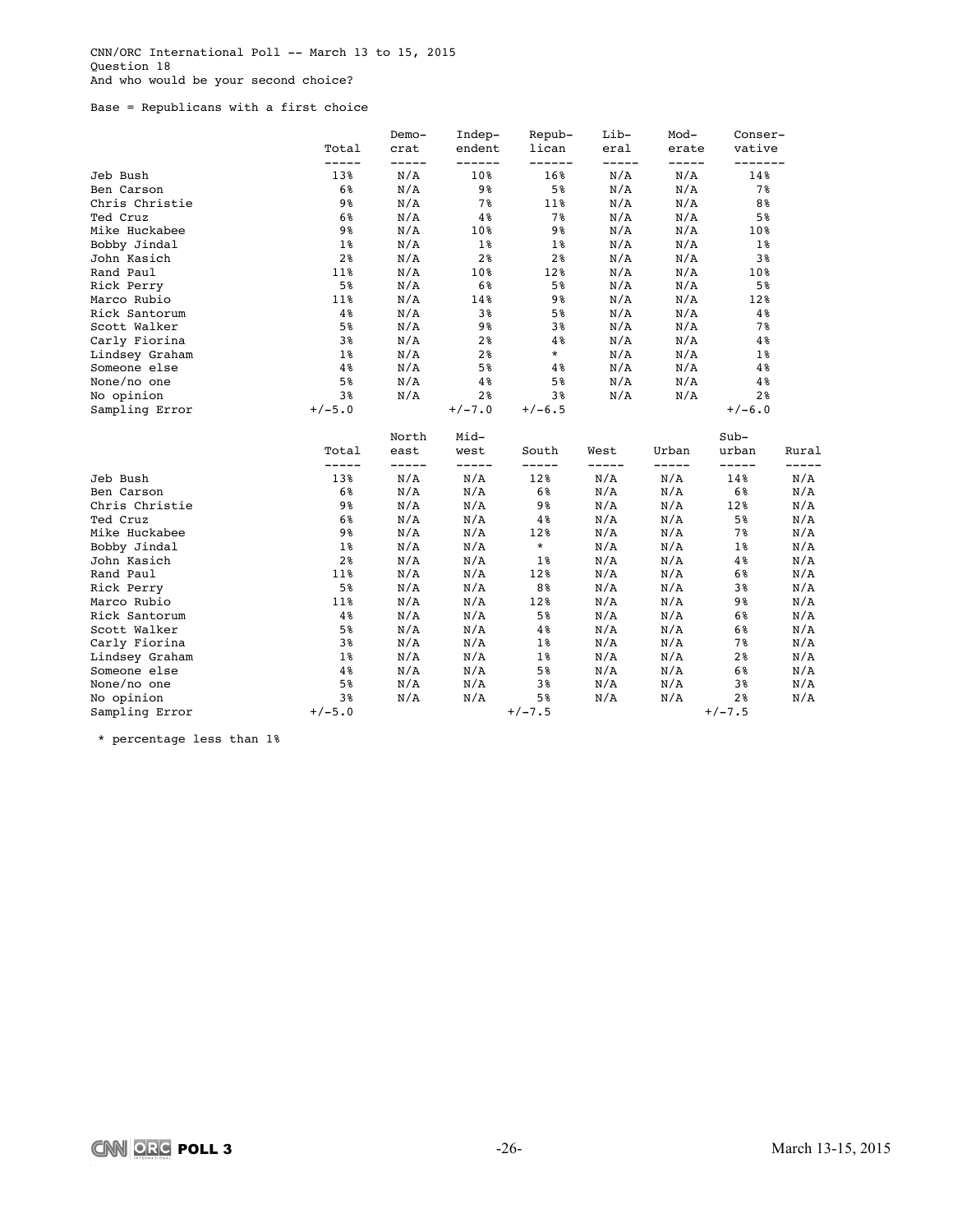I'm going to read a list of people who may be running in the Democratic primaries for president in 2016. After I read all the names, please tell me which of those candidates you would be most likely to support for the Democratic nomination for president in 2016, or if you would support someone else.

Base = Democrats

|                  | Total          | Men            | Women          | White          | Non-White      |             |            |
|------------------|----------------|----------------|----------------|----------------|----------------|-------------|------------|
| Joe Biden        | 15%            | 19%            | 11%            | 12%            | 19%            |             |            |
| Hillary Clinton  | 62%            | 56%            | 67%            | 56%            | 67%            |             |            |
| Martin O'Malley  | 18             | $1\%$          | $1\%$          | $1\%$          | 2%             |             |            |
| Bernie Sanders   | 3%             | 6%             | $1\%$          | 6%             | $1\%$          |             |            |
| Elizabeth Warren | 10%            | 9%             | 10%            | 13%            | $7\%$          |             |            |
| Jim Webb         | $1\%$          | $1\%$          | $\star$        | $1\%$          | $\star$        |             |            |
| Someone else     | 6%             | 6%             | 6%             | 8%             | $4\,$          |             |            |
| None/no one      | 2%             | $1\%$          | 2 <sup>8</sup> | 3%             | $\star$        |             |            |
| No opinion       | $1\%$          | 2 <sup>8</sup> | $1\%$          | $1\%$          | 2 <sup>8</sup> |             |            |
| Sampling Error   | $+/-4.5$       | $+/-6.5$       | $+/-6.0$       | $+/-5.5$       | $+/-8.0$       |             |            |
|                  |                | $18-$          | $35 -$         | $50 -$         |                | Under       | 50 and     |
|                  | Total<br>----- | 34             | 49             | 64             | $65+$          | 50<br>----- | Older      |
| Joe Biden        | 15%            | N/A            | N/A            | 9 <sub>8</sub> | N/A            | 18%         | $10\%$     |
| Hillary Clinton  | 62%            | N/A            | N/A            | 67%            | N/A            | 59%         | 66%        |
| Martin O'Malley  | $1\%$          | N/A            | N/A            | 2 <sub>8</sub> | N/A            | $1\%$       | $1\,$ $\,$ |
| Bernie Sanders   | 3%             | N/A            | N/A            | *              | N/A            | 5%          | $1\%$      |
| Elizabeth Warren | 10%            | N/A            | N/A            | 7 %            | N/A            | 11%         | 8%         |
| Jim Webb         | $1\%$          | N/A            | N/A            | $1\%$          | N/A            | $\star$     | $1\%$      |
| Someone else     | 6%             | N/A            | N/A            | 9%             | N/A            | 5%          | 7%         |
| None/no one      | 2 <sup>°</sup> | N/A            | N/A            | 3%             | N/A            | $\star$     | 4%         |
| No opinion       | $1\%$          | N/A            | N/A            | 2%             | N/A            | 18          | $1\%$      |
| Sampling Error   | $+/-4.5$       |                |                | $+/-8.0$       |                | $+/-7.5$    | $+/-6.0$   |
|                  |                | Under          | \$50K          | No             | Attended       |             |            |
|                  | Total<br>----- | \$50K          | or more        | College        | College        |             |            |
| Joe Biden        | 15%            | 14%            | 17%            | 21%            | 10%            |             |            |
| Hillary Clinton  | 62%            | 64%            | 56%            | 60%            | 63%            |             |            |
| Martin O'Malley  | $1\%$          | 2 <sup>8</sup> | $1\%$          | 2%             | $\star$        |             |            |
| Bernie Sanders   | 3%             | 5%             | 2%             | $1\%$          |                | 5%          |            |
| Elizabeth Warren | 10%            | 7%             | 13%            | 2%             | 17%            |             |            |
| Jim Webb         | $1\%$          | $1\%$          | $1\,$          | $1\%$          | $\star$        |             |            |
| Someone else     | 6%             | 6%             | 6%             | 9 <sub>8</sub> |                | 4%          |            |
| None/no one      | 2%             | $1\%$          | 2%             | 3%             |                | $1\%$       |            |
| No opinion       | $1\%$          | $\star$        | 2 <sup>°</sup> | 2 <sup>8</sup> |                | $1\%$       |            |
| Sampling Error   | $+/-4.5$       | $+/-7.0$       | $+/-6.5$       | $+/-8.0$       | $+/-5.5$       |             |            |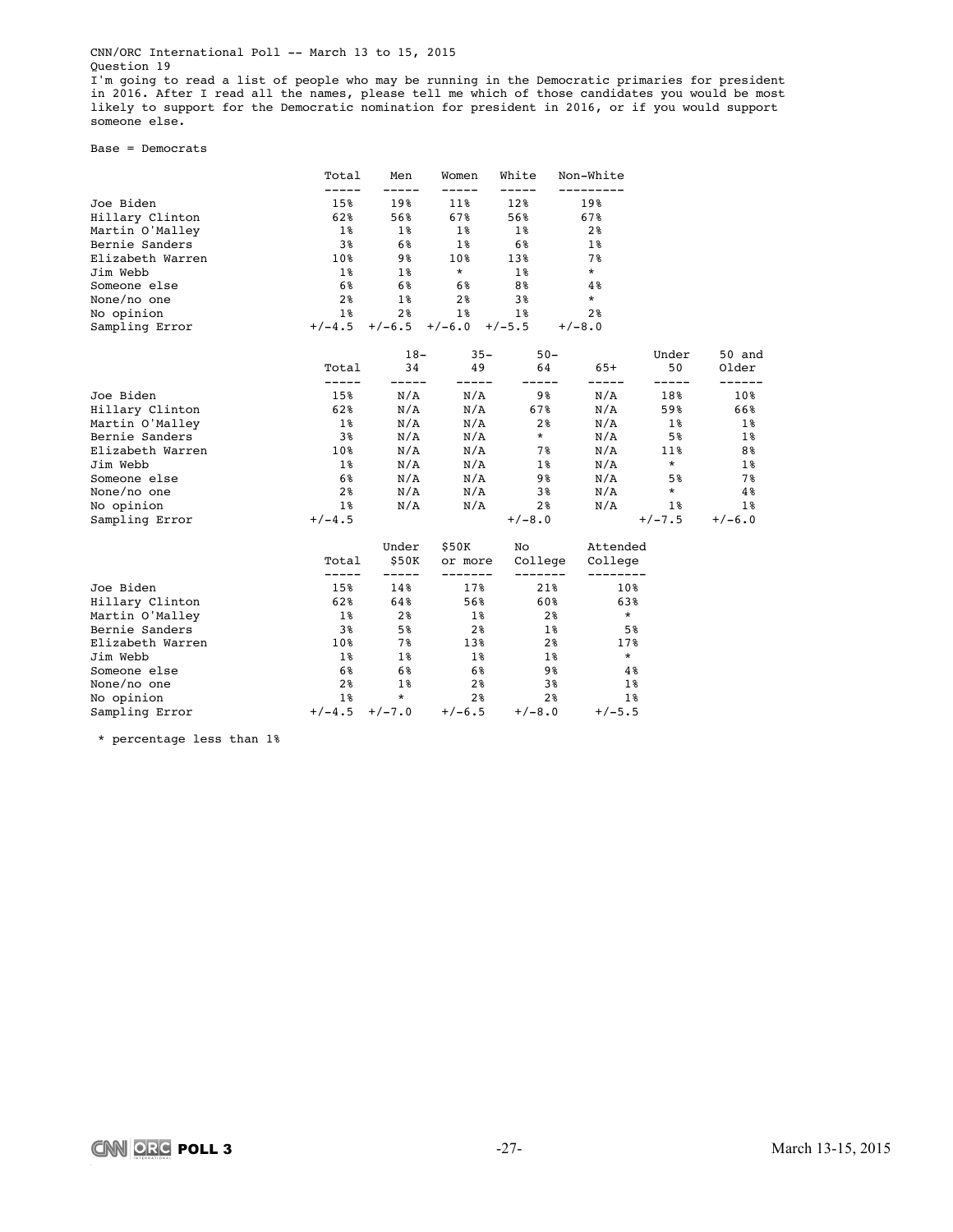I'm going to read a list of people who may be running in the Democratic primaries for president in 2016. After I read all the names, please tell me which of those candidates you would be most likely to support for the Democratic nomination for president in 2016, or if you would support someone else.

Base = Democrats

|                  | Total          | $Demo-$<br>crat | Indep-<br>endent | Repub-<br>lican | Lib-<br>eral | Mod-<br>erate  | $Conser-$<br>vative |       |
|------------------|----------------|-----------------|------------------|-----------------|--------------|----------------|---------------------|-------|
|                  |                |                 |                  |                 |              |                |                     |       |
| Joe Biden        | 15%            | 14%             | 16%              | N/A             | 14%          | 16%            | N/A                 |       |
| Hillary Clinton  | 62%            | 71%             | 47%              | N/A             | 59%          | 63%            | N/A                 |       |
| Martin O'Malley  | $1\%$          | $1\%$           | $1\%$            | N/A             | $1\,$        | $1\,$          | N/A                 |       |
| Bernie Sanders   | 3%             | 2 %             | 6%               | N/A             | 5%           | 3%             | N/A                 |       |
| Elizabeth Warren | 10%            | 7%ร             | 14%              | N/A             | 13%          | 9%             | N/A                 |       |
| Jim Webb         | $1\%$          | $1\%$           | $1\,$            | N/A             | $1\,$        | $\star$        | N/A                 |       |
| Someone else     | 6%             | 2 %             | $11\%$           | N/A             | 6%           | $4\%$          | N/A                 |       |
| None/no one      | 2%             | 2%              | $1\,$            | N/A             | $\star$      | 2 <sup>8</sup> | N/A                 |       |
| No opinion       | $1\%$          | $\star$         | 3%               | N/A             | $1\%$        | 2 <sup>8</sup> | N/A                 |       |
| Sampling Error   | $+/-4.5$       | $+/-6.0$        | $+/-7.0$         |                 | $+/-7.0$     | $+/-7.0$       |                     |       |
|                  |                | North           | Mid-             |                 |              |                | $Sub-$              |       |
|                  | Total          | east            | west             | South           | West         | Urban          | urban               | Rural |
| Joe Biden        | $--- -$<br>15% | -----<br>N/A    | -----<br>N/A     | 14%             | -----<br>N/A | -----<br>19%   | 14%                 | N/A   |
| Hillary Clinton  | 62%            | N/A             | N/A              | 67%             | N/A          | 56%            | 64%                 | N/A   |
| Martin O'Malley  | $1\%$          | N/A             | N/A              | $\star$         | N/A          | 2%             | $\star$             | N/A   |
| Bernie Sanders   | 3%             | N/A             | N/A              | $1\,$           | N/A          | 6%             | 2%                  | N/A   |
| Elizabeth Warren | 10%            | N/A             | N/A              | 8%              | N/A          | 10%            | 10%                 | N/A   |
| Jim Webb         | $1\,$          | N/A             | N/A              | $\star$         | N/A          | $1\%$          | $\star$             | N/A   |
| Someone else     | 6%             | N/A             | N/A              | 6%              | N/A          | 5%             | 5%                  | N/A   |
| None/no one      | 2%             | N/A             | N/A              | $\star$         | N/A          | $\star$        | 4%                  | N/A   |
| No opinion       | $1\,$          | N/A             | N/A              | 38              | N/A          | 2%             | $1\%$               | N/A   |
| Sampling Error   | $+/-4.5$       |                 |                  | $+/-8.5$        |              | $+/-7.5$       | $+/-7.0$            |       |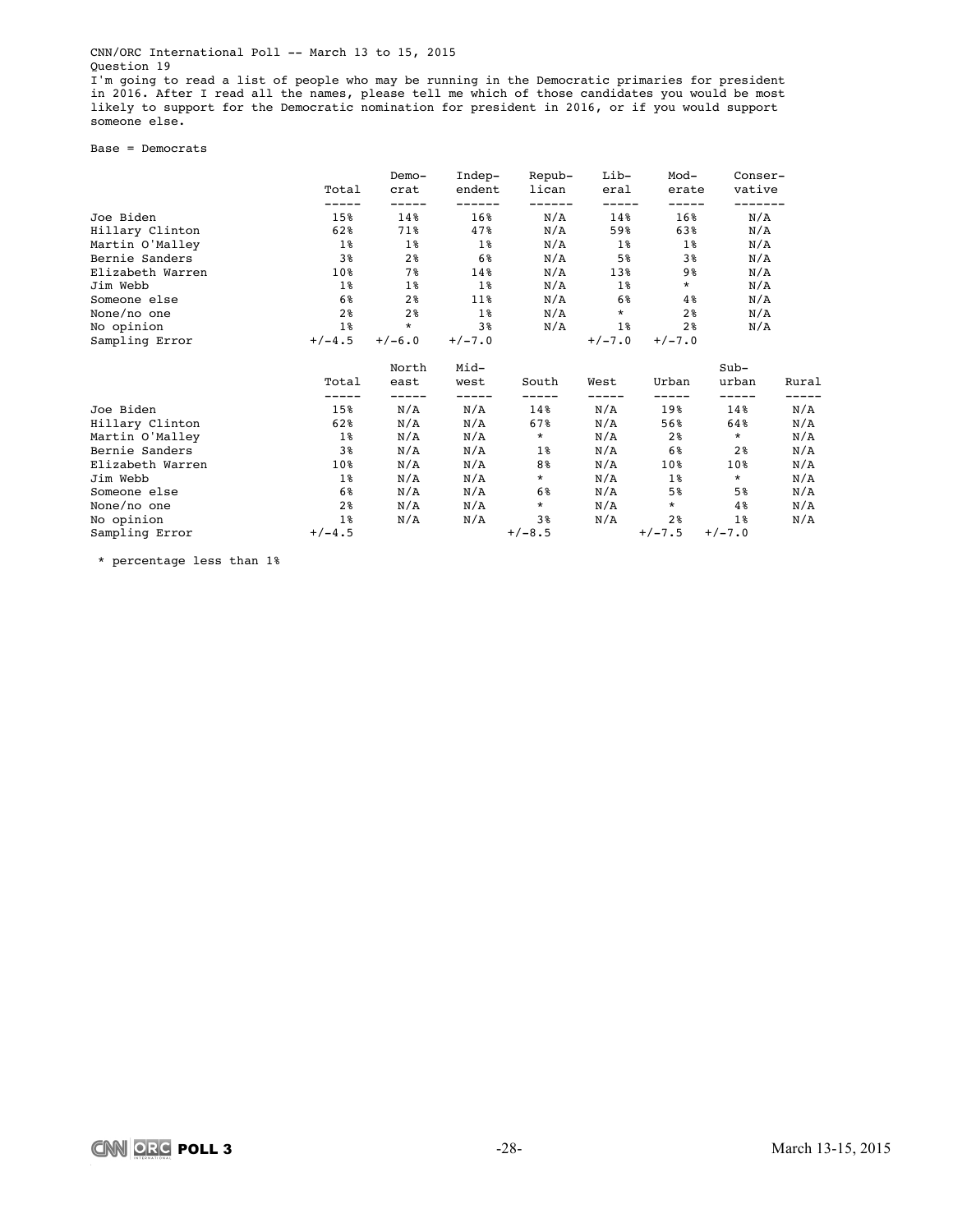CNN/ORC International Poll -- March 13 to 15, 2015 Question 20 And who would be your second choice?

Base = Democrats with a first choice

|                  | Total          | Men            | Women            | White           | Non-White      |                 |                   |              |
|------------------|----------------|----------------|------------------|-----------------|----------------|-----------------|-------------------|--------------|
| Joe Biden        | 42%            | 39%            | 44%              | 32%             | 53%            |                 |                   |              |
| Hillary Clinton  | 17%            | 17%            | 17%              | 20%             | 14%            |                 |                   |              |
| Martin O'Malley  | 5%             | 4 %            | 6%               | 5%              | 5%             |                 |                   |              |
| Bernie Sanders   | 4%             | 5%             | 2 <sub>8</sub>   | $5\%$           | 2 <sub>8</sub> |                 |                   |              |
| Elizabeth Warren | 12%            | 10%            | 13%              | 15%             | 98             |                 |                   |              |
| Jim Webb         | 5%             | 8%             | 2%               | 5%              | 4%             |                 |                   |              |
| Someone else     | 6%             | 4%             | 88               | 10 <sub>8</sub> | 2 <sub>8</sub> |                 |                   |              |
| None/no one      | 7%             | 8%             | 6%               | 6%              | 8%             |                 |                   |              |
| No opinion       | 3%             | 4%             | 3%               | $2\,$           | 4%             |                 |                   |              |
| Sampling Error   | $+/-4.5$       | $+/-7.0$       | $+/-6.5$         | $+/-6.0$        | $+/-8.0$       |                 |                   |              |
|                  |                |                |                  |                 |                |                 |                   |              |
|                  | Total          | $18-$<br>34    | $35 -$<br>49     | $50 -$<br>64    | 65+            | Under<br>50     | 50 and<br>Older   |              |
|                  | -----          | -----          | -----            | -----           | -----          | -----           | ------            |              |
| Joe Biden        | 42%            | N/A            | N/A              | 51%             | N/A            | 38%             | 48%               |              |
| Hillary Clinton  | 17%            | N/A            | N/A              | 12%<br>$^\star$ | N/A            | 19%             | 14%               |              |
| Martin O'Malley  | 5%             | N/A            | N/A              |                 | N/A            | 78              | $2\,$             |              |
| Bernie Sanders   | 4%             | N/A            | N/A              | 38              | N/A            | $4\,$           | 3%                |              |
| Elizabeth Warren | 12%            | N/A            | N/A              | 14%             | N/A            | 10%             | 15%               |              |
| Jim Webb         | 5%             | N/A            | N/A              | 5%              | N/A            | 68              | 3%                |              |
| Someone else     | 6%             | N/A            | N/A              | 7%              | N/A            | 6%              | 6%                |              |
| None/no one      | 7%             | N/A            | N/A              | 5%              | N/A            | 7%              | 6%                |              |
| No opinion       | 3%             | N/A            | N/A              | 4%              | N/A            | 38              | 3%                |              |
| Sampling Error   | $+/-4.5$       |                |                  | $+/-8.0$        |                | $+/-7.5$        | $+/-6.0$          |              |
|                  |                | Under          | \$50K            | No              | Attended       |                 |                   |              |
|                  | Total<br>----- | \$50K          | or more          | College         | College        |                 |                   |              |
| Joe Biden        | 42%            | -----<br>44%   | -------<br>36%   | -------<br>49%  | 36%            |                 |                   |              |
| Hillary Clinton  | 17%            | 13%            | 23%              | 15%             | 18%            |                 |                   |              |
| Martin O'Malley  | 5%             | 6%             | 4%               | 7%              | 3%             |                 |                   |              |
| Bernie Sanders   | 4%             | 2 <sub>8</sub> | 5%               | 2%              | 5%             |                 |                   |              |
| Elizabeth Warren | 12%            | 10%            | 15%              | 3%              | 19%            |                 |                   |              |
| Jim Webb         | 5%             | 6%             | 4%               | 6%              | 3%             |                 |                   |              |
| Someone else     | 6%             | 98             | 4%               | 8%              | $5\%$          |                 |                   |              |
| None/no one      | 7%             | 8%             | 6%               | 6%              | 7%             |                 |                   |              |
| No opinion       | 3%             | 3%             | 3%               | 3%              | 3%             |                 |                   |              |
| Sampling Error   | $+/-4.5$       | $+/-7.0$       | $+/-6.5$         | $+/-8.5$        | $+/-5.5$       |                 |                   |              |
|                  |                | Demo-          | Indep-           | Repub-          | Lib-           | Mod-            | Conser-           |              |
|                  | Total<br>----- | crat<br>-----  | endent<br>------ | lican<br>------ | eral<br>-----  | erate<br>-----  | vative<br>------- |              |
| Joe Biden        | 42%            | 52%            | 26%              | N/A             | 37%            | 46%             | N/A               |              |
| Hillary Clinton  | 17%            | 13%            | 22%              | N/A             | 20%            | 16%             | N/A               |              |
| Martin O'Malley  | 5%             | 4%             | 7%               | N/A             | 5%             | 4%              | N/A               |              |
| Bernie Sanders   | 4%             | 38             | 4%               | N/A             | 6%             | 38              | N/A               |              |
| Elizabeth Warren | 12%            | 11%            | 13%              | N/A             | 16%            | 10 <sub>8</sub> | N/A               |              |
| Jim Webb         | 5%             | 3%             | 7%               | N/A             | 4%             | 6%              | N/A               |              |
| Someone else     | 6%             | 3%             | 12%              | N/A             | 38             | 7%              | N/A               |              |
| None/no one      | 78             | 78             | 68               | N/A             | 6%             | 78              | N/A               |              |
| No opinion       | 3%             | 4%             | 38               | N/A             | 4 %            | $1\%$           | N/A               |              |
| Sampling Error   | $+/-4.5$       | $+/-6.0$       | $+/-7.5$         |                 | $+/-7.0$       | $+/-7.0$        |                   |              |
|                  |                | North          | Mid-             |                 |                |                 | Sub-              |              |
|                  | Total          | east           | west             | South           | West           | Urban           | urban             | Rural        |
| Joe Biden        | -----<br>42%   | -----<br>N/A   | -----<br>N/A     | -----<br>45%    | -----<br>N/A   | -----<br>44%    | -----<br>39%      | -----<br>N/A |
| Hillary Clinton  | 17%            | N/A            | N/A              | 19%             | N/A            | 15%             | 20%               | N/A          |
| Martin O'Malley  | 5%             | N/A            | N/A              | 12%             | N/A            | 5%              | 4 %               | N/A          |
| Bernie Sanders   | $4\,$          | N/A            | N/A              | $2\,$           | N/A            | 4%              | 4 %               | N/A          |
| Elizabeth Warren | 12%            | N/A            | N/A              | 78              | N/A            | 11%             | 14%               | N/A          |
| Jim Webb         | 5%             | N/A            | N/A              | 58              | N/A            | 68              | 6%                | N/A          |
| Someone else     | 6%             | N/A            | N/A              | 38              | N/A            | 5%              | 4 %               | N/A          |
| None/no one      | 7%             | N/A            | N/A              | 5%              | N/A            | 8%              | 7%                | N/A          |
| No opinion       | 38             | N/A            | N/A              | $1\%$           | N/A            | 38              | 4%                | N/A          |
| Sampling Error   | $+/-4.5$       |                |                  | $+/-8.5$        |                | $+/-7.5$        | $+/-7.5$          |              |

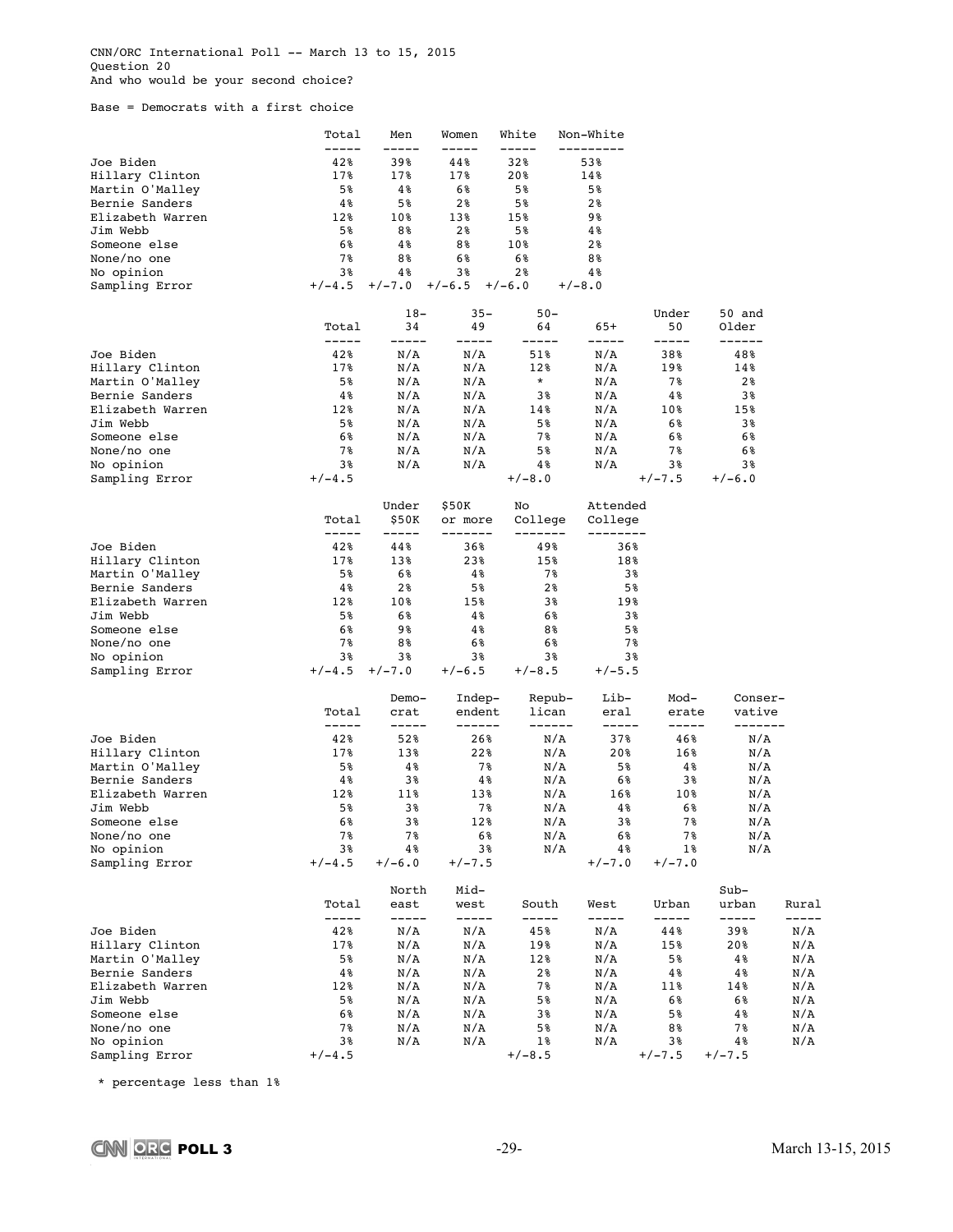CNN/ORC International Poll -- March 13 to 15, 2015 Question 19/20

Q19. I'm going to read a list of people who may be running in the Democratic primaries for president in 2016. After I read all the names, please tell me which of those candidates you would be most likely to support for the Democratic nomination for president in 2016, or if you would support someone else.

Q20. And who would be your second choice? WARREN FIRST CHOICE REALLOCATED

Base = Democrats

|                              | Total          | Men            | Women           | White          | Non-White      |
|------------------------------|----------------|----------------|-----------------|----------------|----------------|
|                              |                |                |                 |                |                |
| Joe Biden                    | 16%            | 20%            | 12 <sup>8</sup> | 13%            | 20%            |
| Hillary Clinton              | 67%            | 60%            | 74%             | 65%            | 69%            |
| Martin O'Malley              | $1\%$          | $1\%$          | $1\%$           | $1\%$          | 2 <sup>8</sup> |
| Bernie Sanders               | 5%             | 8%             | 2 <sup>8</sup>  | 78             | 2 <sup>8</sup> |
| Jim Webb                     | $1\%$          | 2 <sup>8</sup> | $\star$         | 2 <sup>8</sup> | $\ast$         |
| Someone else                 | 6%             | 78             | 6%              | 9%             | 4%             |
| None/no one                  | 2 <sup>8</sup> | $1\%$          | 3%              | 3 <sup>8</sup> | 2 <sup>8</sup> |
| Don't know/Undecided/Refused | $1\%$          | 2 <sup>8</sup> | 1 <sub>8</sub>  | $1\,$ %        | 2 <sup>8</sup> |
| Sampling Error               | $+/-4.5$       | $+/-6.5$       | $+/-6.0$        | $+/-5.5$       | $+/-8.0$       |

|                              |                | $18-$ | $35 -$ | $50 -$          |       | Under          | 50 and         |
|------------------------------|----------------|-------|--------|-----------------|-------|----------------|----------------|
|                              | Total          | 34    | 49     | 64              | $65+$ | 50             | Older          |
|                              |                |       |        |                 |       |                |                |
| Joe Biden                    | 16%            | N/A   | N/A    | 10%             | N/A   | 19%            | 11%            |
| Hillary Clinton              | 67%            | N/A   | N/A    | 70월             | N/A   | 66%            | 70%            |
| Martin O'Malley              | $1\%$          | N/A   | N/A    | 2 <sup>8</sup>  | N/A   | $1\%$          | $1\%$          |
| Bernie Sanders               | 5%             | N/A   | N/A    | 2 <sup>8</sup>  | N/A   | 6%             | 2 <sup>8</sup> |
| Jim Webb                     | $1\%$          | N/A   | N/A    | $1\%$           | N/A   | $1\,$ %        | 2 <sup>8</sup> |
| Someone else                 | 6%             | N/A   | N/A    | 10 <sub>8</sub> | N/A   | 5 <sup>8</sup> | 8%             |
| None/no one                  | 2 <sup>8</sup> | N/A   | N/A    | 3%              | N/A   | $1\,$ %        | 5 <sup>8</sup> |
| Don't know/Undecided/Refused | $1\%$          | N/A   | N/A    | 2 <sup>8</sup>  | N/A   | $1\,$ %        | $1\,$          |
| Sampling Error               | $+/-4.5$       |       |        | $+/-8.0$        |       | $+/-7.5$       | $+/-6.0$       |

|                              |                | Under          | \$50K          | No.            | Attended       |
|------------------------------|----------------|----------------|----------------|----------------|----------------|
|                              | Total          | \$50K          | or more        | College        | College        |
|                              |                |                |                |                |                |
| Joe Biden                    | 16%            | 15%            | 18%            | 21%            | 11%            |
| Hillary Clinton              | 67%            | 69%            | 64%            | 60%            | 74%            |
| Martin O'Malley              | $1\%$          | 2 <sup>8</sup> | $1\%$          | $2\,$          | $1\%$          |
| Bernie Sanders               | 5%             | 5%             | 5%             | $1\%$          | 7%             |
| Jim Webb                     | $1\%$          | $1\%$          | 2 <sup>8</sup> | $1\%$          | $1\%$          |
| Someone else                 | 6%             | 6%             | 7%             | 9%             | $4\%$          |
| None/no one                  | 2 <sup>8</sup> | 3%             | 2 <sup>8</sup> | 3%             | 2 <sup>8</sup> |
| Don't know/Undecided/Refused | $1\%$          | $^\star$       | 2 <sup>8</sup> | 2 <sup>8</sup> | $1\,$ %        |
| Sampling Error               | $+/-4.5$       | $+/-7.0$       | $+/-6.5$       | $+/-8.0$       | $+/-5.5$       |

|                              | Total          | Demo-<br>crat  | Indep-<br>endent | Repub-<br>lican | Lib-<br>eral   | Mod-<br>erate  | Conser-<br>vative |
|------------------------------|----------------|----------------|------------------|-----------------|----------------|----------------|-------------------|
|                              |                |                |                  |                 |                |                |                   |
| Joe Biden                    | 16%            | 15%            | 17%              | N/A             | 16%            | 16%            | N/A               |
| Hillary Clinton              | 67%            | 75%            | 56%              | N/A             | 67%            | 69%            | N/A               |
| Martin O'Malley              | $1\%$          | $1\%$          | $1\%$            | N/A             | $1\%$          | $1\%$          | N/A               |
| Bernie Sanders               | 5%             | 3 <sup>8</sup> | $7\,$ %          | N/A             | 7%             | $4\%$          | N/A               |
| Jim Webb                     | 1 <sup>8</sup> | 1 <sub>8</sub> | 2 <sup>8</sup>   | N/A             | 2 <sup>8</sup> | $1\%$          | N/A               |
| Someone else                 | 6%             | 3 <sup>8</sup> | 12 <sup>8</sup>  | N/A             | 6%             | $4\%$          | N/A               |
| None/no one                  | 2 <sup>8</sup> | 3%             | $1\%$            | N/A             | $\ast$         | 4%             | N/A               |
| Don't know/Undecided/Refused | 1 <sup>8</sup> | ¥              | 3 <sup>8</sup>   | N/A             | $1\,$ %        | 2 <sup>8</sup> | N/A               |
| Sampling Error               | $+/-4.5$       | $+/-6.0$       | $+/-7.0$         |                 | $+/-7.0$       | $+/-7.0$       |                   |

|                              |                | North | Mid- |                |      |                | $Sub-$   |       |
|------------------------------|----------------|-------|------|----------------|------|----------------|----------|-------|
|                              | Total          | east  | west | South          | West | Urban          | urban    | Rural |
|                              |                |       |      |                |      |                |          |       |
| Joe Biden                    | 16%            | N/A   | N/A  | 14%            | N/A  | 20%            | 15%      | N/A   |
| Hillary Clinton              | 67%            | N/A   | N/A  | 72%            | N/A  | 61%            | 70%      | N/A   |
| Martin O'Malley              | $1\%$          | N/A   | N/A  | $\ast$         | N/A  | 2 <sup>8</sup> | $\star$  | N/A   |
| Bernie Sanders               | 5%             | N/A   | N/A  | 3%             | N/A  | 7%             | 4%       | N/A   |
| Jim Webb                     | $1\%$          | N/A   | N/A  | $1\%$          | N/A  | $1\%$          | $1\%$    | N/A   |
| Someone else                 | 6%             | N/A   | N/A  | 7%             | N/A  | 5%             | 5%       | N/A   |
| None/no one                  | 2 <sup>8</sup> | N/A   | N/A  | $\star$        | N/A  | 2 <sup>8</sup> | 4%       | N/A   |
| Don't know/Undecided/Refused | $1\%$          | N/A   | N/A  | 3 <sup>8</sup> | N/A  | 2 <sup>8</sup> | $1\,$    | N/A   |
| Sampling Error               | $+/-4.5$       |       |      | $+/-8.5$       |      | $+/-7.5$       | $+/-7.0$ |       |

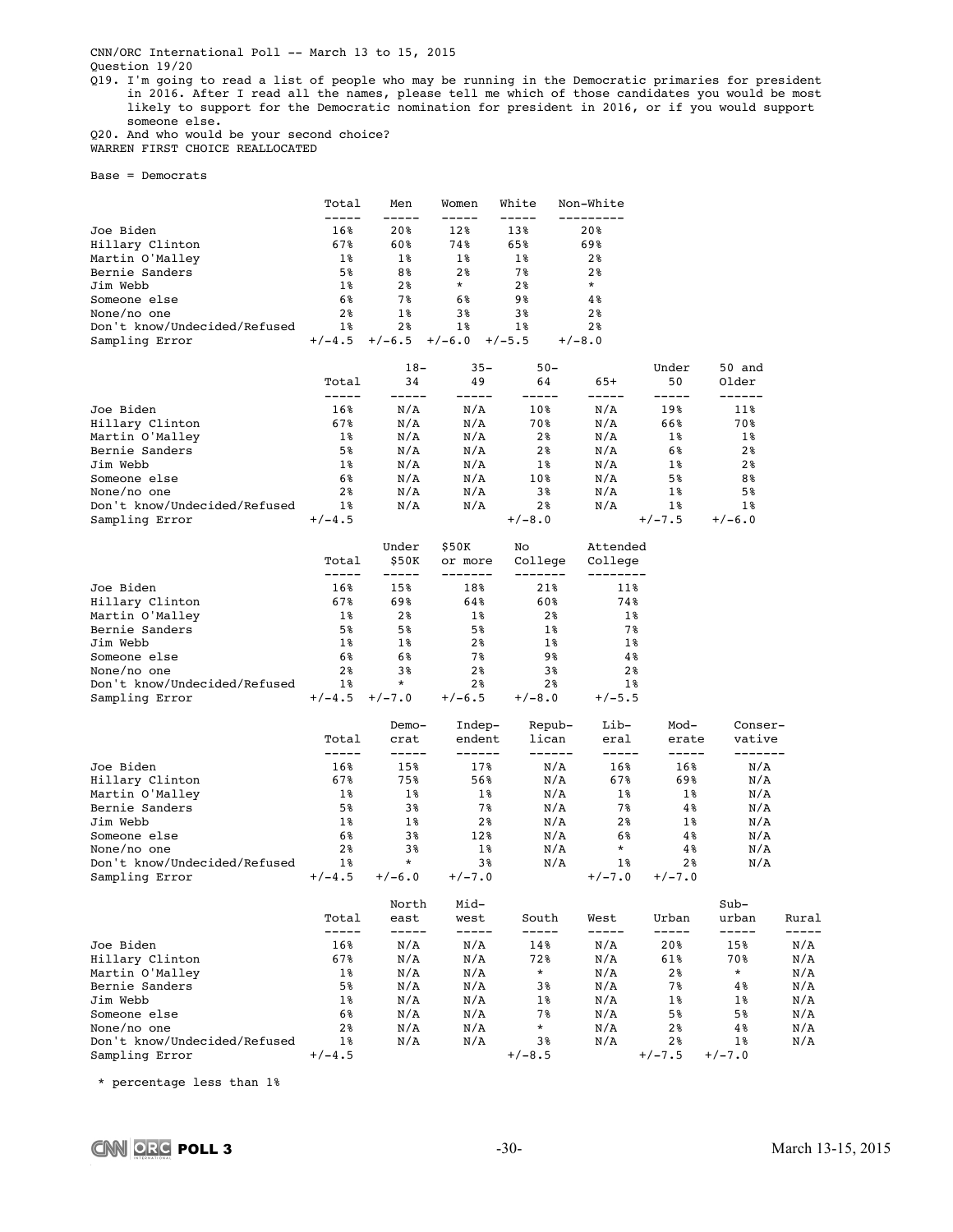CNN/ORC International Poll -- March 13 to 15, 2015 Question 21 Do you think Democrats have a better chance of winning the presidency in 2016 if Hillary Clinton<br>is the party's nominee or do they have a better chance of winning with someone else as the party's nominee?

Base = Democrats

|                                                               |  | Total                  | Men                     | Women                               | White               | Non-White      |                |                   |       |
|---------------------------------------------------------------|--|------------------------|-------------------------|-------------------------------------|---------------------|----------------|----------------|-------------------|-------|
| Better chance, Hillary Clinton<br>Better chance, someone else |  | -----<br>68%<br>$30\%$ | -----<br>64%<br>33%     | -----<br>71%<br>27%                 | -----<br>65%<br>32% | 70%<br>28%     |                |                   |       |
| No opinion                                                    |  | 38                     | 3%                      | 2 <sup>8</sup>                      | 3%                  | 2 <sup>8</sup> |                |                   |       |
| Sampling Error                                                |  |                        |                         | $+/-4.5$ $+/-6.5$ $+/-6.0$ $+/-5.5$ |                     | $+/-8.0$       |                |                   |       |
|                                                               |  | Total                  | $18-$<br>34             | $35 -$<br>49                        | $50 -$<br>64        | $65+$          | Under<br>50    | 50 and<br>Older   |       |
|                                                               |  | -----                  | -----                   | -----                               | -----               |                | -----          | ------            |       |
| Better chance, Hillary Clinton 68%                            |  |                        | $\mathrm{N}/\mathrm{A}$ | N/A                                 | 70%-                | N/A            | 66%            | 70월               |       |
| Better chance, someone else                                   |  | 30%                    | N/A                     | N/A                                 | 27%                 | N/A            | 32%            | 27%               |       |
| No opinion                                                    |  | 3%                     | N/A                     | N/A                                 | 38                  | N/A            | 38             | 38                |       |
| Sampling Error                                                |  | $+/-4.5$               |                         |                                     | $+/-8.0$            |                | $+/-7.5$       | $+/-6.0$          |       |
|                                                               |  |                        | Under                   | \$50K                               | No                  | Attended       |                |                   |       |
|                                                               |  | Total                  | \$50K<br>-----          | or more                             | College             | College        |                |                   |       |
| Better chance, Hillary Clinton                                |  | -----                  | 68% 71%                 | -------<br>63%                      | -------<br>65%      | 70%            |                |                   |       |
| Better chance, someone else                                   |  | 30%                    | $27\%$                  | 34%                                 | 34%                 | 26%            |                |                   |       |
| No opinion                                                    |  | 3 <sup>8</sup>         | 2 <sup>8</sup>          | 3 <sup>8</sup>                      | $1\,$ %             | $4\,$ $8$      |                |                   |       |
| Sampling Error $+/-4.5$ $+/-7.0$                              |  |                        |                         | $+/-6.5$                            | $+/-8.0$            | $+/-5.5$       |                |                   |       |
|                                                               |  |                        | Demo-                   | Indep-                              | Repub-              | Lib-           | Mod-           | Conser-           |       |
|                                                               |  | Total<br>-----         | crat<br>$- - - - -$     | endent<br>------                    | lican<br>------     | eral<br>-----  | erate          | vative<br>------- |       |
| Better chance, Hillary Clinton                                |  | 688                    | 70%                     | 64%                                 |                     | N/A 71%        | -----<br>68%   | N/A               |       |
| Better chance, someone else                                   |  | 30%                    | 28%                     | 33%                                 | N/A                 | 26%            | 30%            | N/A               |       |
| No opinion                                                    |  | 3 <sup>8</sup>         | 2 <sup>8</sup>          | 38                                  | N/A                 |                | $3\%$ 2%       | N/A               |       |
| Sampling Error                                                |  | $+/-4.5$               | $+/-6.0$                | $+/-7.0$                            |                     | $+/-7.0$       | $+/-7.0$       |                   |       |
|                                                               |  |                        | North                   | Mid-                                |                     |                |                | $Sub-$            |       |
|                                                               |  | Total<br>-----         | east<br>-----           | west<br>-----                       | South<br>-----      | West           | Urban<br>----- | urban<br>-----    | Rural |
| Better chance, Hillary Clinton                                |  | 68%                    | $\mathrm{N}/\mathrm{A}$ | N/A                                 | 75%                 | N/A            | 65%            | 67%               | N/A   |
| Better chance, someone else 30%                               |  |                        | N/A                     | N/A                                 | 23%                 | N/A            | 32%            | 31%               | N/A   |
| No opinion                                                    |  | 38                     | N/A                     | N/A                                 | 2 %                 | N/A            | $4\,$ $8$      | 2 <sup>8</sup>    | N/A   |
| Sampling Error                                                |  | $+/-4.5$               |                         |                                     | $+/-8.5$            |                | $+/-7.5$       | $+/-7.0$          |       |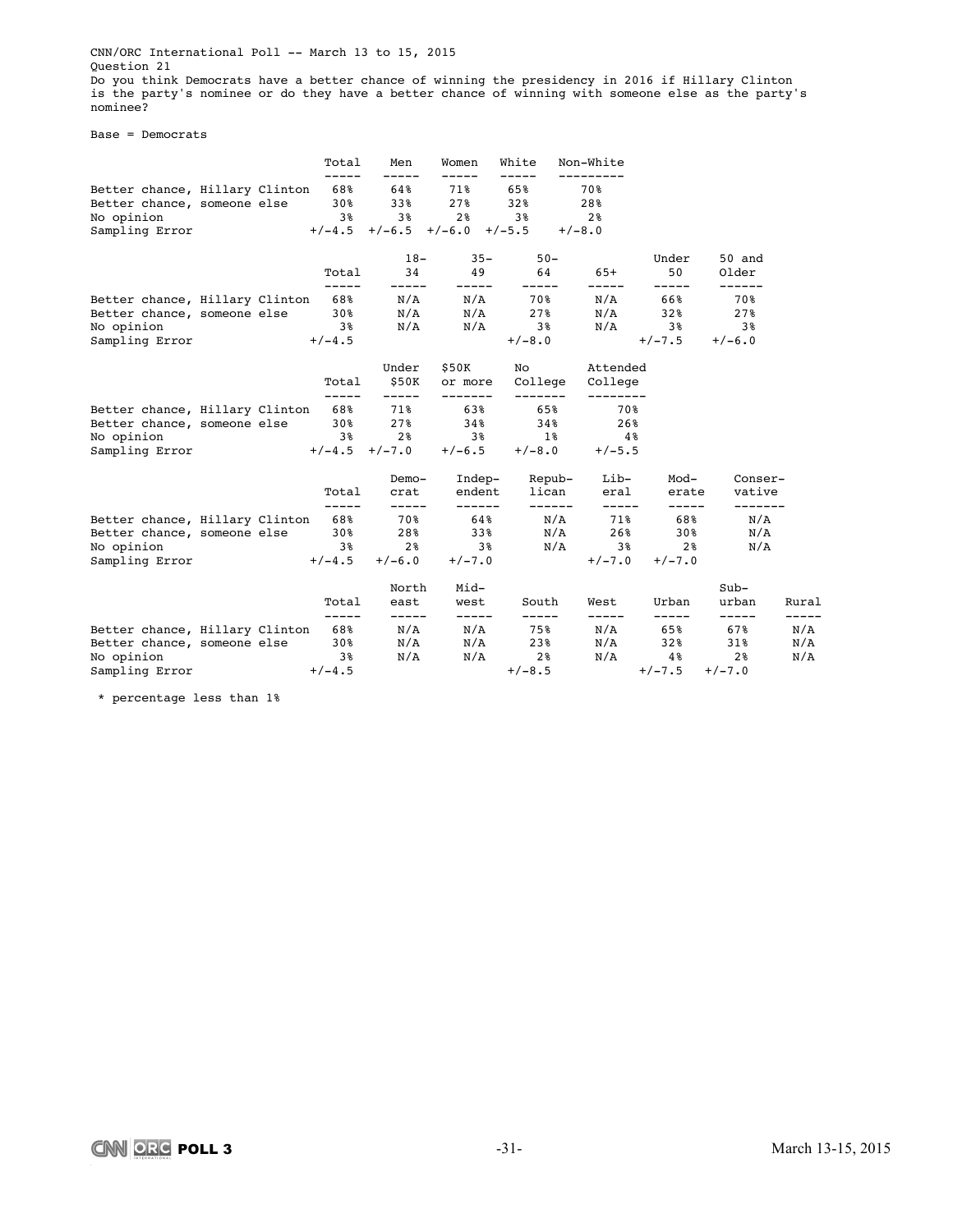CNN/ORC International Poll -- March 13 to 15, 2015 Question 22A .<br>Would you be more likely to vote for Former Florida Governor Jeb Bush or for Hillary Clinton?

Base = Total Sample

|                | Total          | Men            | Women              | White              | Non-White            |                |                |          |
|----------------|----------------|----------------|--------------------|--------------------|----------------------|----------------|----------------|----------|
| Clinton        | 55%            | 51%            | 58%                | 41%                | 85%                  |                |                |          |
| Bush           | 40%            | 44%            | 37%                | 53%                | 14%                  |                |                |          |
| Other          | $\star$        | $\star$        | $\star$            | $\star$            | $\star$              |                |                |          |
| Neither        | 4%             | $4\%$          | $4\%$              | 5%                 | $1\%$                |                |                |          |
| No opinion     | $1\%$          | $\ast$         | $1\%$              | $1\%$              | $1\%$                |                |                |          |
| Sampling Error | $+/-3.0$       | $+/-4.5$       | $+/-4.5$           | $+/-3.5$           | $+/-6.5$             |                |                |          |
|                |                | $18-$          | $35 -$             | $50 -$             |                      | Under          | 50 and         |          |
|                | Total          | 34             | 49                 | 64                 | $65+$                | 50             | Older          |          |
| Clinton        | -----<br>55%   | -----<br>64%   | ----<br>57%        | -----<br>52%       | 38%                  | -----<br>61%   | ------<br>47%  |          |
| Bush           | 40%            | 31%            | 37%                | 44%                | 54%                  | 34%            | 48%            |          |
| Other          | $^\star$       | $^\star$       | $\star$            | $^\star$           | $1\%$                | $^\star$       | $\star$        |          |
| Neither        | 4%             | 4%             | 4%                 | 3%                 | 5%                   | 4%             | 4%             |          |
| No opinion     | $1\%$          | $1\%$          | $1\%$              | $1\%$              | $1\%$                | $1\%$          | $1\%$          |          |
| Sampling Error | $+/-3.0$       | $+/-8.0$       | $+/-7.0$           | $+/-5.5$           | $+/-5.5$             | $+/-5.0$       | $+/-4.0$       |          |
|                |                | Under          | \$50K              | No                 | Attended             |                |                |          |
|                | Total<br>----- | \$50K<br>----- | or more<br>------- | College<br>------- | College<br>--------- |                |                |          |
| Clinton        | 55%            | 59%            | 54%                | 59%                | 52%                  |                |                |          |
| Bush           | 40%            | 36%            | 43%                | 37%                | 43%                  |                |                |          |
| Other          | $\star$        | $\star$        | $\star$            | $\star$            | $^\star$             |                |                |          |
| Neither        | $4\%$          | 3%             | 3%                 | 3%                 | $4\%$                |                |                |          |
| No opinion     | $1\%$          | 2 <sub>8</sub> | $\star$            | 2 <sub>8</sub>     | $^\star$             |                |                |          |
| Sampling Error | $+/-3.0$       | $+/-5.0$       | $+/-4.5$           | $+/-5.5$           | $+/-3.5$             |                |                |          |
|                |                | Demo-          | Indep-             | Repub-             | Lib-                 | Mod-           | Conser-        |          |
|                | Total          | crat           | endent             | lican              | eral                 | erate          | vative         |          |
| Clinton        | -----<br>55%   | -----<br>89%   | ------<br>56%      | ------<br>11%      | $- - - - -$<br>80%   | -----<br>68%   | -------<br>24% |          |
| Bush           | 40%            | 8%             | 37%                | 85%                | 16%                  | 27%            | 70%            |          |
| Other          | $\star$        | $\star$        | $^\star$           | $\star$            | $\star$              | $1\%$          | $\star$        |          |
| Neither        | 4%             | $1\%$          | 6%                 | 2 <sup>8</sup>     | 5%                   | 2%             | 5%             |          |
| No opinion     | $1\%$          | $1\%$          | $\star$            | 2 <sup>8</sup>     | $\star$              | $1\%$          | $1\%$          |          |
| Sampling Error | $+/-3.0$       | $+/-6.0$       | $+/-4.5$           | $+/-6.5$           | $+/-6.5$             | $+/-5.0$       | $+/-5.0$       |          |
|                |                | North          | Mid-               |                    |                      |                | $Sub-$         |          |
|                | Total<br>----- | east<br>-----  | west               | South<br>-----     | West<br>---          | Urban<br>----- | urban<br>----- | Rural    |
| Clinton        | 55%            | 62%            | -----<br>62%       | 50%                | 49%                  | 63%            | 54%            | 44%      |
| Bush           | 40%            | 33%            | 37%                | 44%                | 45%                  | 31%            | 41%            | 52%      |
| Other          | $\star$        | $\star$        | $\star$            | $\star$            | $1\%$                | $\star$        | $^\star$       | $1\%$    |
| Neither        | 4%             | 3%             | $1\%$              | 4%                 | 6%                   | 4%             | 4%             | 3%       |
| No opinion     | $1\%$          | 1%             | $\star$            | 2%                 | $\star$              | 1%             | 1%             | $\star$  |
| Sampling Error | $+/-3.0$       | $+/-6.5$       | $+/-6.5$           | $+/-5.5$           | $+/-6.5$             | $+/-5.5$       | $+/-5.0$       | $+/-6.5$ |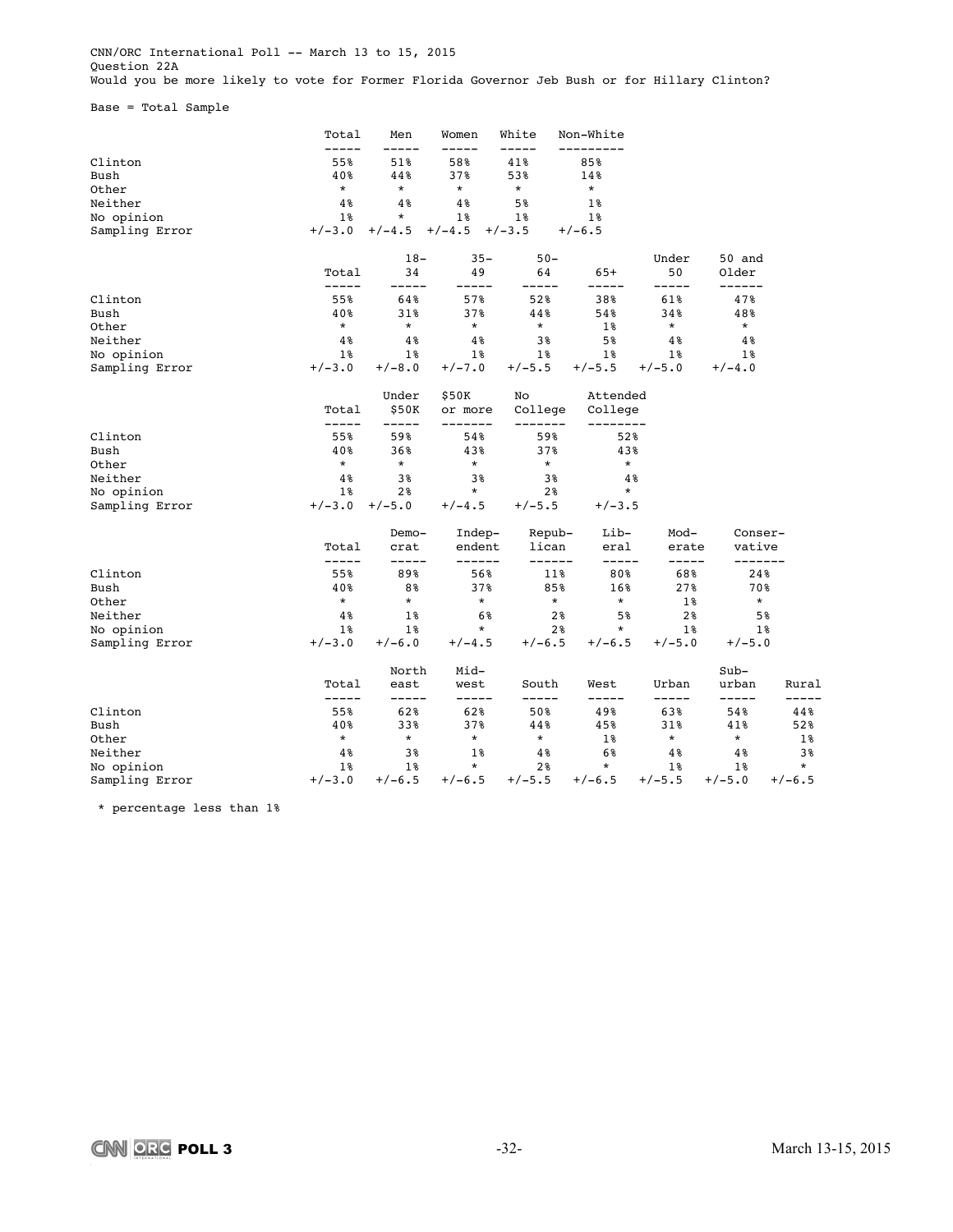CNN/ORC International Poll -- March 13 to 15, 2015 Question 22B .<br>Would you be more likely to vote for New Jersey Governor Chris Christie or for Hillary Clinton?

Base = Total Sample

|                | Total              | Men            | Women              | White           | Non-White           |                |                   |          |
|----------------|--------------------|----------------|--------------------|-----------------|---------------------|----------------|-------------------|----------|
| Clinton        | 55%                | 49%            | 60%                | 44%             | 79%                 |                |                   |          |
| Christie       | 40%                | 45%            | 36%                | 51%             | 18%                 |                |                   |          |
| Other          | $\star$            | $\star$        | $\star$            | $^\star$        | $1\%$               |                |                   |          |
| Neither        | 5%                 | 6%             | 3%                 | 5%              | 2 <sup>8</sup>      |                |                   |          |
| No opinion     | $\star$            | $\star$        | $\star$            | $\star$         | $1\%$               |                |                   |          |
| Sampling Error | $+/-3.0$           | $+/-4.5$       | $+/-4.5$           | $+/-3.5$        | $+/-6.5$            |                |                   |          |
|                |                    | $18-$          | $35 -$             | $50 -$          |                     | Under          | 50 and            |          |
|                | Total<br>-----     | 34<br>-----    | 49<br>----         | 64<br>-----     | $65+$<br>-----      | 50<br>-----    | Older<br>------   |          |
| Clinton        | 55%                | 61%            | 59%                | 54%             | 40%                 | 60%            | 49%               |          |
| Christie       | 40%                | 32%            | 38%                | 43%             | 54%                 | 34%            | 47%               |          |
| Other          | $\star$            | $1\%$          | $\star$            | $\star$         | $\star$             | $^\star$       | $\star$           |          |
| Neither        | 5%                 | 6%             | 3%                 | 3%              | 6%                  | 5%             | 4%                |          |
| No opinion     | $^\star$           | ¥              | $\star$            | *               | $1\%$               | $^\star$       | $\star$           |          |
| Sampling Error | $+/-3.0$           | $+/-8.0$       | $+/-7.0$           | $+/-5.5$        | $+/-5.5$            | $+/-5.0$       | $+/-4.0$          |          |
|                |                    | Under          | \$50K              | No              | Attended            |                |                   |          |
|                | Total<br>$--- - -$ | \$50K<br>----- | or more<br>------- | College<br>---- | College<br>-------- |                |                   |          |
| Clinton        | 55%                | 60%            | 51%                | 58%             | 53%                 |                |                   |          |
| Christie       | 40%                | 35%            | 45%                | 37%             | 43%                 |                |                   |          |
| Other          | $\star$            | $\star$        | $1\%$              | $^\star$        | $\star$             |                |                   |          |
| Neither        | 5%                 | $4\%$          | 3%                 | 5%              | $4\%$               |                |                   |          |
| No opinion     | $^\star$           | $^\star$       | $\star$            | $^\star$        | $\star$             |                |                   |          |
| Sampling Error | $+/-3.0$           | $+/-5.0$       | $+/-4.5$           | $+/-5.5$        | $+/-3.5$            |                |                   |          |
|                |                    | Demo-          | Indep-             | Repub-          | Lib-                | Mod-           | Conser-           |          |
|                | Total<br>-----     | crat<br>-----  | endent<br>------   | lican<br>------ | eral<br>-----       | erate<br>----- | vative<br>------- |          |
| Clinton        | 55%                | 88%            | 56%                | 14%             | 84%                 | 65%            | 26%               |          |
| Christie       | 40%                | 11%            | 38%                | 79%             | 11%                 | 32%            | 67%               |          |
| Other          | $\star$            | $\star$        | $^\star$           | $1\%$           | $\star$             | $\star$        | $1\%$             |          |
| Neither        | 5%                 | $1\%$          | 6%                 | 6%              | 4%                  | 2 <sup>8</sup> | 7%                |          |
| No opinion     | $\star$            | $1\%$          | $\star$            | $\star$         | $\star$             | $1\%$          | $\star$           |          |
| Sampling Error | $+/-3.0$           | $+/-6.0$       | $+/-4.5$           | $+/-6.5$        | $+/-6.5$            | $+/-5.0$       | $+/-5.0$          |          |
|                |                    | North          | Mid-               |                 |                     |                | $Sub-$            |          |
|                | Total<br>-----     | east<br>-----  | west<br>-----      | South           | West<br>---         | Urban<br>----- | urban<br>-----    | Rural    |
| Clinton        | 55%                | 57%            | 61%                | 55%             | 48%                 | 63%            | 53%               | 47%      |
| Christie       | 40%                | 41%            | 38%                | 40%             | 42%                 | 33%            | 43%               | 47%      |
| Other          | $\star$            | $\star$        | $\star$            | $1\%$           | $\star$             | $^\star$       | $1\%$             | $\star$  |
| Neither        | 5%                 | $1\%$          | $1\%$              | 5%              | 10%                 | 4 <sup>°</sup> | 3%                | 7%       |
| No opinion     | $\star$            | $1\%$          | $\star$            | $\star$         | $\star$             | $\star$        | $\star$           | $\star$  |
| Sampling Error | $+/-3.0$           | $+/-6.5$       | $+/-6.5$           | $+/-5.5$        | $+/-6.5$            | $+/-5.5$       | $+/-5.0$          | $+/-6.5$ |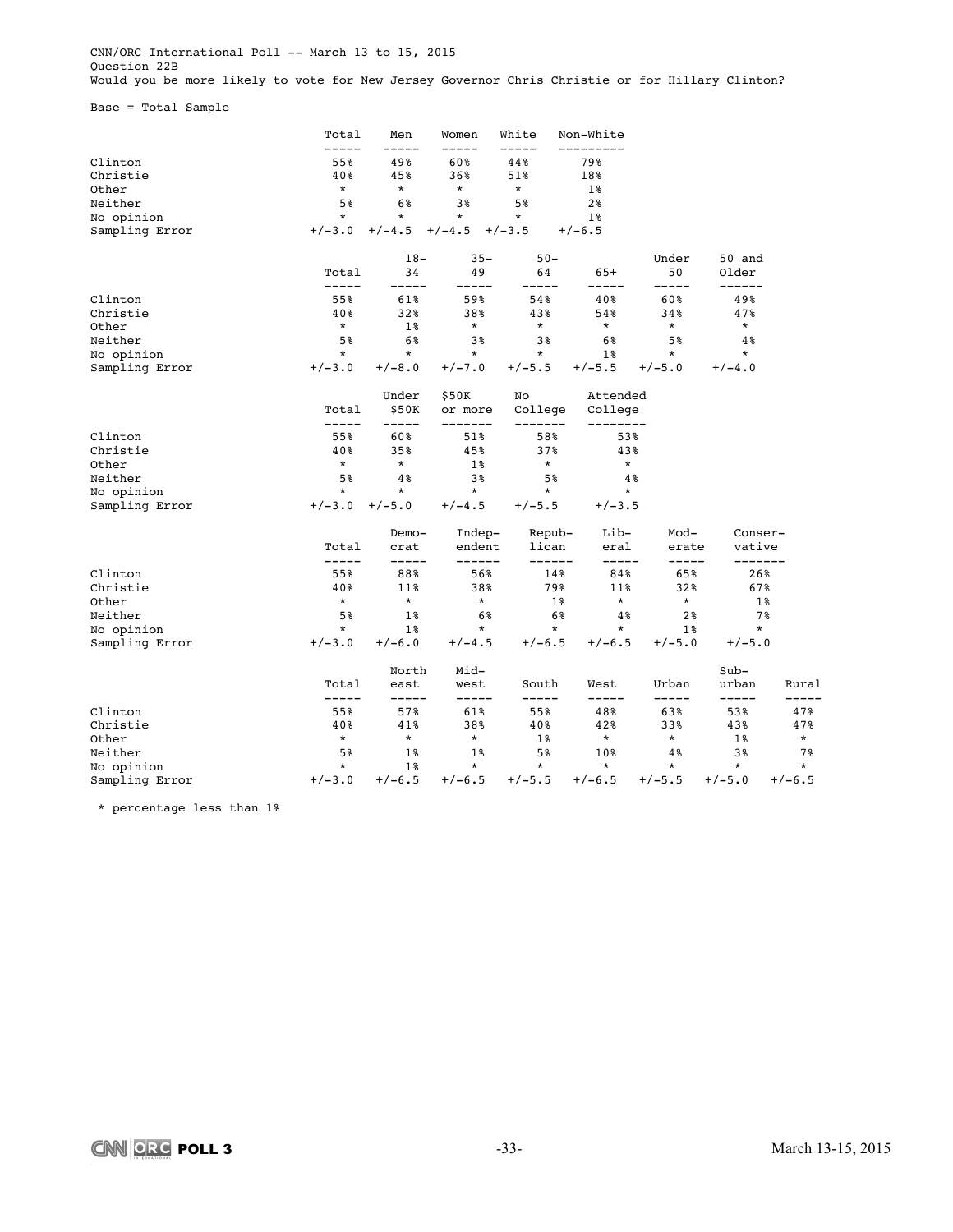CNN/ORC International Poll -- March 13 to 15, 2015 Question 22C .<br>Would you be more likely to vote for Florida Senator Marco Rubio or for Hillary Clinton?

Base = Total Sample

|                | Total          | Men            | Women              | White              | Non-White           |                |                   |                |
|----------------|----------------|----------------|--------------------|--------------------|---------------------|----------------|-------------------|----------------|
| Clinton        | 55%            | 50%            | 59%                | 44%                | 79%                 |                |                   |                |
| Rubio          | 42%            | 47%            | 37%                | 52%                | 19%                 |                |                   |                |
| Other          | $\star$        | $\star$        | $1\%$              | $1\%$              | $\star$             |                |                   |                |
| Neither        | 3%             | 3%             | 2 <sub>8</sub>     | 3%                 | 2 <sup>8</sup>      |                |                   |                |
| No opinion     | $\star$        | $\star$        | $1\%$              | $^\star$           | $\star$             |                |                   |                |
| Sampling Error | $+/-3.0$       | $+/-4.5$       | $+/-4.5$           | $+/-3.5$           | $+/-6.5$            |                |                   |                |
|                |                | $18-$          | $35 -$             | $50 -$             |                     | Under          | 50 and            |                |
|                | Total<br>----- | 34<br>----     | 49                 | 64<br>-----        | $65+$<br>-----      | 50<br>-----    | Older<br>------   |                |
| Clinton        | 55%            | 61%            | 57%                | 56%                | 40%                 | 59%            | 50%               |                |
| Rubio          | 42%            | 35%            | 40%                | 42%                | 55%                 | 37%            | 47%               |                |
| Other          | $\star$        | $1\%$          | $^\star$           | $\star$            | $\star$             | $1\%$          | $\star$           |                |
| Neither        | 3%             | 3%             | 3%                 | 2 <sup>8</sup>     | 4%                  | 38             | 3%                |                |
| No opinion     | $\star$        | $\star$        | $^\star$           | $1\%$              | $\star$             | $\star$        | $1\%$             |                |
| Sampling Error | $+/-3.0$       | $+/-8.0$       | $+/-7.0$           | +/-5.5             | $+/-5.5$            | $+/-5.0$       | $+/-4.0$          |                |
|                |                | Under          | \$50K              | No                 | Attended            |                |                   |                |
|                | Total<br>----- | \$50K<br>----- | or more<br>------- | College<br>------- | College<br>-------- |                |                   |                |
| Clinton        | 55%            | 63%            | 51%                | 57%                | 53%                 |                |                   |                |
| Rubio          | 42%            | 34%            | 47%                | 39%                | 44%                 |                |                   |                |
| Other          | $\star$        | $1\%$          | $^{\star}$         | $1\%$              | $\star$             |                |                   |                |
| Neither        | 3%             | 2%             | 2%                 | 2%                 | 3%                  |                |                   |                |
| No opinion     | $\star$        | $\star$        | $^\star$           | $\star$            | $\star$             |                |                   |                |
| Sampling Error | $+/-3.0$       | $+/-5.0$       | $+/-4.5$           | $+/-5.5$           | $+/-3.5$            |                |                   |                |
|                |                | Demo-          | Indep-             | Repub-             | Lib-                | Mod-           | Conser-           |                |
|                | Total<br>----- | crat<br>-----  | endent<br>------   | lican<br>------    | eral<br>-----       | erate<br>----- | vative<br>------- |                |
| Clinton        | 55%            | 89%            | 55%                | 13%                | 85%                 | 67%            | 24%               |                |
| Rubio          | 42%            | 10%            | 41%                | 82%                | 11%                 | 31%            | 71%               |                |
| Other          | $\star$        | $\star$        | $1\%$              | $\star$            | $1\%$               | $^\star$       | $\star$           |                |
| Neither        | 3%             | 2 <sub>8</sub> | 3%                 | 3%                 | 2%                  | 2 <sub>8</sub> | 4%                |                |
| No opinion     | $\star$        | $\star$        | $\star$            | $1\%$              | $\star$             | $\star$        | $1\%$             |                |
| Sampling Error | $+/-3.0$       | $+/-6.0$       | $+/-4.5$           | $+/-6.5$           | $+/-6.5$            | $+/-5.0$       | $+/-5.0$          |                |
|                |                | North          | Mid-               |                    |                     |                | $Sub-$            |                |
|                | Total<br>----- | east<br>-----  | west<br>-----      | South              | West<br>---         | Urban<br>----- | urban<br>-----    | Rural          |
| Clinton        | 55%            | 59%            | 64%                | 48%                | 53%                 | 61%            | 54%               | 48%            |
| Rubio          | 42%            | 38%            | 34%                | 50%                | 40%                 | 35%            | 42%               | 50%            |
| Other          | $^\star$       | $\star$        | $^\star$           | $^\star$           | $1\%$               | $1\%$          | $^\star$          | $\star$        |
| Neither        | 3%             | 2 <sup>8</sup> | $1\%$              | 2 <sup>8</sup>     | 6%                  | 3%             | 3%                | 2 <sup>8</sup> |
| No opinion     | $\star$        | $\star$        | $\star$            | $1\%$              | $\star$             | $\star$        | $1\%$             | $\star$        |
| Sampling Error | $+/-3.0$       | $+/-6.5$       | $+/-6.5$           | $+/-5.5$           | $+/-6.5$            | $+/-5.5$       | $+/-5.0$          | $+/-6.5$       |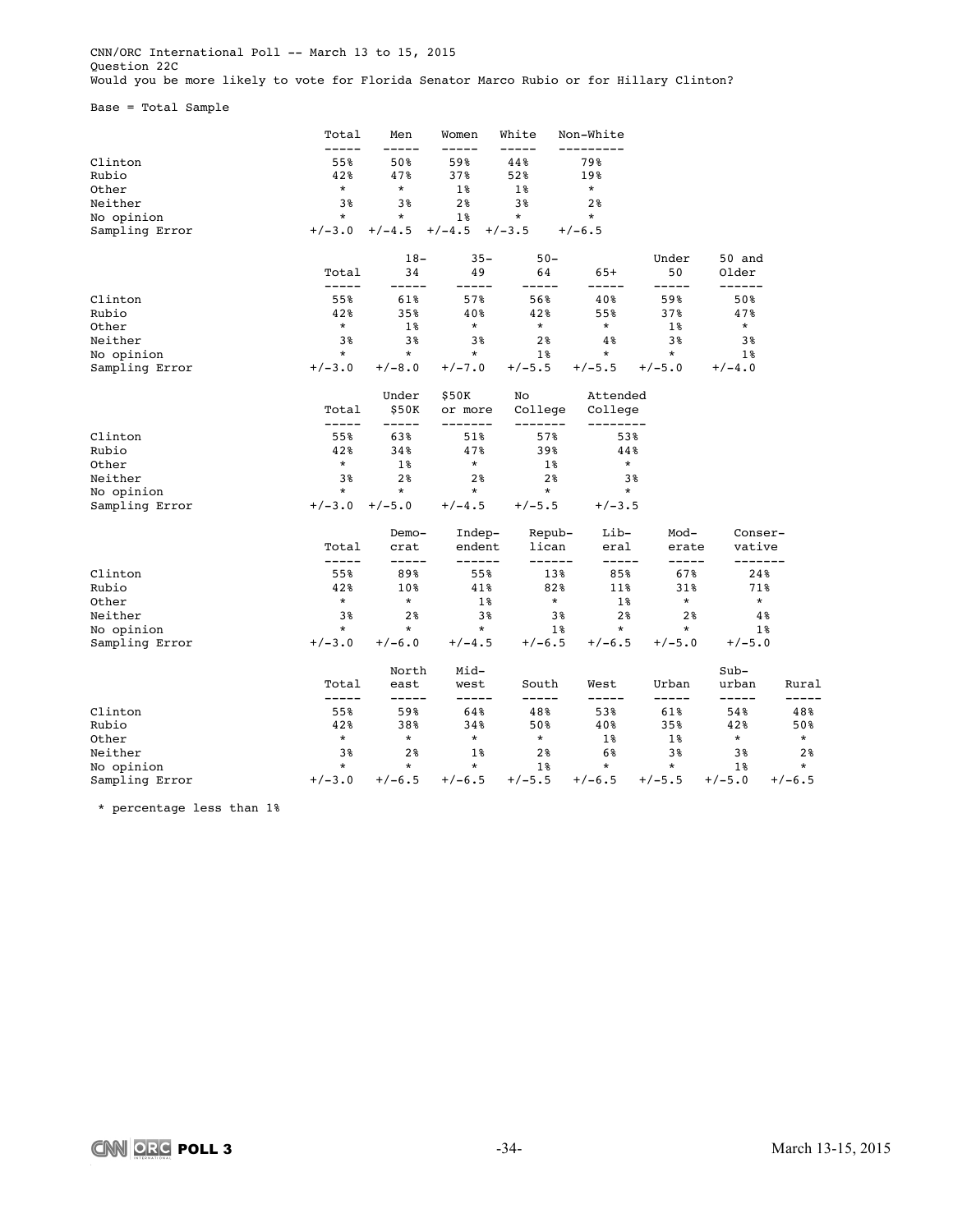CNN/ORC International Poll -- March 13 to 15, 2015 Question 22D Would you be more likely to vote for Former Arkansas Governor Mike Huckabee or for Hillary Clinton?

Base = Total Sample

|                                                                         | Total                                            | Men                                                       | Women                                          | White                                             | Non-White                                         |                              |                                  |                           |
|-------------------------------------------------------------------------|--------------------------------------------------|-----------------------------------------------------------|------------------------------------------------|---------------------------------------------------|---------------------------------------------------|------------------------------|----------------------------------|---------------------------|
| Clinton<br>Huckabee<br>Other<br>Neither<br>No opinion<br>Sampling Error | 55%<br>41%<br>$\star$<br>3%<br>$1\%$<br>$+/-3.0$ | 50%<br>47%<br>$^\star$<br>2 <sup>8</sup><br>*<br>$+/-4.5$ | 60%<br>36%<br>$1\%$<br>3%<br>$1\%$<br>$+/-4.5$ | 42%<br>54%<br>$^\star$<br>3%<br>$1\%$<br>$+/-3.5$ | 84%<br>13%<br>$1\%$<br>$1\%$<br>$1\%$<br>$+/-6.5$ |                              |                                  |                           |
|                                                                         | Total                                            | $18-$<br>34                                               | $35 -$<br>49                                   | $50 -$<br>64                                      | $65+$                                             | Under<br>50                  | 50 and<br>Older                  |                           |
| Clinton<br>Huckabee                                                     | -----<br>55%<br>41%                              | -----<br>62%<br>33%                                       | ----<br>60%<br>37%                             | -----<br>54%<br>43%                               | -----<br>40%<br>56%                               | -----<br>61%<br>35%          | ------<br>48%<br>48%             |                           |
| Other<br>Neither                                                        | $^\star$<br>3%                                   | $1\%$<br>4%                                               | $^{\star}$<br>2 <sup>8</sup>                   | $\star$<br>2 <sub>8</sub>                         | $\star$<br>3%                                     | $\star$<br>3%                | $\star$<br>2 <sub>8</sub>        |                           |
| No opinion<br>Sampling Error                                            | $1\%$<br>$+/-3.0$                                | $1\%$<br>$+/-8.0$                                         | $^\star$<br>$+/-7.0$                           | $1\%$<br>$+/-5.5$                                 | $1\%$<br>$+/-5.5$                                 | $\star$<br>$+/-5.0$          | $1\%$<br>$+/-4.0$                |                           |
|                                                                         | Total                                            | Under<br>\$50K                                            | \$50K<br>or more                               | No<br>College                                     | Attended<br>College                               |                              |                                  |                           |
| Clinton<br>Huckabee                                                     | -----<br>55%<br>41%                              | -----<br>60%<br>36%                                       | -------<br>53%<br>44%                          | -------<br>58%<br>38%                             | 53%<br>43%                                        |                              |                                  |                           |
| Other<br>Neither<br>No opinion                                          | $\star$<br>3%<br>$1\%$                           | $\star$<br>3%<br>$1\%$                                    | $1\%$<br>2 <sup>8</sup><br>$\star$             | $\star$<br>2 <sub>8</sub><br>$1\%$                | $1\%$<br>3%<br>$\star$                            |                              |                                  |                           |
| Sampling Error                                                          | $+/-3.0$                                         | $+/-5.0$<br>Demo-                                         | $+/-4.5$<br>Indep-                             | $+/-5.5$<br>Repub-                                | $+/-3.5$<br>Lib-                                  | $Mod-$                       | Conser-                          |                           |
|                                                                         | Total<br>-----                                   | crat<br>-----                                             | endent<br>------                               | lican<br>------                                   | eral<br>-----                                     | erate<br>-----               | vative<br>-------                |                           |
| Clinton<br>Huckabee                                                     | 55%<br>41%<br>$^\star$                           | 90%<br>9%<br>¥                                            | 56%<br>38%<br>$\star$                          | 12%<br>85%                                        | 83%<br>12%<br>$\star$                             | 68%<br>30%<br>$\star$        | 25%<br>71%                       |                           |
| Other<br>Neither<br>No opinion                                          | 3%<br>$1\%$                                      | $1\%$<br>$1\%$                                            | 5%<br>$1\%$                                    | $1\%$<br>$1\%$<br>$1\%$                           | 5%<br>$\star$                                     | 2 <sup>8</sup><br>$\star$    | $1\%$<br>2%<br>$1\%$             |                           |
| Sampling Error                                                          | $+/-3.0$<br>Total                                | $+/-6.0$<br>North<br>east                                 | $+/-4.5$<br>Mid-                               | $+/-6.5$                                          | $+/-6.5$                                          | $+/-5.0$<br>Urban            | $+/-5.0$<br>$Sub-$               |                           |
|                                                                         | -----                                            | -----                                                     | west<br>-----                                  | South<br>-----                                    | West<br>-----                                     | -----                        | urban<br>-----                   | Rural                     |
| Clinton<br>Huckabee<br>Other                                            | 55%<br>41%<br>$^\star$                           | 64%<br>34%<br>$\star$                                     | 64%<br>34%<br>$\star$                          | 49%<br>47%<br>$1\%$                               | 49%<br>45%<br>$\star$                             | 63%<br>33%<br>$\star$        | 54%<br>42%<br>$1\%$              | 46%<br>52%<br>$\star$     |
| Neither<br>No opinion<br>Sampling Error                                 | 3%<br>$1\%$<br>$+/-3.0$                          | 2%<br>$1\%$<br>$+/-6.5$                                   | 2%<br>$\star$<br>$+/-6.5$                      | 2%<br>$1\%$<br>$+/-5.5$                           | 5%<br>$1\%$<br>$+/-6.5$                           | $4\,$<br>$\star$<br>$+/-5.5$ | 2%<br>2 <sup>8</sup><br>$+/-5.0$ | 3%<br>$\star$<br>$+/-6.5$ |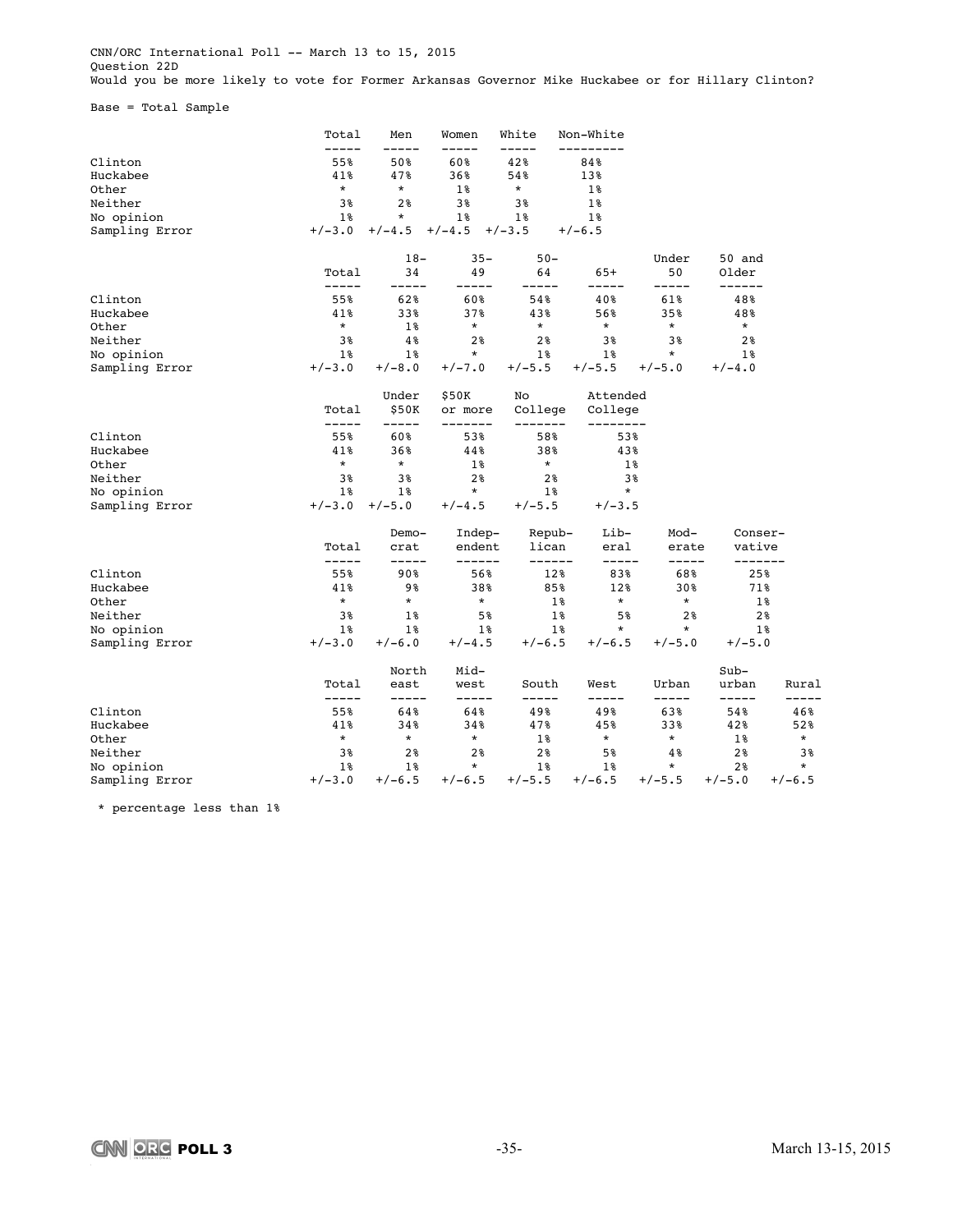CNN/ORC International Poll -- March 13 to 15, 2015 Question 22E .<br>Would you be more likely to vote for Kentucky Senator Rand Paul or for Hillary Clinton?

Base = Total Sample

|                | Total          | Men            | Women            | White           | Non-White           |                |                   |                |
|----------------|----------------|----------------|------------------|-----------------|---------------------|----------------|-------------------|----------------|
| Clinton        | 54%            | 45%            | 62%              | 42%             | 79%                 |                |                   |                |
| Paul           | 43%            | 53%            | 34%              | 54%             | 20%                 |                |                   |                |
| Other          | $\star$        | $\star$        | $1\%$            | $^\star$        | $1\%$               |                |                   |                |
| Neither        | 2 <sup>8</sup> | 2 <sup>8</sup> | 3%               | $4\%$           | $1\%$               |                |                   |                |
| No opinion     | $\star$        | $\star$        | $\star$          | $\star$         | $\star$             |                |                   |                |
| Sampling Error | $+/-3.0$       | $+/-4.5$       | $+/-4.5$         | $+/-3.5$        | $+/-6.5$            |                |                   |                |
|                |                | $18-$          | $35 -$           | $50 -$          |                     | Under          | 50 and            |                |
|                | Total<br>----- | 34             | 49               | 64              | $65+$               | 50<br>----     | Older<br>------   |                |
| Clinton        | 54%            | 59%            | 57%              | 54%             | 42%                 | 58%            | 49%               |                |
| Paul           | 43%            | 37%            | 41%              | 45%             | 53%                 | 39%            | 48%               |                |
| Other          | $\star$        | $1\%$          | $^{\star}$       | $^\star$        | $^\star$            | $^\star$       | $\star$           |                |
| Neither        | 2 <sup>8</sup> | 3%             | 2 <sup>8</sup>   | $1\%$           | 4%                  | 38             | 2%                |                |
| No opinion     | $\star$        | $\star$        | $\star$          | $1\%$           | $\star$             | $\star$        | $\star$           |                |
| Sampling Error | $+/-3.0$       | $+/-8.0$       | $+/-7.0$         | $+/-5.5$        | $+/-5.5$            | $+/-5.0$       | $+/-4.0$          |                |
|                |                | Under          | \$50K            | No              | Attended            |                |                   |                |
|                | Total<br>----- | \$50K<br>$---$ | or more          | College         | College<br>-------- |                |                   |                |
| Clinton        | 54%            | 59%            | 50%              | 54%             | 54%                 |                |                   |                |
| Paul           | 43%            | 38%            | 47%              | 44%             | 43%                 |                |                   |                |
| Other          | $\star$        | $\star$        | $1\%$            | $^\star$        | $1\%$               |                |                   |                |
| Neither        | 2 <sup>8</sup> | 3%             | 2 <sup>8</sup>   | 2%              | 3%                  |                |                   |                |
| No opinion     | $\star$        | $\star$        | $^\star$         | $\star$         | $\star$             |                |                   |                |
| Sampling Error | $+/-3.0$       | $+/-5.0$       | $+/-4.5$         | $+/-5.5$        | $+/-3.5$            |                |                   |                |
|                |                | Demo-          | Indep-           | Repub-          | Lib-                | Mod-           | Conser-           |                |
|                | Total<br>----- | crat<br>-----  | endent<br>------ | lican<br>------ | eral<br>-----       | erate<br>----- | vative<br>------- |                |
| Clinton        | 54%            | 89%            | 53%              | 13%             | 78%                 | 66%            | 26%               |                |
| Paul           | 43%            | 10%            | 43%              | 84%             | 18%                 | 31%            | 72%               |                |
| Other          | $\star$        | $\star$        | $^\star$         | $1\%$           | $^\star$            | $\star$        | $1\%$             |                |
| Neither        | 2 <sup>8</sup> | $1\%$          | 4%               | $1\%$           | 4%                  | 3%             | 2 <sub>8</sub>    |                |
| No opinion     | $\star$        | $\star$        | $\star$          | $\star$         | $\star$             | $\star$        | $\star$           |                |
| Sampling Error | $+/-3.0$       | $+/-6.0$       | $+/-4.5$         | $+/-6.5$        | $+/-6.5$            | $+/-5.0$       | $+/-5.0$          |                |
|                |                | North          | Mid-             |                 |                     |                | $Sub-$            |                |
|                | Total<br>----- | east<br>-----  | west<br>-----    | South           | West<br>---         | Urban<br>----- | urban<br>-----    | Rural          |
| Clinton        | 54%            | 63%            | 59%              | 49%             | 48%                 | 62%            | 52%               | 45%            |
| Paul           | 43%            | 35%            | 38%              | 48%             | 47%                 | 35%            | 45%               | 53%            |
| Other          | $\star$        | $\star$        | $\star$          | $1\%$           | $\star$             | $^\star$       | $1\%$             | $\star$        |
| Neither        | 2 <sup>8</sup> | 2 <sup>8</sup> | 3%               | 2 <sup>8</sup>  | 4%                  | 3%             | 2 <sup>°</sup>    | 2 <sup>8</sup> |
| No opinion     | $\star$        | $\star$        | $\star$          | $\star$         | $\star$             | $\star$        | $\star$           | $\star$        |
| Sampling Error | $+/-3.0$       | $+/-6.5$       | $+/-6.5$         | $+/-5.5$        | $+/-6.5$            | $+/-5.5$       | $+/-5.0$          | $+/-6.5$       |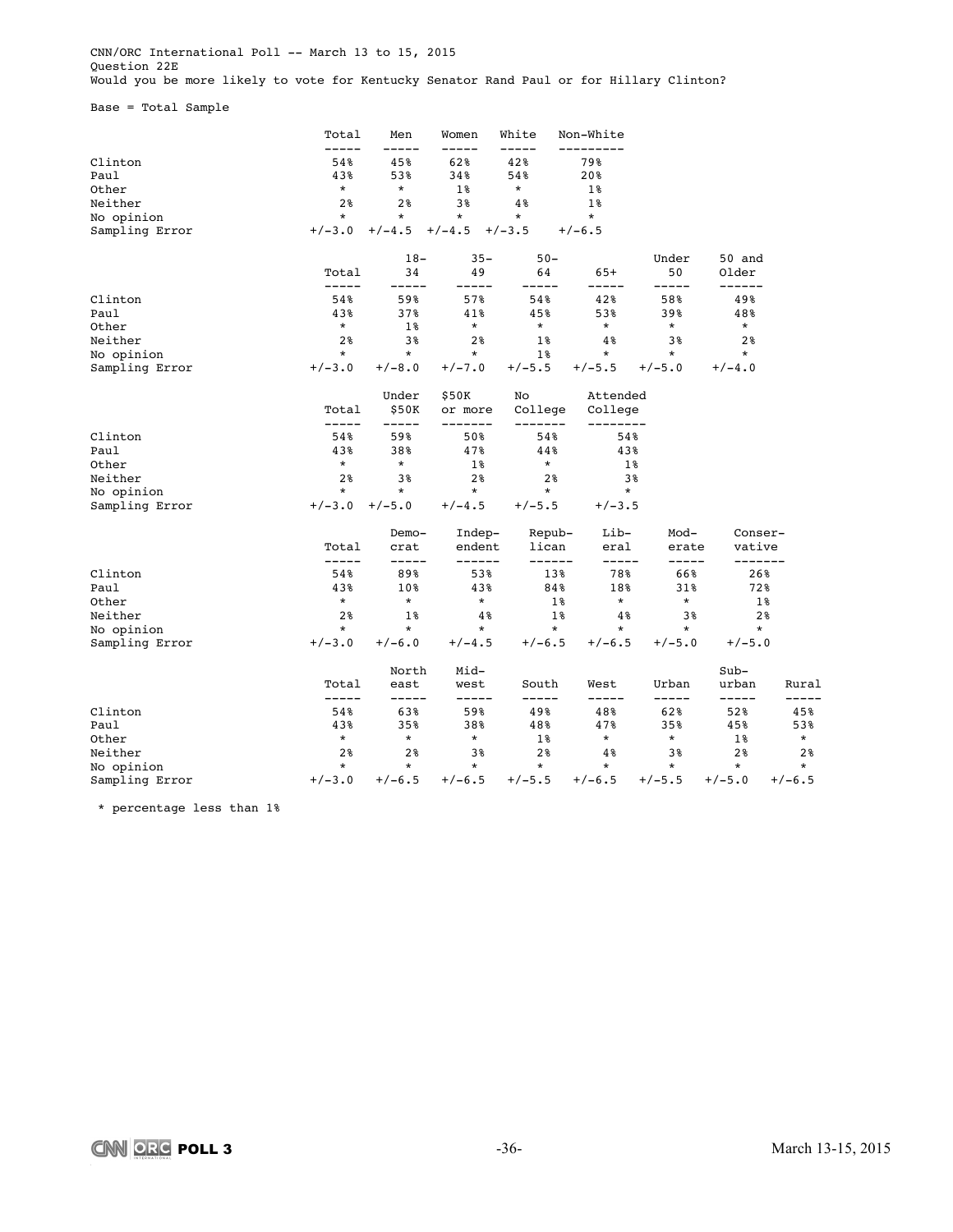CNN/ORC International Poll -- March 13 to 15, 2015 Question 22F Would you be more likely to vote for Former neurosurgeon Ben Carson or for Hillary Clinton?

Base = Total Sample

|                | Total                | Men            | Women            | White           | Non-White           |                |                   |                |
|----------------|----------------------|----------------|------------------|-----------------|---------------------|----------------|-------------------|----------------|
| Clinton        | 56%                  | 52%            | 59%              | 45%             | 79%                 |                |                   |                |
| Carson         | 40%                  | 44%            | 36%              | 50%             | 18%                 |                |                   |                |
| Other          | $1\%$                | $^\star$       | $1\%$            | 1%              | $1\%$               |                |                   |                |
| Neither        | 3%                   | 3%             | 3%               | $4\%$           | $\star$             |                |                   |                |
| No opinion     | $1\%$                | 2 <sup>8</sup> | $\star$          | $1\%$           | 2 <sup>8</sup>      |                |                   |                |
| Sampling Error | $+/-3.0$             | $+/-4.5$       | $+/-4.5$         | $+/-3.5$        | $+/-6.5$            |                |                   |                |
|                |                      | $18-$          | $35 -$           | $50 -$          |                     | Under          | 50 and            |                |
|                | Total<br>-----       | 34<br>---      | 49               | 64              | $65+$<br>----       | 50<br>-----    | Older<br>------   |                |
| Clinton        | 56%                  | 62%            | 60%              | 54%             | 42%                 | 61%            | 49%               |                |
| Carson         | 40%                  | 34%            | 35%              | 41%             | 52%                 | 35%            | 46%               |                |
| Other          | $1\%$                | 2%             | $1\%$            | $\star$         | $\star$             | $1\%$          | $\star$           |                |
| Neither        | 3%                   | 2 <sup>°</sup> | 2 <sup>8</sup>   | 3%              | 4%                  | 2%             | $4\,$             |                |
| No opinion     | $1\%$                | $\star$        | $1\%$            | 2%              | $1\%$               | $1\%$          | $1\%$             |                |
| Sampling Error | $+/-3.0$             | $+/-8.0$       | $+/-7.0$         | $+/-5.5$        | $+/-5.5$            | $+/-5.0$       | $+/-4.0$          |                |
|                |                      | Under          | \$50K            | No              | Attended            |                |                   |                |
|                | Total<br>-----       | \$50K<br>----- | or more          | College<br>---- | College<br>-------- |                |                   |                |
| Clinton        | 56%                  | 59%            | 54%              | 58%             | 54%                 |                |                   |                |
| Carson         | 40%                  | 35%            | 42%              | 38%             | 41%                 |                |                   |                |
| Other          | 1%                   | $1\%$          | $1\%$            | 1%              | $1\%$               |                |                   |                |
| Neither        | 3%                   | 2%             | 3%               | 2 <sub>8</sub>  | 3%                  |                |                   |                |
| No opinion     | $1\%$                | 2 <sup>8</sup> | $\star$          | 2 <sup>8</sup>  | $1\%$               |                |                   |                |
| Sampling Error | $+/-3.0$             | $+/-5.0$       | $+/-4.5$         | $+/-5.5$        | $+/-3.5$            |                |                   |                |
|                |                      | Demo-          | Indep-           | Repub-          | Lib-                | Mod-           | Conser-           |                |
|                | Total<br>$- - - - -$ | crat<br>-----  | endent<br>------ | lican<br>------ | eral<br>$- - - - -$ | erate<br>----- | vative<br>------- |                |
| Clinton        | 56%                  | 89%            | 55%              | 17%             | 86%                 | 67%            | 25%               |                |
| Carson         | 40%                  | 9%             | 39%              | 77%             | 9%                  | 28%            | 71%               |                |
| Other          | $1\%$                | $\star$        | $1\%$            | $1\%$           | $1\%$               | $^\star$       | $1\%$             |                |
| Neither        | 3%                   | $1\,$          | 3%               | 3%              | 3%                  | 3%             |                   | 2%             |
| No opinion     | $1\%$                | $\star$        | $1\%$            | 2%              | $\star$             | $1\%$          | $1\%$             |                |
| Sampling Error | $+/-3.0$             | $+/-6.0$       | $+/-4.5$         | $+/-6.5$        | $+/-6.5$            | $+/-5.0$       | $+/-5.0$          |                |
|                |                      | North          | Mid-             |                 |                     |                | $Sub-$            |                |
|                | Total<br>-----       | east<br>-----  | west<br>-----    | South<br>-----  | West<br>-----       | Urban<br>----- | urban<br>-----    | Rural          |
| Clinton        | 56%                  | 61%            | 63%              | 50%             | 54%                 | 62%            | 57%               | 47%            |
| Carson         | 40%                  | 35%            | 34%              | 46%             | 40%                 | 35%            | 38%               | 51%            |
| Other          | 1%                   | $^\star$       | $\star$          | 1%              | 1%                  | 1%             | 1%                | $^{\star}$     |
| Neither        | 3%                   | 2 <sup>8</sup> | 3%               | 2%              | 5%                  | 2 <sup>8</sup> | 3%                | 2 <sup>8</sup> |
| No opinion     | $1\%$                | 2 <sub>8</sub> | $1\%$            | $1\%$           | $\star$             | $\star$        | $1\%$             | $1\%$          |
| Sampling Error | $+/-3.0$             | $+/-6.5$       | $+/-6.5$         | $+/-5.5$        | $+/-6.5$            | $+/-5.5$       | $+/-5.0$          | $+/-6.5$       |